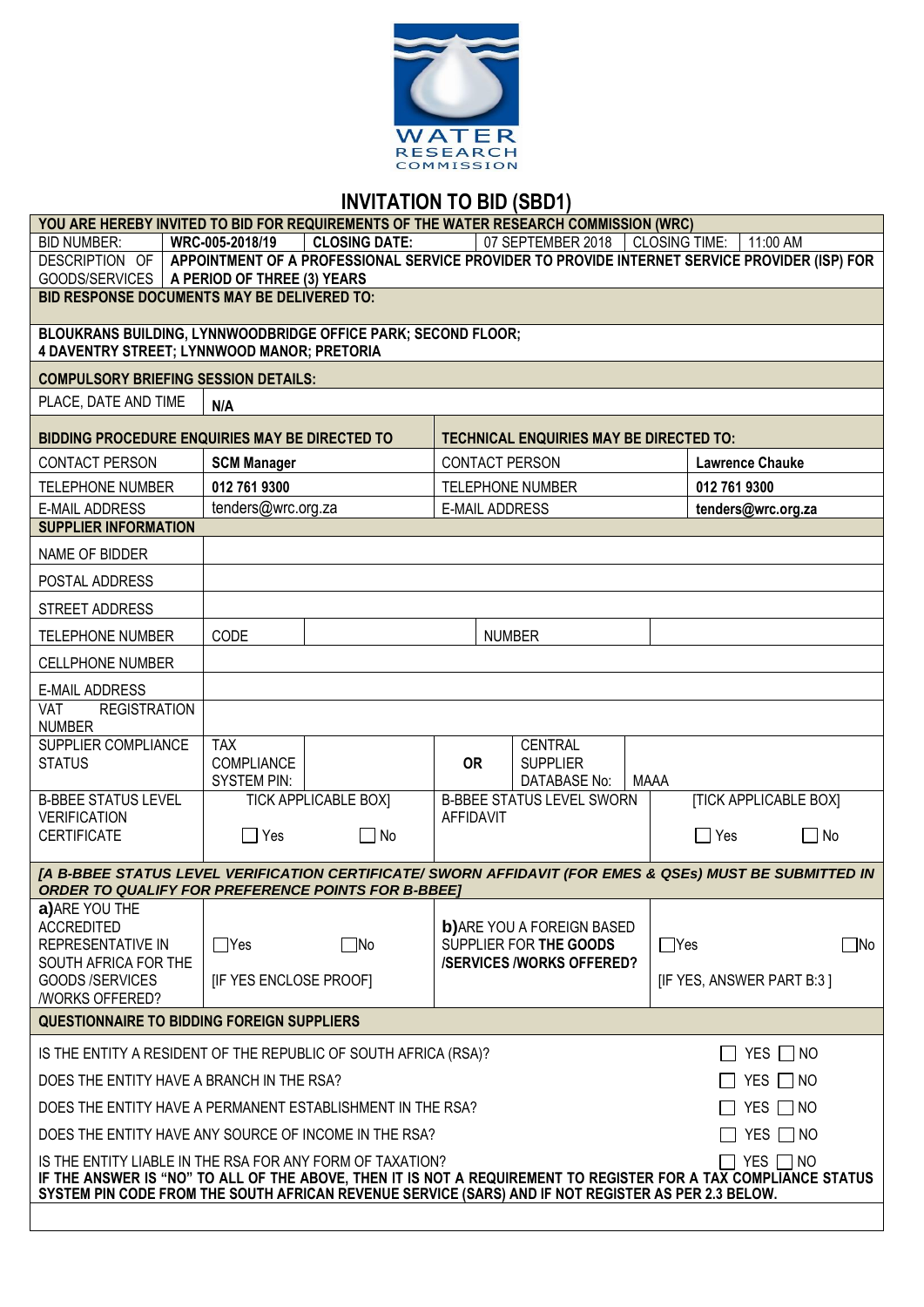# **PART B TERMS AND CONDITIONS FOR BIDDING**

| 1.  | <b>BID SUBMISSION:</b>                                                                                                                                                                                                                               |
|-----|------------------------------------------------------------------------------------------------------------------------------------------------------------------------------------------------------------------------------------------------------|
|     | 1.1. BIDS MUST BE DELIVERED BY THE STIPULATED TIME TO THE CORRECT ADDRESS. LATE BIDS WILL NOT BE ACCEPTED FOR<br>CONSIDERATION.                                                                                                                      |
|     | 1.2. ALL BIDS MUST BE SUBMITTED ON THE OFFICIAL FORMS PROVIDED-(NOT TO BE RE-TYPED) OR IN THE MANNER PRESCRIBED<br>IN THE BID DOCUMENT.                                                                                                              |
|     | 1.3. THIS BID IS SUBJECT TO THE PREFERENTIAL PROCUREMENT POLICY FRAMEWORK ACT, 2000 AND THE PREFERENTIAL<br>PROCUREMENT REGULATIONS, 2017, THE GENERAL CONDITIONS OF CONTRACT (GCC) AND, IF APPLICABLE, ANY OTHER<br>SPECIAL CONDITIONS OF CONTRACT. |
|     | 1.4. THE SUCCESSFUL BIDDER WILL BE REQUIRED TO FILL IN AND SIGN A WRITTEN CONTRACT FORM (SBD7).                                                                                                                                                      |
|     | 2. TAX COMPLIANCE REQUIREMENTS                                                                                                                                                                                                                       |
| 2.1 | BIDDERS MUST ENSURE COMPLIANCE WITH THEIR TAX OBLIGATIONS.                                                                                                                                                                                           |
|     |                                                                                                                                                                                                                                                      |
|     | 2.2 BIDDERS ARE REQUIRED TO SUBMIT THEIR UNIQUE PERSONAL IDENTIFICATION NUMBER (PIN) ISSUED BY SARS TO ENABLE<br>THE ORGAN OF STATE TO VERIFY THE TAXPAYER'S PROFILE AND TAX STATUS.                                                                 |
|     | 2.3 APPLICATION FOR TAX COMPLIANCE STATUS (TCS) PIN MAY BE MADE VIA E-FILING THROUGH THE SARS WEBSITE<br>WWW.SARS.GOV.ZA.                                                                                                                            |
|     | 2.4 BIDDERS MAY ALSO SUBMIT A PRINTED TCS CERTIFICATE TOGETHER WITH THE BID.                                                                                                                                                                         |
| 2.5 | IN BIDS WHERE CONSORTIA / JOINT VENTURES / SUB-CONTRACTORS ARE INVOLVED, EACH PARTY MUST SUBMIT A SEPARATE<br>TCS CERTIFICATE / PIN / CSD NUMBER.                                                                                                    |
|     | 2.6 WHERE NO TCS IS AVAILABLE BUT THE BIDDER IS REGISTERED ON THE CENTRAL SUPPLIER DATABASE (CSD), A CSD NUMBER<br>MUST BE PROVIDED.                                                                                                                 |
|     | 2.7 NO BIDS WILL BE CONSIDERED FROM PERSONS IN THE SERVICE OF THE STATE, COMPANIES WITH DIRECTORS WHO ARE<br>PERSONS IN THE SERVICE OF THE STATE, OR CLOSE CORPORATIONS WITH MEMBERS PERSONS IN THE SERVICE OF THE<br>STATE."                        |
|     | 3. TOTAL BID PRICE                                                                                                                                                                                                                                   |
|     |                                                                                                                                                                                                                                                      |

charges) NB: Please note that all prices quoted should be inclusive of Value Added Tax (VAT) and Price Fluctuations (including exchange rates) for the duration of the contract. Where applicable the price should include Supply, Delivery, Maintenance and any other costs relating to this bid. Furthermore such prices should be presented in South African Rand (ZAR). Overheads and additional costs will be increased annually according to the latest available CPI rate.

NB: FAILURE TO PROVIDE / OR COMPLY WITH ANY OF THE ABOVE PARTICULARS MAY RENDER THE BID INVALID.

SIGNATURE OF BIDDER:……………………………………………………………………………………………………………………………

CAPACITY UNDER WHICH THIS BID IS SIGNED:……………………………………………………………………………….………………

(Proof of authority must be submitted e.g. company resolution)

DATE:

……………………………………………………………………………………………………………………..…… ………………………………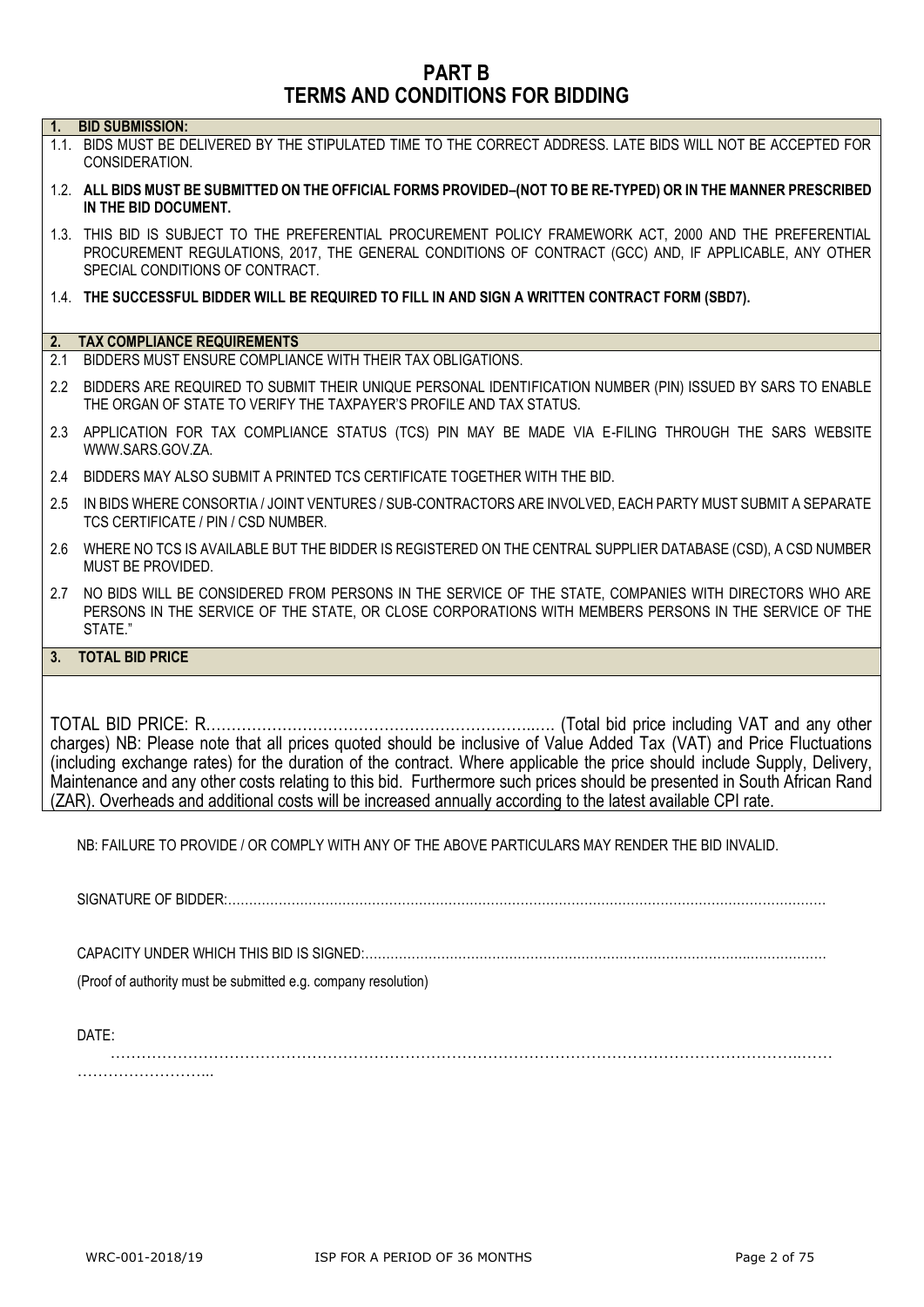#### **THE FOLLOWING PARTICULARS MUST BE FURNISHED (FAILURE TO DO SO SHALL RESULT IN YOUR BID BEING DISQUALIFIED)**

#### **BIDDING STRUCTURE**

| Indicate the type of Bidding structure by marking with an 'X': |  |  |
|----------------------------------------------------------------|--|--|
| Individual bidder                                              |  |  |
| Joint venture                                                  |  |  |
| Consortium                                                     |  |  |
| Subcontractors                                                 |  |  |
| Other                                                          |  |  |

| If individual bidder, indicate the following: |  |
|-----------------------------------------------|--|
| Name of bidder                                |  |
| <b>Registration number</b>                    |  |
| VAT registration number                       |  |
| Contact person                                |  |
| Telephone number                              |  |
| Fax number                                    |  |
| E-mail address                                |  |
| Postal address                                |  |
| Physical address                              |  |

| If Joint Venture or Consortium, indicate the |  |
|----------------------------------------------|--|
| following:                                   |  |
| Name of prime contractor                     |  |
| <b>Registration number</b>                   |  |
| VAT registration number                      |  |
| Contact person                               |  |
| Telephone number                             |  |
| Fax number                                   |  |
| E-mail address                               |  |
| Postal address                               |  |
| Physical address                             |  |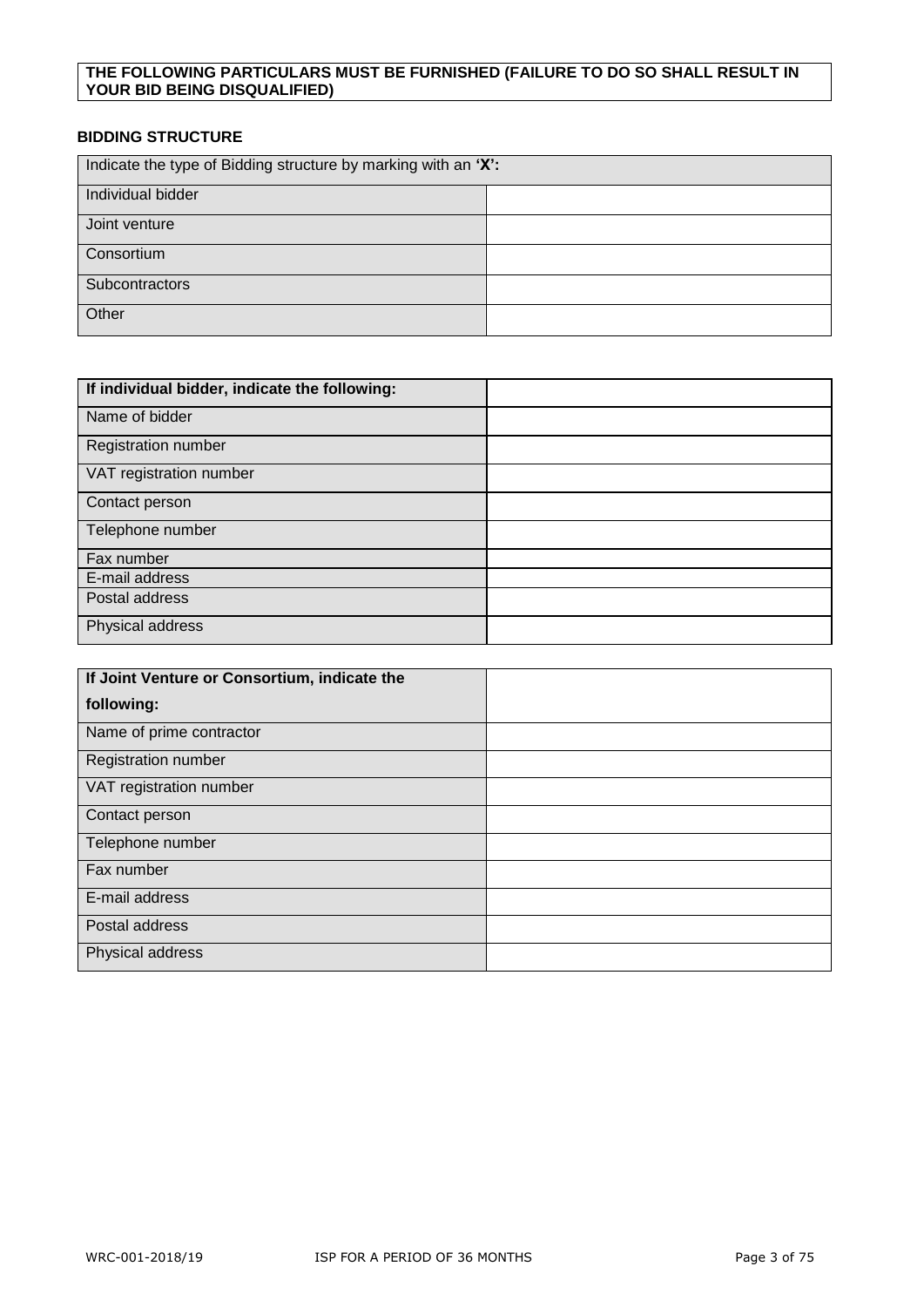| If using sub-contractors:  |  |
|----------------------------|--|
| Name of prime contractor   |  |
| <b>Registration number</b> |  |
| VAT registration number    |  |
| Contact person             |  |
| Telephone number           |  |
| Fax number                 |  |
| E-mail address             |  |
| Postal address             |  |
| Physical address           |  |
|                            |  |

| If Joint Venture or Consortium, indicate the  |  |
|-----------------------------------------------|--|
| following: (to be completed for each partner) |  |
|                                               |  |
| Name of partners                              |  |
|                                               |  |
| <b>Registration number</b>                    |  |
| VAT registration number                       |  |
| Contact person                                |  |
| Telephone number                              |  |
| Fax number                                    |  |
| E-mail address                                |  |
| Postal address                                |  |
| Physical address                              |  |

| If using subcontractors:                  |  |
|-------------------------------------------|--|
| (to be completed for each sub-contractor) |  |
| Name of subcontractors:                   |  |
| Registration number                       |  |
| VAT registration number                   |  |
| Contact person                            |  |
| Telephone number                          |  |
| Fax number                                |  |
| E-mail address                            |  |
| Postal address                            |  |
| Physical address                          |  |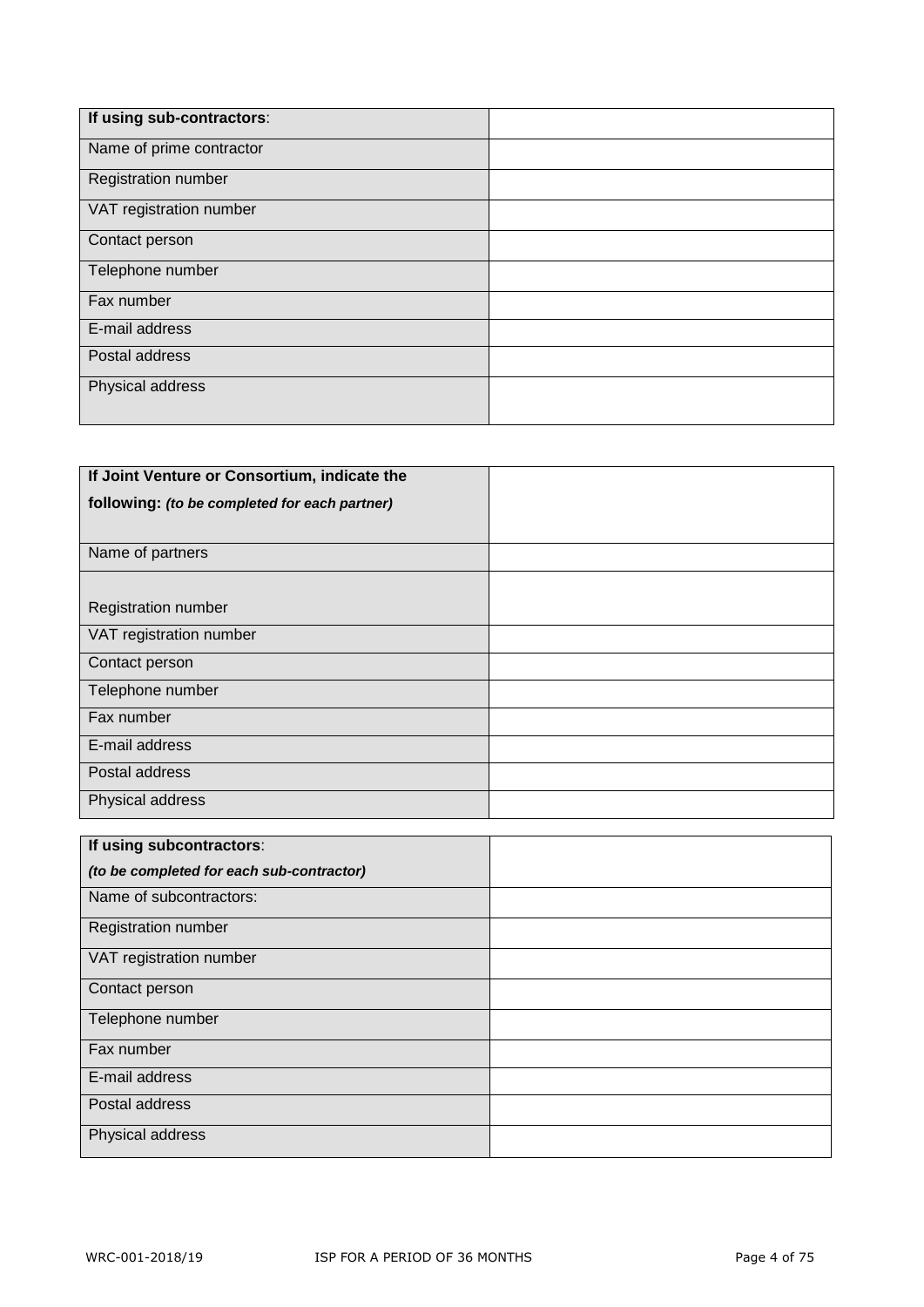### **Checklist of compulsory documents to be submitted:**

#### *Please tick in the relevant block below*

| <b>YES</b> | <b>NO</b> |                                                                                                                                                   |
|------------|-----------|---------------------------------------------------------------------------------------------------------------------------------------------------|
|            |           | One original tender document (clearly marked as original, etc.)                                                                                   |
|            |           | Valid Current Tax Clearance certificate.                                                                                                          |
|            |           | Audited Past three years Annual financial statements with signed audit report in case<br>of a company.                                            |
|            |           | Past three years Annual financial statements prepared by an independent accountant<br>in case of a CC.                                            |
|            |           | Certified copies (Copy with original stamp) of your CIPC company registration<br>documents listing all members with percentages, in case of a CC. |
|            |           | Certified copies (Copy with original stamp) of all latest share certificates, in case of<br>a company.                                            |
|            |           | Shareholding breakdown per race, gender and percentage shareholding with<br>shareholders of the bidding company who are not individuals.          |
|            |           | List of references of past and present clients (Company name, department, branch,<br>contact person with office telephone number).                |
|            |           | Please ensure that the following documents are completed and signed where applicable:                                                             |
| <b>YES</b> | <b>NO</b> |                                                                                                                                                   |
|            |           | Completed Bid Conditions - Section 11 of this bid document                                                                                        |
|            |           | Completed Specifications - Annex A of this bid document                                                                                           |
|            |           | Completed Price Schedule (with detailed breakdown) - Annex B of this bid<br>document                                                              |
|            |           | Declaration of Interest - Annex D of this bid document                                                                                            |
|            |           | National Industrial Participation - Annex E of this bid document.                                                                                 |
|            |           | Completed Economic Empowerment - Annex F of this bid document Completed<br>Due Diligence                                                          |
|            |           | Declaration of Bidder's Past Supply Chain Practices - Annex G of this bid<br>document                                                             |
| NB:        |           | Should all of these documents not be included, the bidder may be disqualified on the                                                              |

**basis of non-compliance.**

**The same documents must be submitted for all other companies that are involved in the tender in case of a consortium.**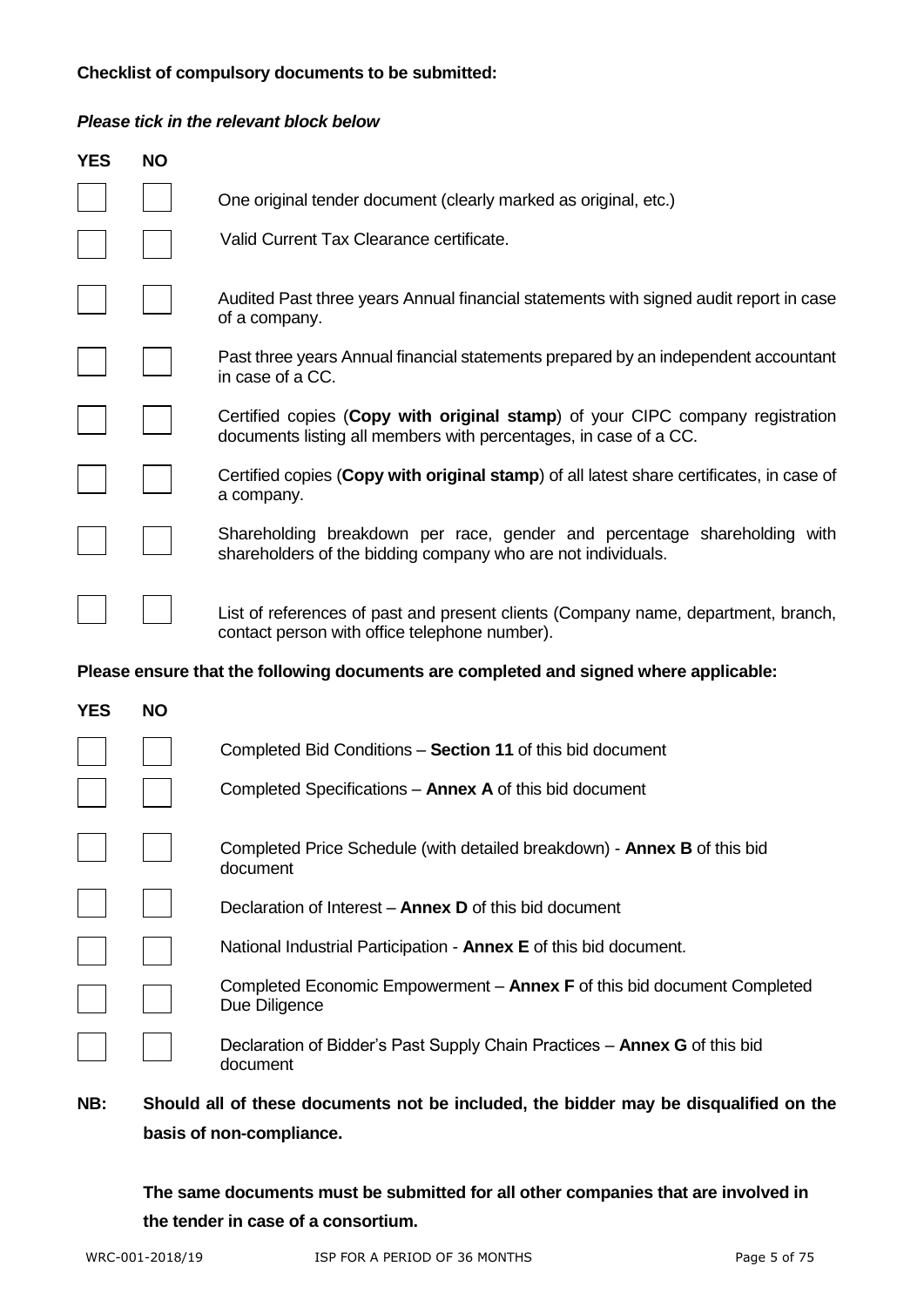| I CERTIFY THAT THE INFORMATION FURNISHED ON THIS FORM IS TRUE AND CORRECT.<br>I FURTHER ACCEPT THAT, IN ADDITION TO CANCELLATION OF A CONTRACT, ACTION MAY BE<br>TAKEN AGAINST ME SHOULD THIS DECLARATION PROVE TO BE FALSE. |
|------------------------------------------------------------------------------------------------------------------------------------------------------------------------------------------------------------------------------|
| <b>SIGNATURE OF BIDDER (duly authorised)</b>                                                                                                                                                                                 |
| <b>DATE</b>                                                                                                                                                                                                                  |
| <b>CAPACITY UNDER WHICH THIS BID IS SIGNED</b>                                                                                                                                                                               |
|                                                                                                                                                                                                                              |

**ANY ENQUIRIES REGARDING THE BIDDING PROCEDURE MAY BE DIRECTED TO: Department**: Supply Chain Management **Contact Person:** The SCM Manager **Tel:** 012 761 9300 **E-mail address:** tenders@wrc.org.za

 $\overline{\phantom{a}}$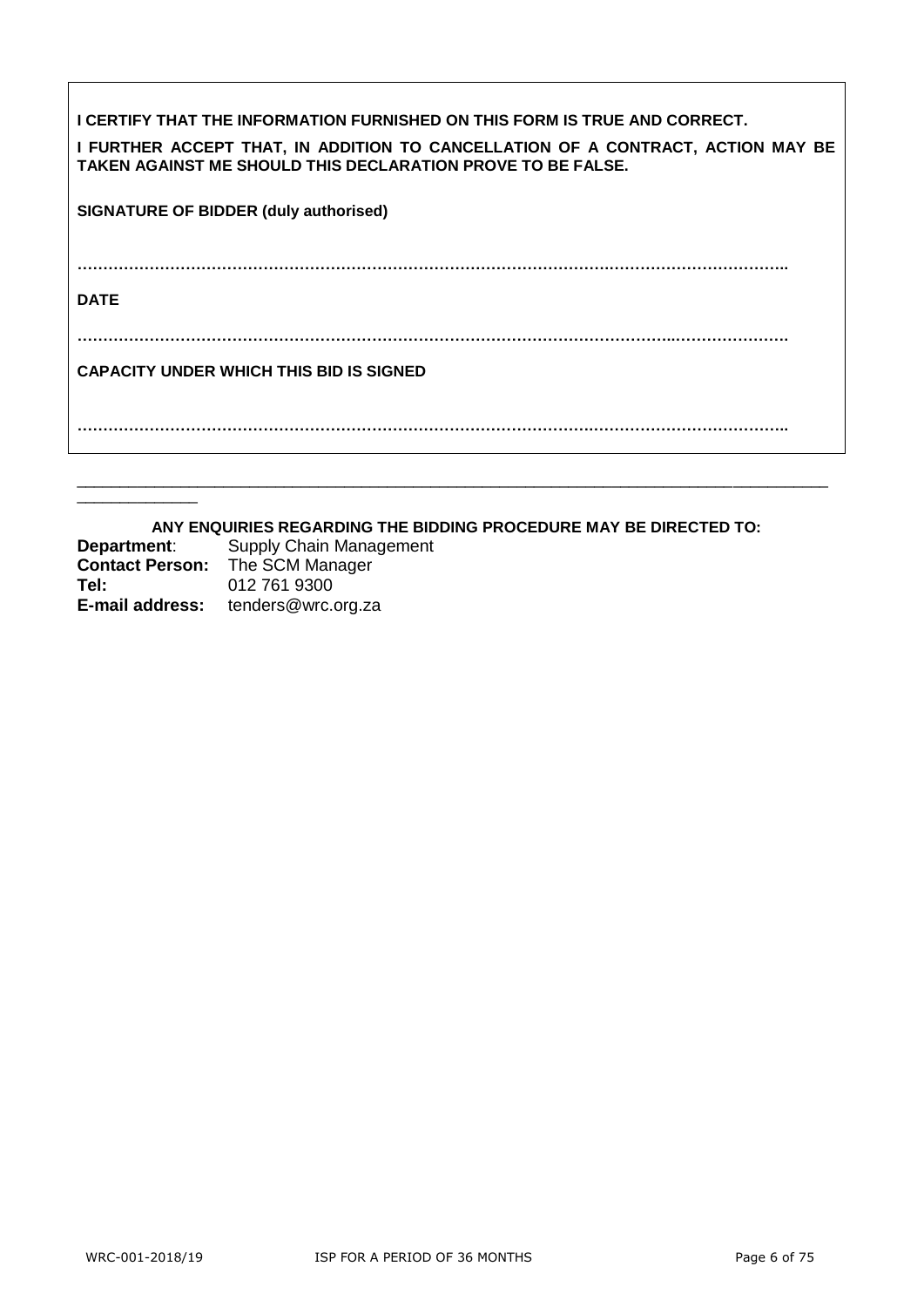#### **CONDITIONS AND UNDERTAKINGS BY BIDDER**

- 1.1 **The Bid forms should not be retyped or redrafted but photocopies may be prepared and used.** However, only documents with the original signature in black ink shall be accepted. Additional offers against any item should be made on a photocopy of the page in question.
- 1.1.1 Black ink should be used when completing Bid documents.
- 1.1.2 Bidders should check the numbers of the pages to satisfy themselves that none is missing or duplicated. WRC will accept NO liability in regard to anything arising from the fact that pages are missing or duplicated.
- 1.2 I/We hereby Bid to supply all or any of the supplies and/or to procure all or any of the services described in the attached documents to WRC on the terms and conditions and in accordance with the specifications stipulated in the Bid documents (and which shall be taken as part of, and incorporated into, this Bid) at the prices inserted therein.
- 1.3 I/We agree that -
- 1.3.1 The offer herein shall remain binding upon me/us and open for acceptance by WRC during the validity period indicated and calculated from the closing hour and date of the Bid;
- 1.3.2 the laws of the Republic of South Africa shall govern the contract created by the acceptance of my/our Bid and that I/we choose domicilium citandi et executandi in the Republic as indicated below; and

#### **1.4 NB: BIDDERS TERMS AND CONDITIONS ARE NOT ACCEPTABLE.**

- 1.5 I/We furthermore confirm that I/we have satisfied myself/ourselves as to the correctness and validity of my/our Bid that the price(s) and rate(s) quoted cover all the work/item(s) specified in the Bid documents and that the price(s) and rate(s) cover all my/our obligations under a resulting contract and that I/we accept that any mistakes regarding price(s) and calculations will be at my/our risk.
- 1.6 I/We hereby accept full responsibility for the proper execution and fulfilment of all obligations and conditions devolving on me/us under this Bid as the Principal(s) liable for the due fulfilment of this contract.

| Signature(s) of Bidder or assignee(s)<br>Date                                                      |  |  |  |  |
|----------------------------------------------------------------------------------------------------|--|--|--|--|
| Name of signing person (in block letters)                                                          |  |  |  |  |
| Capacity                                                                                           |  |  |  |  |
| Are you duly authorized to sign this bid?                                                          |  |  |  |  |
| Name of Bidder [company name] (in block letters)                                                   |  |  |  |  |
| Postal address (in block letters)                                                                  |  |  |  |  |
| Domicilium citandi et executandi in the RSA (full street address of this place) (in block letters) |  |  |  |  |
|                                                                                                    |  |  |  |  |
|                                                                                                    |  |  |  |  |
| Cell Number:                                                                                       |  |  |  |  |
|                                                                                                    |  |  |  |  |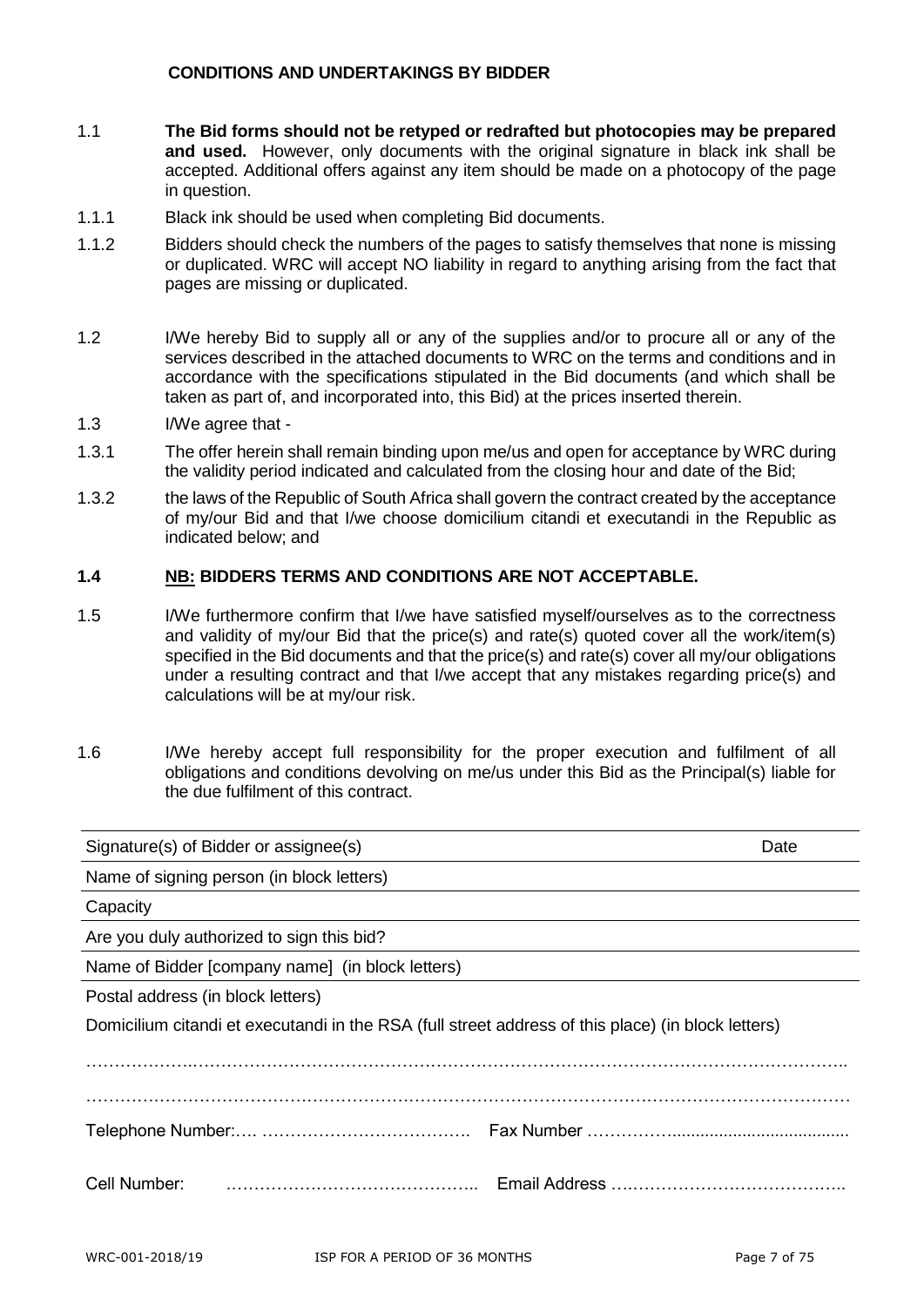#### **INSTRUCTIONS TO BIDDER**

#### **1 Confidential information disclosure notice**

- 1.1 This document may contain confidential information that is the property of Water Research Commission (WRC).
- 1.2 No part of the contents may be used, copied, disclosed or conveyed in whole or in part to any party in any manner whatsoever other than for preparing a proposal in response to this Bid, without prior written permission from WRC.
- 1.3 All copyright and Intellectual Property herein vests with WRC.

#### **2 Introduction**

#### 2.1 **Purpose**

2.1.1 The purpose of this Request for Bid (RFB) is an invitation to potential suppliers (hereinafter referred to as "Bidders") to submit Bids for the items/products/solutions as detailed under Annex A: Technical/solution specification.

#### 2.2 **Objectives**

- 2.2.1 The following objectives must be achieved with the implementation of the above required solution:
- 2.2.1.1 Based on the Bids submitted and the outcome of the evaluation process according to the set evaluation criteria, WRC intends to select a preferred bidder/s with the view of concluding a service level agreement (SLA) where applicable with such successful bidder. The Bid shall be evaluated in terms of the PPPFA (80/20).

#### 2.3 **Queries**

2.3.1 Should it be necessary for a bidder to obtain clarity on any matter arising from or referred to in this RFP document, please refer queries, in writing, to the contact person(s) listed below. Under no circumstances may any other employee within WRC be approached for any information. Any such action may result to disqualification of a response submitted in response to the RFP. WRC reserves the right to place responses to such queries on the website.

| <b>Name</b>        | <b>Type of Query</b> | <b>Email address</b> |
|--------------------|----------------------|----------------------|
| <b>SCM Manager</b> | <b>Bid Queries</b>   | tenders@wrc.org.za   |

Enquiries should reference specific paragraph numbers, where appropriate.

All questions/enquiries must be forwarded in writing not later than **03 September 2018 at 11h00**.

Questions/enquiries received after **11h00** on **03 September 2018** will not be considered.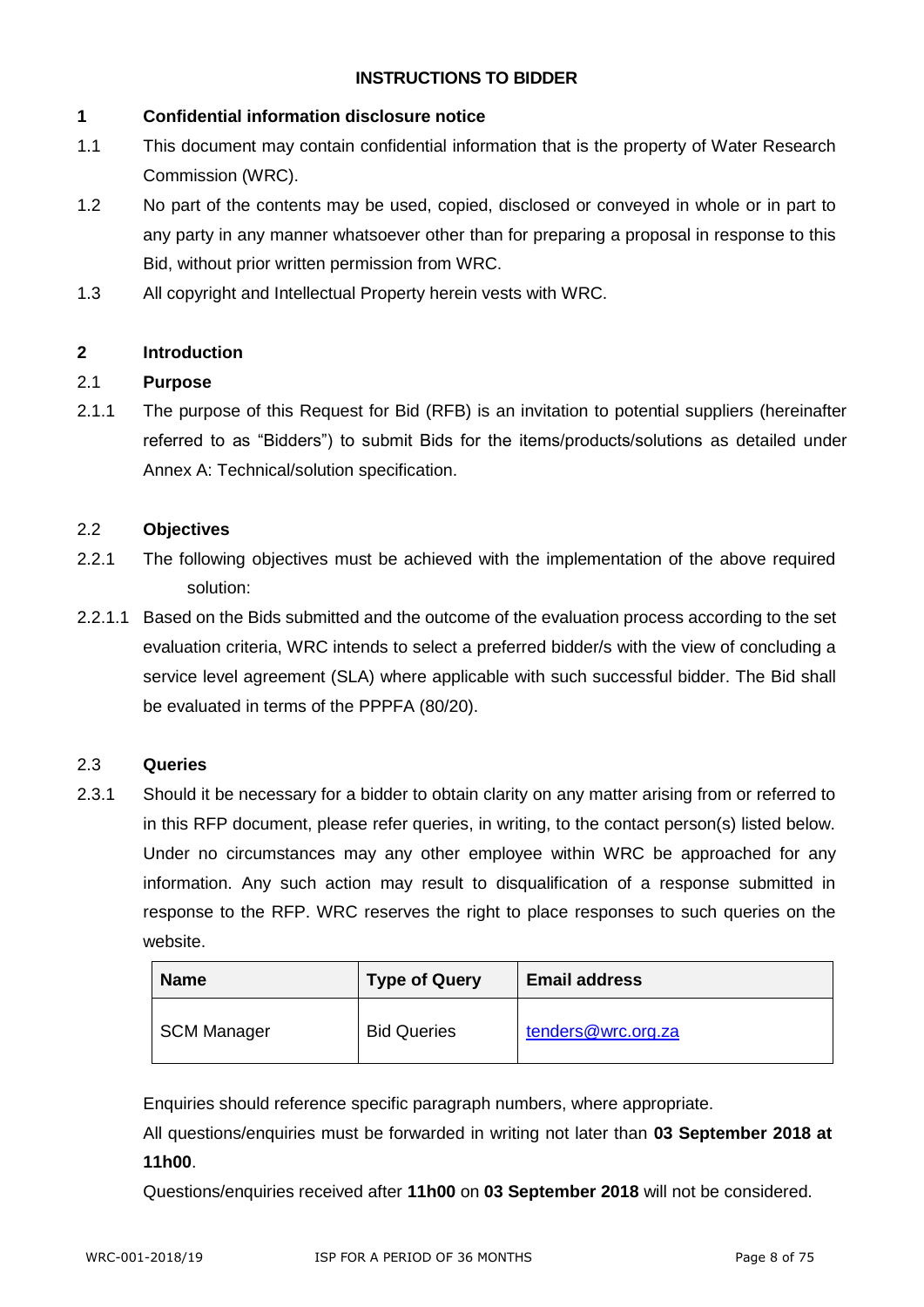*Bidders are not allowed to contact any other* **WRC** *staff in the context of this tender other that the indicated official under 2.3.1.*

#### 2.4 **Bid Documents**

- 2.4.1 Bids must be **hand delivered or (if couriered) reach** to **WRC** by no later than **11h00 on 07 September 2018**.
- 2.4.2 Bid documents must contain **one original document**, **initialled on each page**, and **signed where required**. (Two separate envelopes: one for financials (Pricing) and the other for Technical document).

#### **3 General rules and instructions**

#### 3.1 **Confidentiality**

- 3.1.1 The information contained in this document is of a confidential nature, and must only be used for purposes of responding to this RFP. This confidentiality clause extends to Bidder partners and/or implementation agents, whom the Bidder may decide to involve in preparing a response to this RFP.
- 3.1.2 For purposes of this process, the term "Confidential Information" shall include all technical and business information, including, without limiting the generality of the foregoing, all secret knowledge and information (including any and all financial, commercial, market, technical, functional and scientific information, and information relating to a party's strategic objectives and planning and its past, present and future research and development), technical, functional and scientific requirements and specifications, data concerning business relationships, demonstrations, processes, machinery, knowhow, architectural information, information contained in a party's software and associated material and documentation, plans, designs and drawings and all material of whatever description, whether subject to or protected by copyright, patent or trademark, registered or un-registered, or otherwise disclosed or communicated before or after the date of this process.
- 3.1.3 The receiving party shall not, during the period of validity of this process, or at any time thereafter, use or disclose, directly or indirectly, the confidential information of WRC (even if received before the date of this process) to any person whether in the employment of the receiving party or not, who does not take part in the performance of this process.
- 3.1.4 The receiving party shall take all such steps as may be reasonably necessary to prevent WRC's confidential information coming into the possession of unauthorised third parties. In protecting the receiving party's confidential information, WRC shall use the same degree of care, which does not amount to less than a reasonable degree of care, to prevent the unauthorised use or disclosure of the confidential information as the receiving party uses to protect its own confidential information.
- 3.1.5 Any documentation, software or records relating to confidential information of WRC, which comes into the possession of the receiving party during the period of validity of this process or at any time thereafter or which has so come into its possession before the period of validity of this process:
- 3.1.5.1 Shall be deemed to form part of the confidential information of WRC;
- 3.1.5.2 Shall be deemed to be the property of WRC;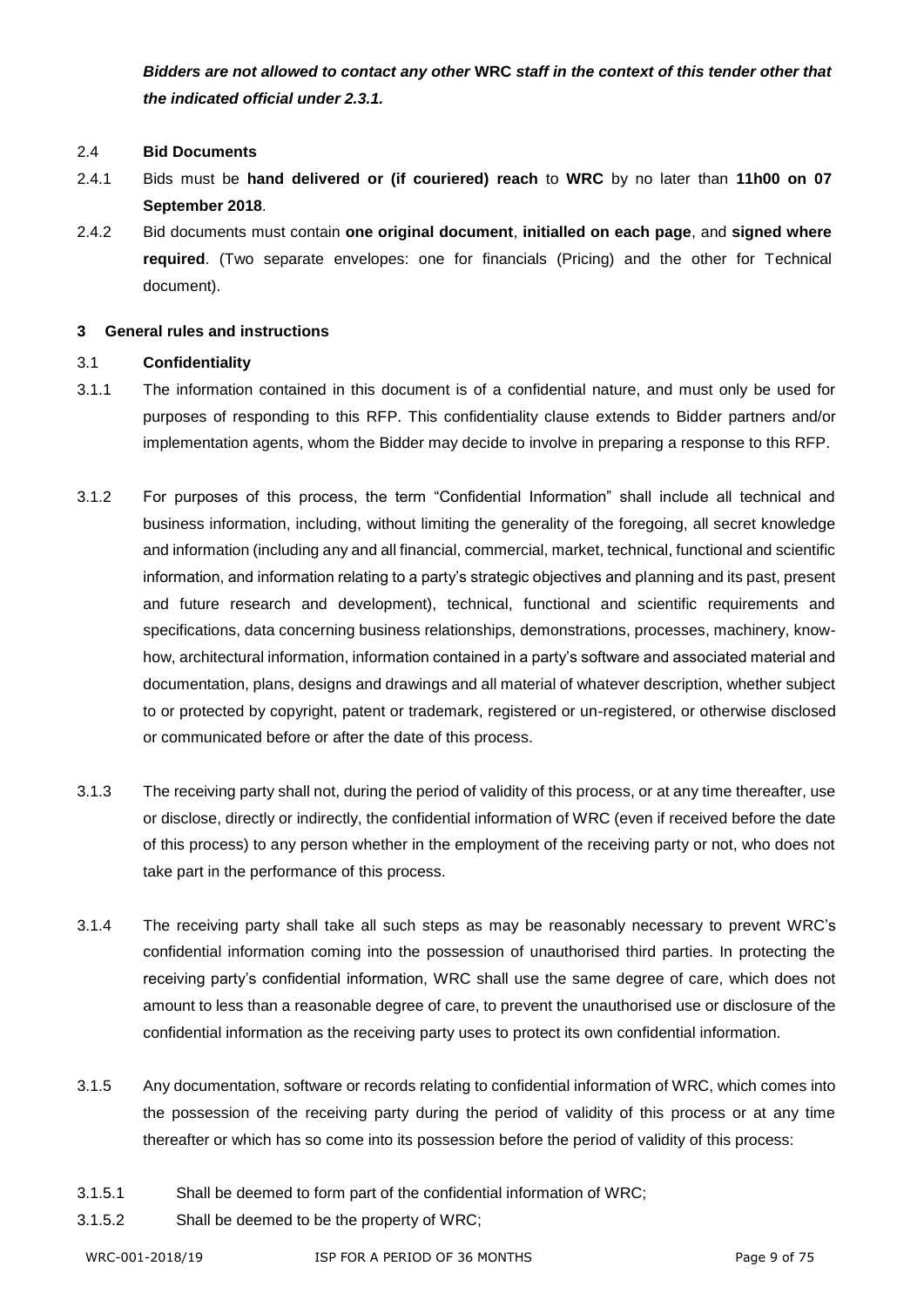- 3.1.5.3 shall not be copied, reproduced, published or circulated by the receiving party unless and to the extent that such copying is necessary for the performance of this process and all other processes as contemplated in; and
- 3.1.5.4 Shall be surrendered to WRC on demand, and in any event on the termination of the investigations and negotiations, and the receiving party shall not retain any extracts.

#### 3.2 **News and press releases**

3.2.1 Bidders or their agents shall not make any news releases concerning this RFP or the awarding of the same or any resulting agreement(s) without the consent of, and then only in co-ordination with WRC.

#### **3.3 Precedence of documents**

- 3.3.1 This RFP consists of a number of sections (see list). Where there is a contradiction in terms between the clauses, phrases, words, stipulations or terms and herein referred to generally as stipulations in this RFP and the stipulations in any other document attached hereto, or the RFP submitted hereto, the relevant stipulations in this RFP shall take precedence.
- 3.3.2 Where this RFP is silent on any matter, the relevant stipulations addressing such matter and which appears in the PPPFA shall take precedence. Bidders shall refrain from incorporating any additional stipulations in its proposal submitted in terms hereof other than in the form of a clearly marked recommendation that WRC may in its sole discretion elect to import or to ignore. Any such inclusion shall not be used for any purpose of interpretation unless it has been so imported or acknowledged by WRC.
- 3.3.3 It is acknowledged that all stipulations in the PPPFA are not equally applicable to all matters addressed in this RFP. It however remains the exclusive domain and election of WRC as to which of these stipulations are applicable and to what extent. Bidders are hereby acknowledging that the decision of the WRC in this regard is final and binding. The onus to enquire and obtain clarity in this regard rests with the vendor(s). The vendor(s) shall take care to restrict its enquiries in this regard to the most reasonable interpretations required to ensure the necessary consensus.

#### **3.4 Preferential Procurement Reform**

- 3.4.1 WRC supports Black Economic Empowerment as an essential ingredient of its business. In accordance with government policy, WRC insists that the private sector demonstrates its commitment and track record to Black Economic Empowerment in the areas of ownership (shareholding), skills transfer, employment equity and procurement practices (SMME Development) etc.
- 3.4.2 WRC shall apply the principles of the Preferential Procurement Policy Framework Act, (Act No. 5 of 2000) with its Preferential Procurement Regulation 2017 to this proposal.
- 3.4.3 Bidders shall complete the preference certificate attached to this proposal. In the case of a consortium and subcontractors, the preference certificate must be completed for each legal entity (Annex C).

#### 3.5 **Security clearances**

3.5.1 Employees and subcontractors of the Bidders **may** be required to be in possession of valid security clearances to the level determined by NIA or/or WRC commensurate with the nature of the project activities they are involved in. The cost of obtaining suitable clearances is for the account of the bidders. The Bidders shall supply and maintain a list of personnel involved on the project indicating their clearance status.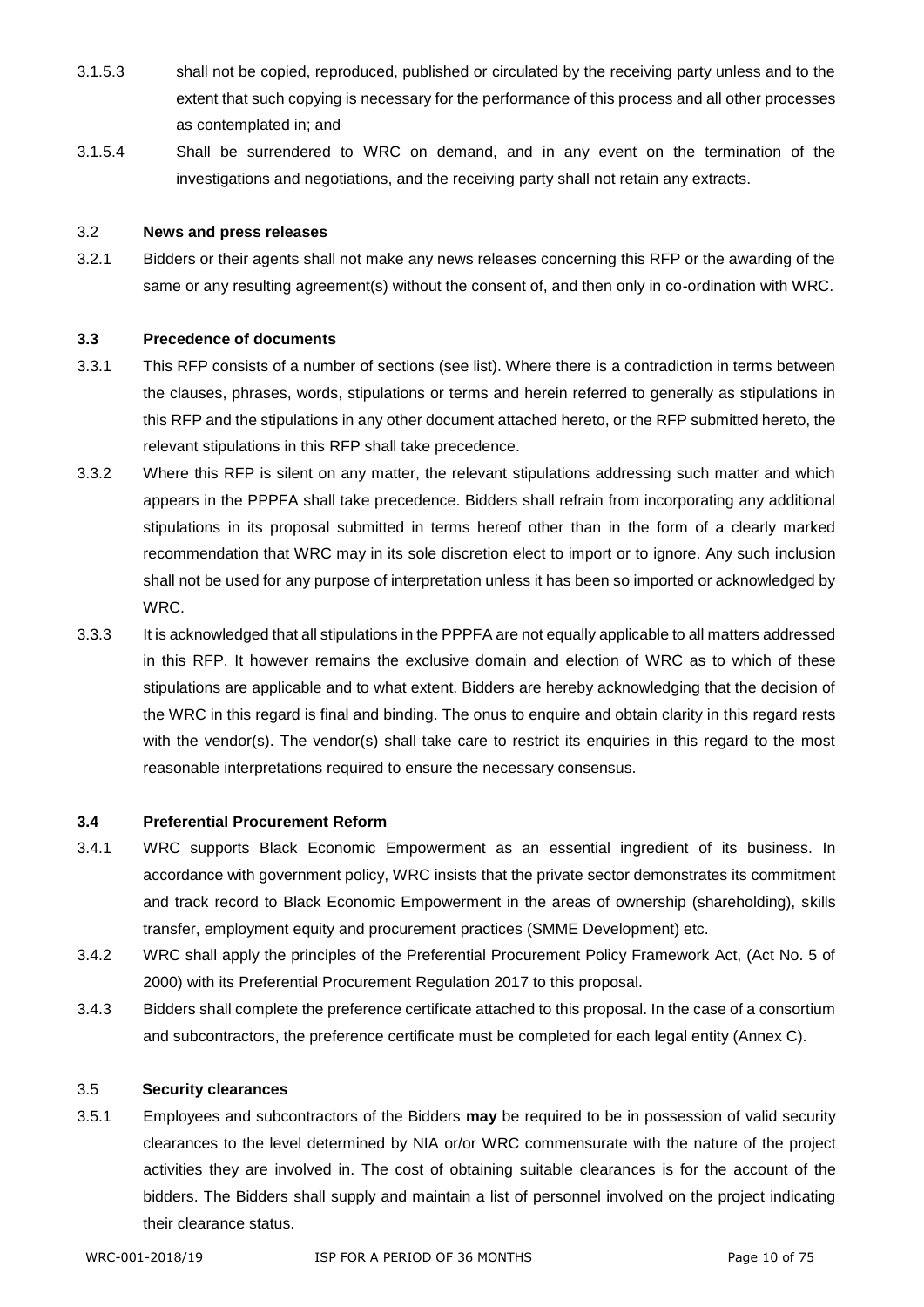#### 3.6 **Occupational Injuries and Diseases Act 13 of 1993**

3.6.1 The Bidder warrants that all its employees (including the employees of any sub-contractor that may be appointed) are covered in terms of the Compensation for Occupational Injuries and Diseases Act 13 of 1993 ("COIDA") and that the cover shall remain in force for the duration of the adjudication of this bid and/ or subsequent agreement. WRC reserves the right to request the Bidder to submit documentary proof of the Bidder's registration and "good standing" with the Compensation Fund, or similar proof acceptable to WRC.

#### **3.7 Instructions for submitting a proposal**

- 3.7.1 One (1) original hard copy of the Bid shall be submitted on the date of closure of the Bid.
- 3.7.1.1 The original copy must be signed in black ink by an authorised employee, agent or representative of the bidder and each and every page of the proposal shall contain the initials of same signatories.
- 3.7.2 Bidders shall submit proposal responses in accordance with the prescribed manner of submissions as specified above.
- 3.7.3 Bid must be submitted in a prescribed response format herewith reflected as **Response Format**, and be sealed in an envelope. The envelope must be marked clearly (on the outside) with the Bid Number and be addressed to **The SCM Manager.**
- 3.7.4 Bid must be submitted on or before **07 September 2018 not later than 11h00.** The bids must be dropped in the tender box at the **Bloukrans Building Lynnwood bridge Office Park; Second floor; 4 Daventry Street; Lynnwood manor; Pretoria.**

WRC receives a lot of correspondence on a daily basis. Bidders are therefore urged to ensure that they clearly mark their bids with the Bid Number; register their bids and sign the register that will be provided at the reception. Failure to sign the register will lead to the bid being disqualified. Failure to submitted sealed bids could result to disqualification of bids. The onus is on the bidder to ensure that their bids get registered in the bids received register. Bidders must advise their courier companies of this instruction.

- 3.7.5 All Bids in this regard shall only be accepted if they have been registered on the bids received register before or on the closing date and stipulated time.
- 3.7.6 Bids received after the time stipulated shall not be considered.
- 3.7.7 Bid responses sent by courier must reach this office at least **36 hours** before the closing date to be registered on the bids received register. Failure to comply with this requirement shall result in your proposal being treated as a "late proposal" and shall not be entertained. Such proposal shall be returned to the respective Bidders.
- 3.7.8 **No proposal shall be accepted by WRC if submitted in any manner other than as prescribed above.**

#### **4 Reasons for disqualification**

- 4.1 WRC reserves the right to disqualify any bidder which does any one or more of the following, and such disqualification may take place without prior notice to the offending bidder, however the bidder shall be notified in writing of such disqualification:
- 4.1.2 Bidders who do not submit a valid and original Tax Clearance Certificate on the closing date and time of the bid;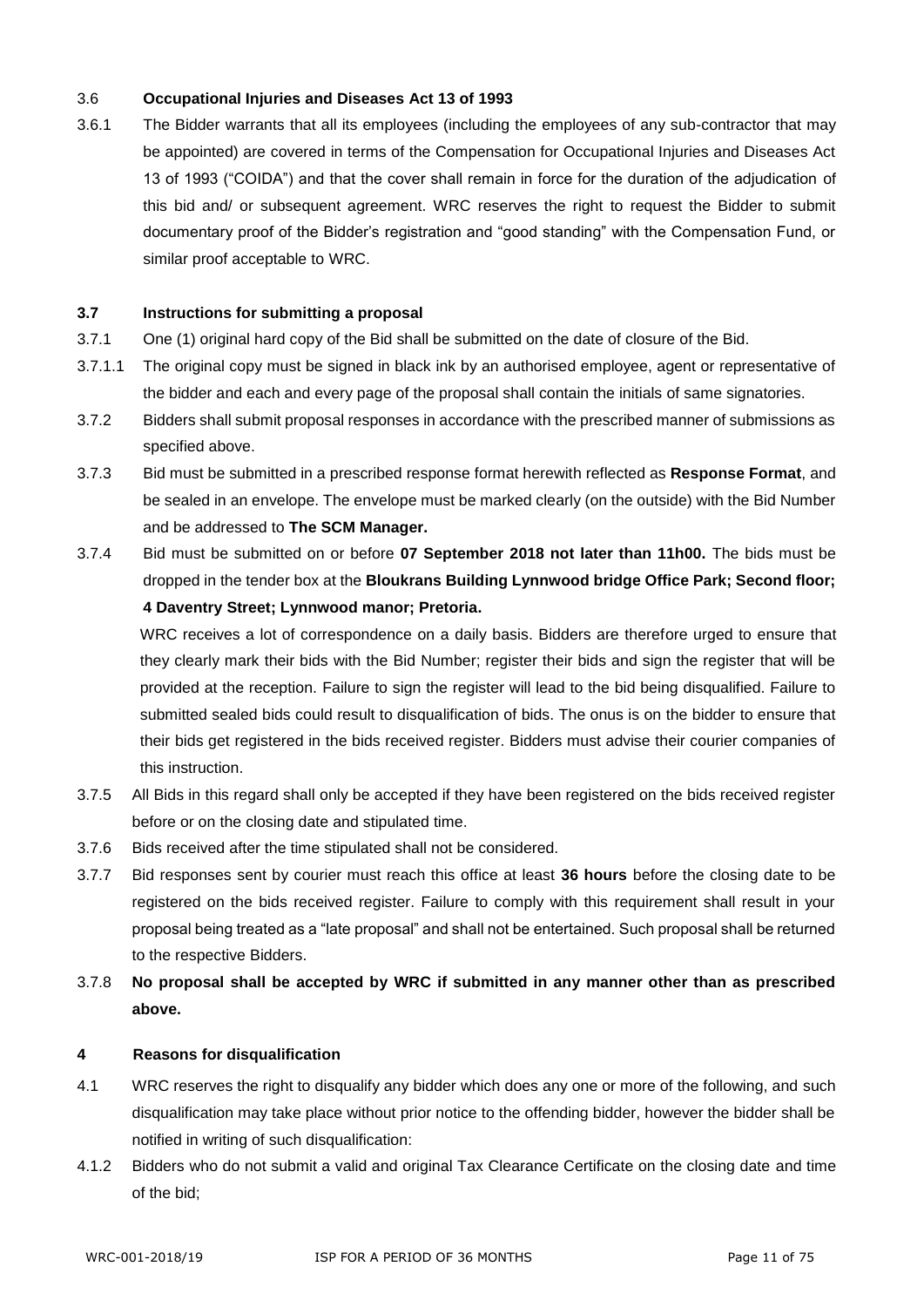- 4.1.3 Bidders who submitted incomplete information and documentation according to the requirements of this RFP;
- 4.1.4 Bidders who submitted information that is fraudulent, factually untrue or inaccurate, for example memberships that do not exist, BEE credentials, experience, etc.;
- 4.1.5 Bidders who received information not available to other bidders through fraudulent means;
- 4.1.6 Bidders who do not comply with *mandatory requirements* as stipulated in this RFP.
- 4.1.7 Bidders who made false declarations on the Standard Bidding Documents, or misrepresent facts; and/or
- 4.1.8 Bidders who are listed on the National Treasury's database of restricted suppliers

#### **5 Closing of Bid**

- 5.1 There shall be **no public opening** of the Bid received. There shall be no discussions with any enterprise until evaluation of the proposal has been complete. Any subsequent discussions shall be at the discretion of WRC. Unless specifically provided for in the proposal document, bids submitted by means of telegram, telex, facsimile or similar means shall not be considered.
- 5.2 No Bids from any bidder with offices within the RSA shall be accepted if sent via the Internet or e-mail. However Bids from international bidders with no office or representation in the RSA shall be accepted if received via the Internet or e-mail before the closing date and time.
- 5.2.1 Such Bids shall not be made available for evaluation until the original signed documentation is received within three (3) working days after the closing date, otherwise the proposal shall be disqualified. International bidders must submit proof that they do not have any offices or representation in South Africa.

#### **6 Bid preparation**

- 6.1 All additions to the proposal documents i.e. annexes, supporting documentation pamphlets, photographs, technical specifications and other support documentation covering the solution offered etc. shall be neatly bound as part of the schedule concerned.
- 6.2 All responses regarding questions posed in the annexes attached herewith shall be answered in accordance with the prescribed **RFB Response Format**.

#### **7 Oral presentations and briefing sessions**

7.1 Bidders who submit Bids in response to this RFP may be required to give an oral presentation, which may include, but is not limited to, an equipment/service demonstration of their proposal to WRC. This provides an opportunity for the vendor to clarify or elaborate on the proposal. This is a fact finding and explanation session only and does not include negotiation. WRC shall schedule the time and location of these presentations. Oral presentations are an option of WRC and may or may not be conducted.

#### **8 Evaluation Criteria for BEE**

- 8.1 Points awarded for B-BBEE Status Level of Contribution
- 8.2 The value of this bid is estimated not to exceed R 50 000 000 (all applicable taxes included) and therefore the 80/20 system shall be applicable.
- 8.3 In terms of Regulation 5 (2) and 6 (2) of the Preferential Procurement Regulations, preference points must be awarded to a bidder for attaining the B-BBEE status level of contribution in accordance with the table below.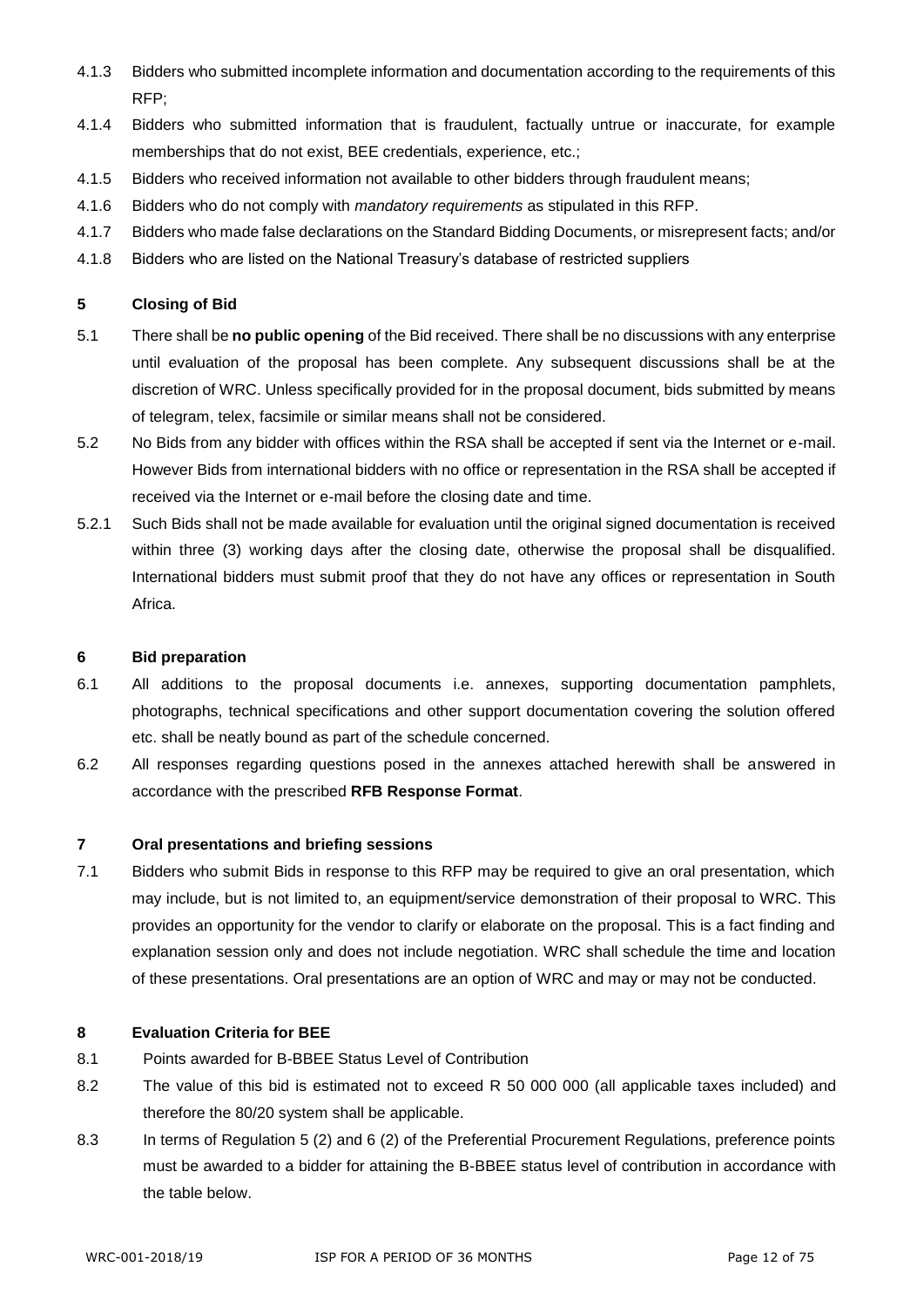- 8.4 Preference points for this bid shall be awarded for:
	- (a) Price; and
	- (b) B-BBEE Status Level of Contribution.

| <b>B-BBEE Status Level of Contributor</b> | <b>Number of points</b><br>(80/20 system) |
|-------------------------------------------|-------------------------------------------|
| 1                                         | 20                                        |
| 2                                         | 18                                        |
| 3                                         | 14                                        |
| 4                                         | 12                                        |
| 5                                         | 8                                         |
| 6                                         | 6                                         |
| $\overline{7}$                            | 4                                         |
| 8                                         | $\overline{2}$                            |
| Non-compliant contributor                 | 0                                         |

- 8.5 Bidders who qualify as EMEs in terms of the B-BBEE Act must submit a certificate issued by an Accounting Officer as contemplated in the CCA or a Verification Agency accredited by SANAS or a Registered Auditor. Registered auditors do not need to meet the prerequisite for IRBA's approval for the purpose of conducting verification and issuing EMEs with B-BBEE Status Level Certificates.
- 8.6 Bidders other than EMEs must submit their original and valid B-BBEE status level verification certificate or a certified copy thereof, substantiating their B-BBEE rating issued by a Registered Auditor approved by IRBA or a Verification Agency accredited by SANAS.
- 8.7 A trust, consortium or joint venture, will qualify for points for their B-BBEE status level as a legal entity, provided that the entity submits their B-BBEE status level certificate.
- 8.8 A trust, consortium or joint venture will qualify for points for their B-BBEE status level as an unincorporated entity, provided that the entity submits their consolidated B-BBEE scorecard as if they were a group structure and that such a consolidated B-BBEE scorecard is prepared for every separate bid.
- 8.9 Tertiary institutions and public entities will be required to submit their B-BBEE status level certificates in terms of the specialized scorecard contained in the B-BBEE Codes of Good Practice.
- 8.10 A person will not be awarded points for B-BBEE status level if it is indicated in the bid documents that such a bidder intends sub-contracting more than 25% of the value of the contract to any other enterprise that does not qualify for at least the points that such a bidder qualifies for, unless the intended sub-contractor is an EME that has the capability and ability to execute the sub-contract.
- 8.11 A person awarded a contract may not sub-contract more than 25% of the value of the contract to any other enterprise that does not have an equal or higher B-BBEE status level than the person concerned, unless the contract is sub-contracted to an EME that has the capability and ability to execute the subcontract.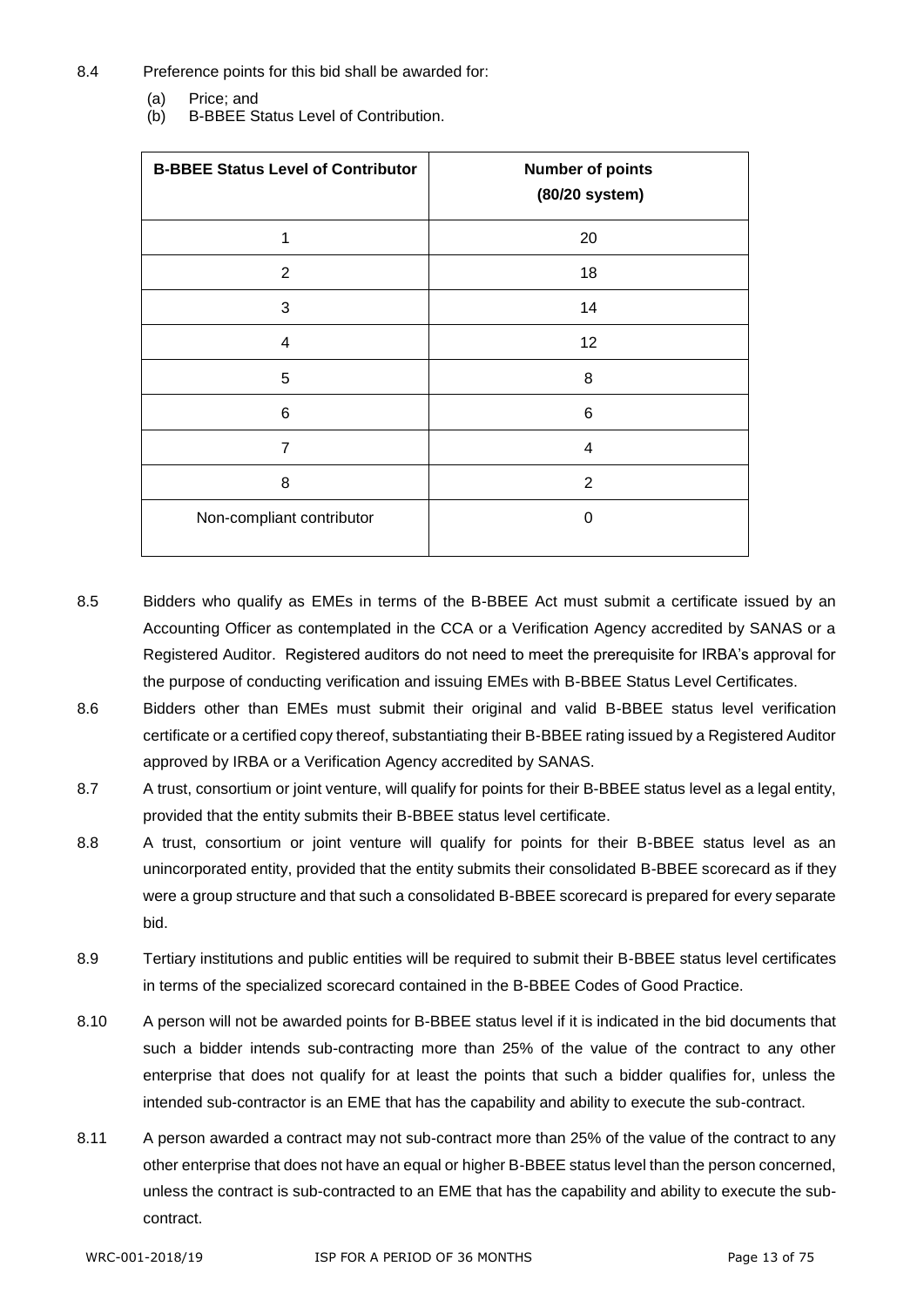#### **9 Evaluation criteria and methodology**

#### 9.1 **Functional evaluation criteria**

"Functionality" means the measurement according to predetermined norms of a service or commodity designed to be practical and useful, working or operating, taking into account quality, reliability, viability and durability of a service or commodity.

The need to invite and evaluate bids on the basis of functionality depends on the nature of the required commodity or service.

When inviting bids, WRC indicates: -

- (i) Whether the bids will be evaluated on functionality;
- (ii) The evaluation criteria for measuring functionality;
- (iii) The weight of each criterion; and
- (iv) The applicable values as well as the minimum threshold for functionality

#### **FUNCTIONAL / TECHNICAL EVALUATION CRITERIA**

This will bid will not be evaluated on Functionality only Price and Preference evaluation will apply.

#### 9.2 **Price and preference evaluation criteria**

Subsequent to the eligibility screening phase, the second phase of evaluation of the Bids shall be based on the **80/20** PPPFA principle and the points for evaluation criteria are as follows:

| Price points            | 80         |
|-------------------------|------------|
| Preferential points/BEE | 20         |
| Total                   | 100 points |

All Bid received shall be evaluated by a panel using the preference points system as stipulated in the Preferential Procurement Regulations.

SBD 1

#### **10. BIDDING CONDITIONS**

- 10.1 Bidders shall provide full and accurate answers to all (including mandatory) questions posed in this document, and, are required to explicitly state either "Comply" or "Not Comply" or "Partial" (with a  $\sqrt{ }$ " regarding compliance with the requirements. Where necessary, the bidder shall substantiate their response to a specific question.
- 10.2 A **""** under "Comply" will be interpreted as full compliance/acceptance to the applicable paragraph. A **""** under "Comply" will be interpreted that the Bidder/s has/have read and understood the paragraph, but the bidder does **not accept** the content of the applicable paragraph. A **""** under "Partial" will be interpreted and evaluated objectively against explanations and supporting documentation accordingly.

**NOTE:If PARTIAL is indicated as the level of compliance and NO supporting documentation is provided that clearly clarifies the Bidder/s position, the paragraph will be evaluated as "Non-Comply".** 

**It is mandatory for the bidders to comply with the following bid conditions.**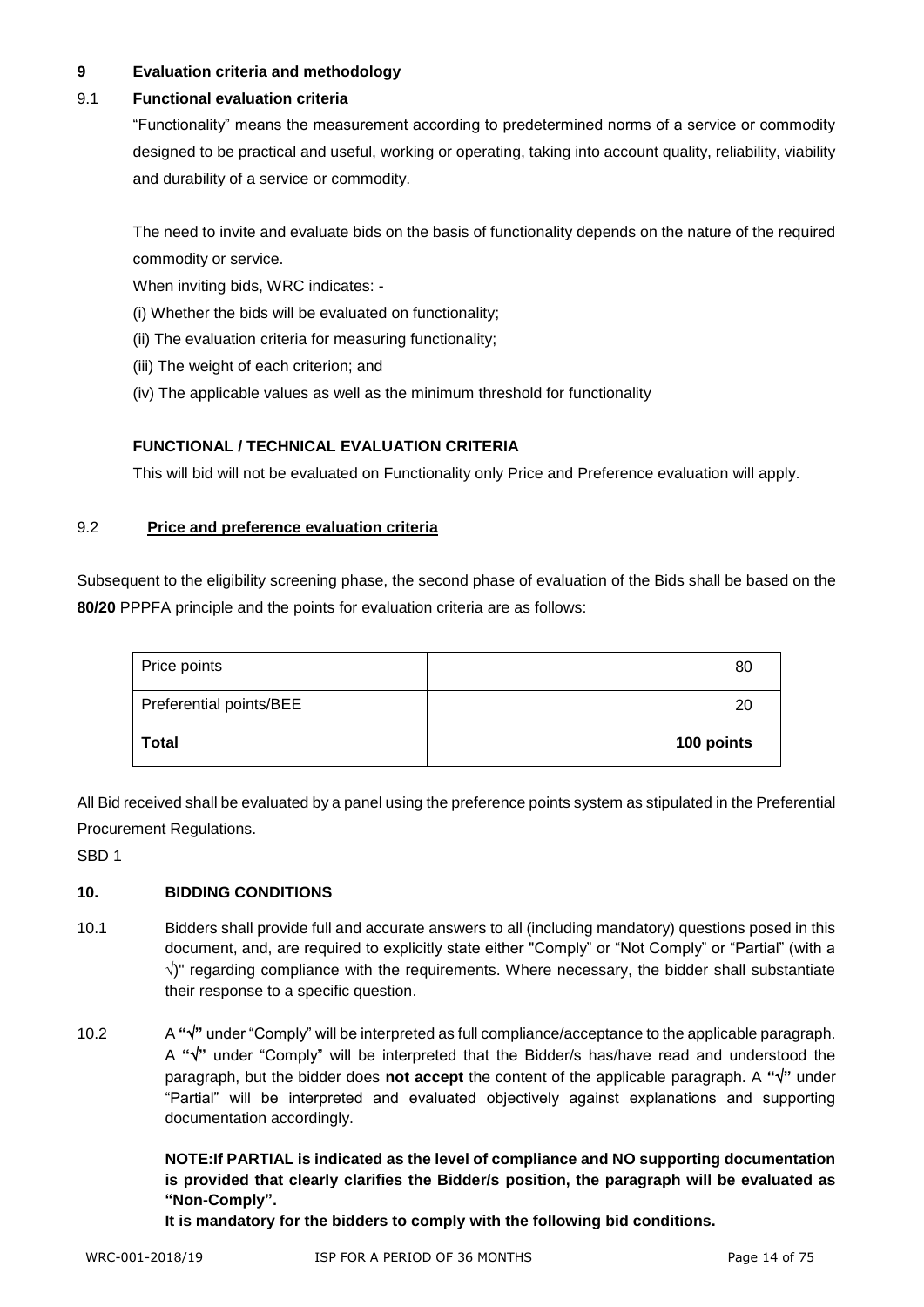10.3 The following bid conditions will govern the contract between the WRC and the successful bidder:

| Requirement                                                         | <b>ACCEPT</b> | <b>NOT ACCEPT</b> |
|---------------------------------------------------------------------|---------------|-------------------|
| 10.3.1                                                              |               |                   |
| Bidders are invited to offer the Services in accordance with the    |               |                   |
| attached Specifications and the conditions within this document.    |               |                   |
| 10.3.2                                                              |               |                   |
| The successful Bidder/s will be contracted to procure the           |               |                   |
| Services for a period to be agreed after which WRC reserves the     |               |                   |
| right to review and extend the contract for further period/s at the |               |                   |
| WRC's discretion.                                                   |               |                   |
| 10.3.3                                                              |               |                   |
| The fees will be negotiated.                                        |               |                   |
| <b>Interpretation of requirements</b>                               | <b>ACCEPT</b> | <b>NOT ACCEPT</b> |
| 10.3.4                                                              |               |                   |
| The Bidder/s shall accept WRC's interpretation of any specific      |               |                   |
| requirement in the Bid documents or Specifications should there     |               |                   |
| be a difference of interpretation between the Bidder/s and WRC.     |               |                   |
| 10.3.5                                                              |               |                   |
| Should any dispute arise as a result of this of this Bid and/or the |               |                   |
| subsequent contract, which cannot be settled to the mutual          |               |                   |
| satisfaction of the Bidder/s and WRC's, it shall be dealt with in   |               |                   |
| terms of paragraph 3.0 of this document.                            |               |                   |
| 10.3.6                                                              |               |                   |
| Should there be any discrepancies between the Bid conditions        |               |                   |
| and any other documentation that forms part of this RFP, the Bid    |               |                   |
| conditions shall take preference.                                   |               |                   |

| <b>Documentation</b>                                                                                                                                                                                                                                                                                                                                                                                                           | <b>ACCEPT</b> | <b>NOT ACCEPT</b> |
|--------------------------------------------------------------------------------------------------------------------------------------------------------------------------------------------------------------------------------------------------------------------------------------------------------------------------------------------------------------------------------------------------------------------------------|---------------|-------------------|
| 10.3.7<br>Fully comprehensive service documentation shall be supplied in<br>English by each Bidder, which shall explicitly and detail,<br>describe the service/s offered. This documentation shall include<br>sufficient detail to clearly give the reader a precise and<br>unambiguous description of the service/s offered. Incomplete or<br>incomprehensive service documentation will result in rejection of<br>the offer. |               |                   |
| 10.3.8<br>Bidder's name and address should clearly appear on the outside<br>of tender documents and on envelope.                                                                                                                                                                                                                                                                                                               |               |                   |

| <b>Selection</b>                                                   | <b>ACCEPT</b> | <b>NOT ACCEPT</b> |
|--------------------------------------------------------------------|---------------|-------------------|
| 10.3.9                                                             |               |                   |
| WRC reserves the right to evaluate and consider any Bids that do   |               |                   |
| not comply strictly to this RFP.                                   |               |                   |
| 10.3.10                                                            |               |                   |
| Acceptance of any Bids will only indicate, without any obligations |               |                   |
| on the part of either WRC and/or a Bidder, the willingness of such |               |                   |
| parties to enter into negotiations, which may or may not result in |               |                   |
| a contract/order as the case may be.                               |               |                   |
| 10.3.11                                                            |               |                   |
| WRC reserves the right to make a selection solely on the           |               |                   |
| information received in the Bids or to negotiate further with one  |               |                   |
| or more Bidder/s.                                                  |               |                   |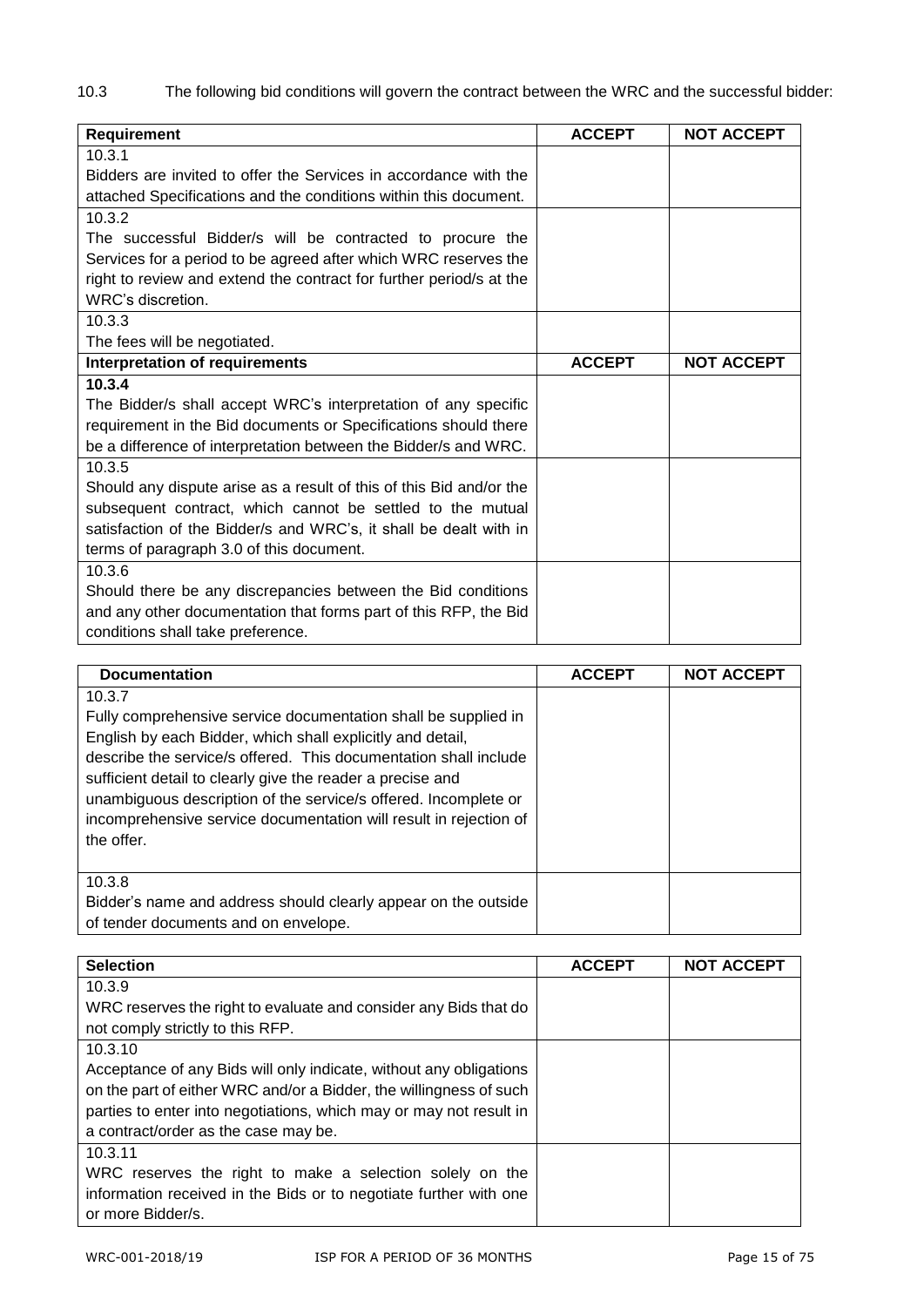| 10.3.12                                                           |  |
|-------------------------------------------------------------------|--|
| The Bidder/s selected for further negotiations, if any, will be   |  |
| chosen on the basis of the greatest benefit to WRC and<br>not     |  |
| necessarily on the basis of lowest price or any other criteria.   |  |
| 10.3.13                                                           |  |
| Should WRC consider it necessary, the Bidder/s shall agree to an  |  |
| inspection of the resources and works of the Bidder, if so        |  |
| required.                                                         |  |
| 10.3.14                                                           |  |
| Should WRC consider it necessary, WRC will visit the Bidder/s     |  |
| customer sites.                                                   |  |
| 10.3.15                                                           |  |
| WRC reserves the right:                                           |  |
| 10.3.15.1 to cancel this RFP at any time;                         |  |
| 10.3.15.2 not to accept any Bids;                                 |  |
| 10.3.15.3 to accept one or more Bids for further negotiation and; |  |
| 10.3.15.4 To contact any Bidder during the evaluation period, to  |  |
| clarify information only, without informing any other             |  |
| Bidder.                                                           |  |
|                                                                   |  |

| Copyright                                                      | <b>ACCEPT</b> | <b>NOT ACCEPT</b> |
|----------------------------------------------------------------|---------------|-------------------|
| 10.3.16                                                        |               |                   |
| The specifications are the intellectual property of WRC.       |               |                   |
| 10.3.17                                                        |               |                   |
| The contents of any specifications are the property of WRC and |               |                   |
| are confidential. It shall not in any manner be reproduced,    |               |                   |
| destroyed, lent or given away without the permission.          |               |                   |

| <b>Precedence</b>                                                 | <b>ACCEPT</b> | <b>NOT ACCEPT</b> |
|-------------------------------------------------------------------|---------------|-------------------|
| 10.3.18                                                           |               |                   |
| All details, dimensions and instructions shown on any drawings,   |               |                   |
| diagrams and specifications quoted, shall form part of this bid   |               |                   |
| document.                                                         |               |                   |
| 10.3.19                                                           |               |                   |
| If there is any contradictory requirements between the            |               |                   |
| specifications, the drawings referred to and other specifications |               |                   |
| that have been quoted, the order of precedence, from highest to   |               |                   |
| lowest is:                                                        |               |                   |
| Statutory and mandatory requirements,<br>$\bullet$                |               |                   |
| This bid document,<br>$\bullet$                                   |               |                   |
| Contract Conditions.                                              |               |                   |

| <b>Alternative suppliers</b>                                      | <b>ACCEPT</b> | <b>NOT ACCEPT</b> |
|-------------------------------------------------------------------|---------------|-------------------|
| 10.3.20                                                           |               |                   |
| The Bidder accepts that the WRC will have the right to contract   |               |                   |
| with any other Service Provider for provision of services not     |               |                   |
| covered by this specification.                                    |               |                   |
| 10.3.21                                                           |               |                   |
| Bidder must also submit: A written statement to the specification |               |                   |
| of WRC by the bidder, that none of his personnel have any         |               |                   |
| involvement or interest in the bidder's business.                 |               |                   |

| <b>Submission of Bid</b> | <b>ACCEPT</b> | <b>NOT ACCEPT</b> |
|--------------------------|---------------|-------------------|
| 10.3.22                  |               |                   |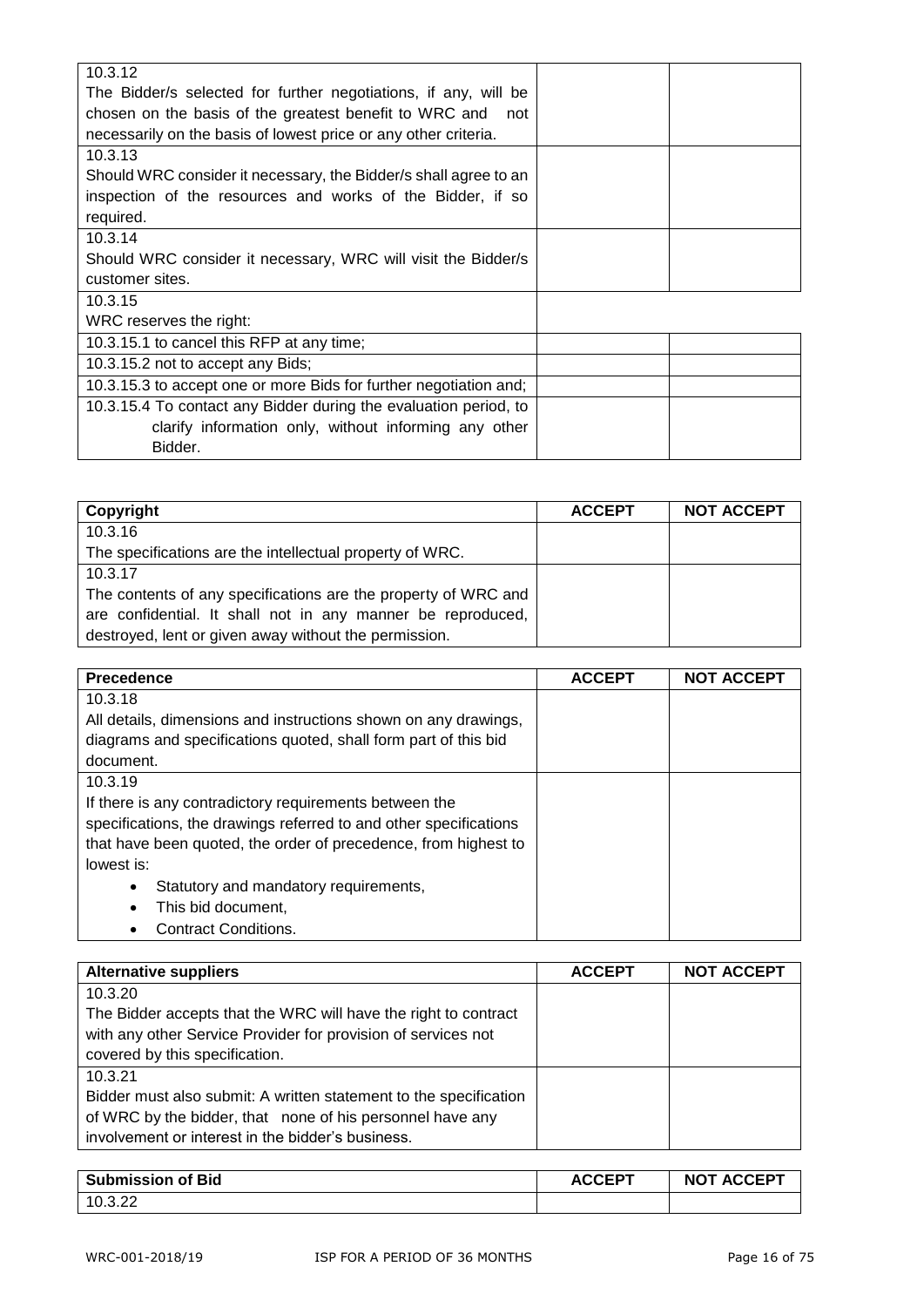| WRC will also reject an offer if the Bidder/s fail to complete the |  |
|--------------------------------------------------------------------|--|
| compliance Certificate/s in the format as described in             |  |
| paragraphs 10.1.1 and 10.1.2.                                      |  |

| Service approval                                             | <b>ACCEPT</b> | <b>NOT ACCEPT</b> |
|--------------------------------------------------------------|---------------|-------------------|
| 10.3.23                                                      |               |                   |
| The Procuring of the Services shall not take place until WRC |               |                   |
| has given final approval of all procedures.                  |               |                   |

| <b>Additional Criteria</b>                                 | <b>ACCEPT</b> | <b>NOT ACCEPT</b> |
|------------------------------------------------------------|---------------|-------------------|
| 10.3.24                                                    |               |                   |
| WRC will evaluate the bids against the following criteria: |               |                   |
| • Compliance to the Specifications/ Functionality          |               |                   |
| Price<br>$\bullet$                                         |               |                   |
| <b>Economic Empowerment</b><br>$\bullet$                   |               |                   |
| Compliance to Bid Condition<br>$\bullet$                   |               |                   |

| <b>Black Economic Empowerment</b>                                  | <b>ACCEPT</b> | <b>NOT ACCEPT</b> |
|--------------------------------------------------------------------|---------------|-------------------|
| 10.3.25                                                            |               |                   |
| WRC has established a programme of economic empowerment            |               |                   |
| in our procurement strategies. In this regard, companies are       |               |                   |
| required to indicate their involvement, current and planned, with  |               |                   |
| black businesses and professionals. This will for an important     |               |                   |
| part of the evaluation criteria to be used. WRC reserves the right |               |                   |
| to request all relevant information, agreements and other          |               |                   |
| documents to verify information supplied in response hereto.       |               |                   |

| Addenda                                                             | <b>ACCEPT</b> | <b>NOT ACCEPT</b> |
|---------------------------------------------------------------------|---------------|-------------------|
| 10.3.26                                                             |               |                   |
| In the event that modifications, clarifications or additions to the |               |                   |
| RFP become necessary, all Bidders will be notified, in writing,     |               |                   |
| addenda to this RFP.                                                |               |                   |
| <b>Preparation Costs</b>                                            | <b>ACCEPT</b> | <b>NOT ACCEPT</b> |
| 10.3.27                                                             |               |                   |
| All costs incurred in the preparation, presentation and             |               |                   |
| demonstration of the response shall be for the account of the       |               |                   |
| bidder. All supporting documentation and manuals submitted          |               |                   |
| with RFP will become WRC property unless otherwise stated by        |               |                   |
| the Bidder/s at the time of submission.                             |               |                   |
| <b>Confidential Material</b>                                        | <b>ACCEPT</b> | <b>NOT ACCEPT</b> |
| 10.3.28                                                             |               |                   |
| Any material submitted by the Bidder/s, which is considered to      |               |                   |
| be confidential in nature, must be clearly marked as such.          |               |                   |
| <b>Payment Terms - Local Creditors</b>                              | <b>ACCEPT</b> | <b>NOT ACCEPT</b> |
| 10.3.29                                                             |               |                   |
| Payments of invoices will be effected on by last day of the         |               |                   |
| calendar month following the calendar month of receipt of a         |               |                   |
| correct and original invoice. Invoices/statements should be         |               |                   |
| submitted after WRC has acknowledged receipt of the services        |               |                   |
| procured or goods supplied. A correct and original monthly          |               |                   |
| statement reflected the above invoices must be submitted to         |               |                   |
| WRC by the 5 <sup>th</sup> of each month.                           |               |                   |
|                                                                     |               |                   |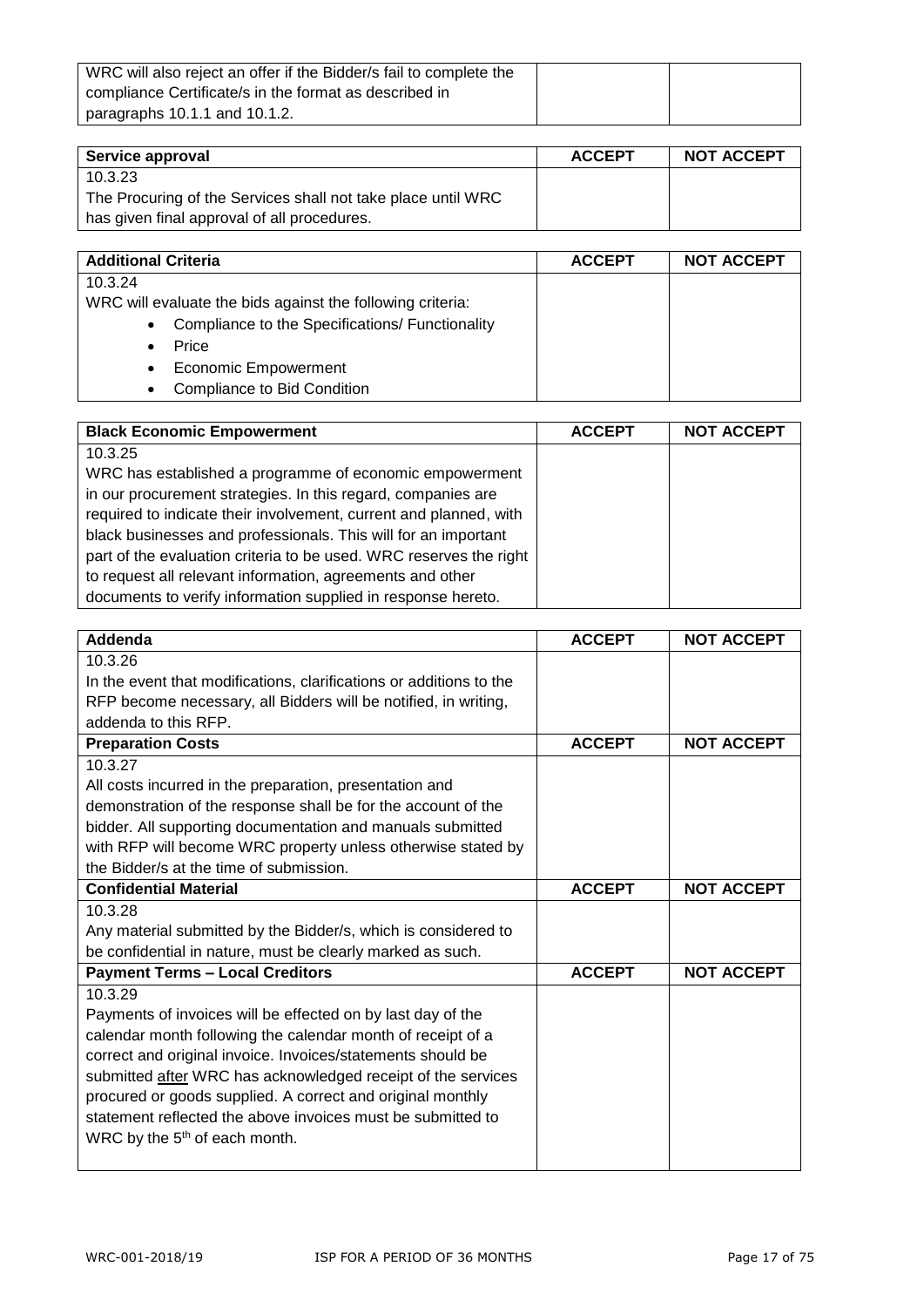**Please note that the following clauses of WRC conditions and Procedures governing the Procurement of Services.**

#### **10.4 Contract Termination**

**10.4.1** contract/s with a successful Bidder/s may be terminated by the WRC on the grounds of valid commercial or operational requirements that were not foreseen at the time of the Request for Bid being submitted and the contract being entered into. The WRC, if it wishes to terminate the contract, shall be required to give 30 (thirty) days written notice of its intention to terminate the contract. Such notice must be preceded by bona fide discussion between the WRC and the successful Bidder. In this instance the WRC shall only remain liable for all amounts due to the successful Bidder with respect to the period ending on the date of the cancellation, and shall not be held liable for any damages or losses on the basis of such a termination of the contract.

#### **10.5 DISPUTE RESOLUTION**

- 10.5.1 All disputes arising out of this RFP or relating to the legal validity of this RFP or any part thereof shall be resolved under this paragraph. The parties must refer any dispute to be resolved by:
	- o Negotiation, in terms of paragraph 2.5.3; failing which
	- o Mediation, in terms of paragraph 2.5.4; failing which
	- o Arbitration, in terms of paragraph 2.5.6.
- 10.5.2 Paragraph Clause 2.5.1 shall not preclude any party from access to an appropriate court of law for interim relief in respect of urgent matters by way of an interdict, or mandamus pending finalisation of the dispute resolution process contemplated in paragraph 2.5.1, for which purpose the parties irrevocably submit to the jurisdiction of a division of the High Court of the Republic of South Africa.
- 10.5.3 Within ten (10) days of notification, the parties must seek an amicable resolution to the dispute by referring the dispute to designated and authorized representatives of each of the parties to negotiate and resolve the dispute. If an amicable resolution to the dispute is found the authorized representatives of the parties must sign, within the ten (10) day period, an agreement confirming that the dispute has been resolved.
- 10.5.4 If negotiation in terms of paragraph 2.5.3 fails, the parties must, within fifteen (15) days of the negotiations failing, refer the dispute for resolution by mediation under the rules of the Arbitration Foundation of Southern Africa (or its successor or body nominated in writing by it in its stead).
- 10.5.5 The periods for negotiation (specified in paragraph 2.5.3) or for referral of the dispute for mediation (specified in paragraph 2.5.4), may be shortened or lengthened by written agreement between the parties.
- 10.5.6 In the event of the mediation contemplated in paragraph 2.5.4 failing the parties shall refer the dispute, within fifteen (15) days of the mediation failing, for resolution by expedited arbitration under the current rules of the Arbitration Foundation of Southern Africa (or its successor or body nominated in writing by it in its stead).
- 10.5.7 A single arbitrator shall be appointed by agreement between the parties within ten (10) days of the dispute being referred for arbitration, failing which the arbitrator shall be appointed by the Secretariat of the Arbitration Foundation of Southern Africa (or its successor or body nominated in writing by it in its stead).
- 10.5.8 At all times, every reasonable effort shall be made to ensure that such arbitrator has the necessary technical skills to enable him to adjudicate the dispute in a satisfactory manner.
- 10.5.9 The arbitration shall be held at Sandton, South Africa, in English.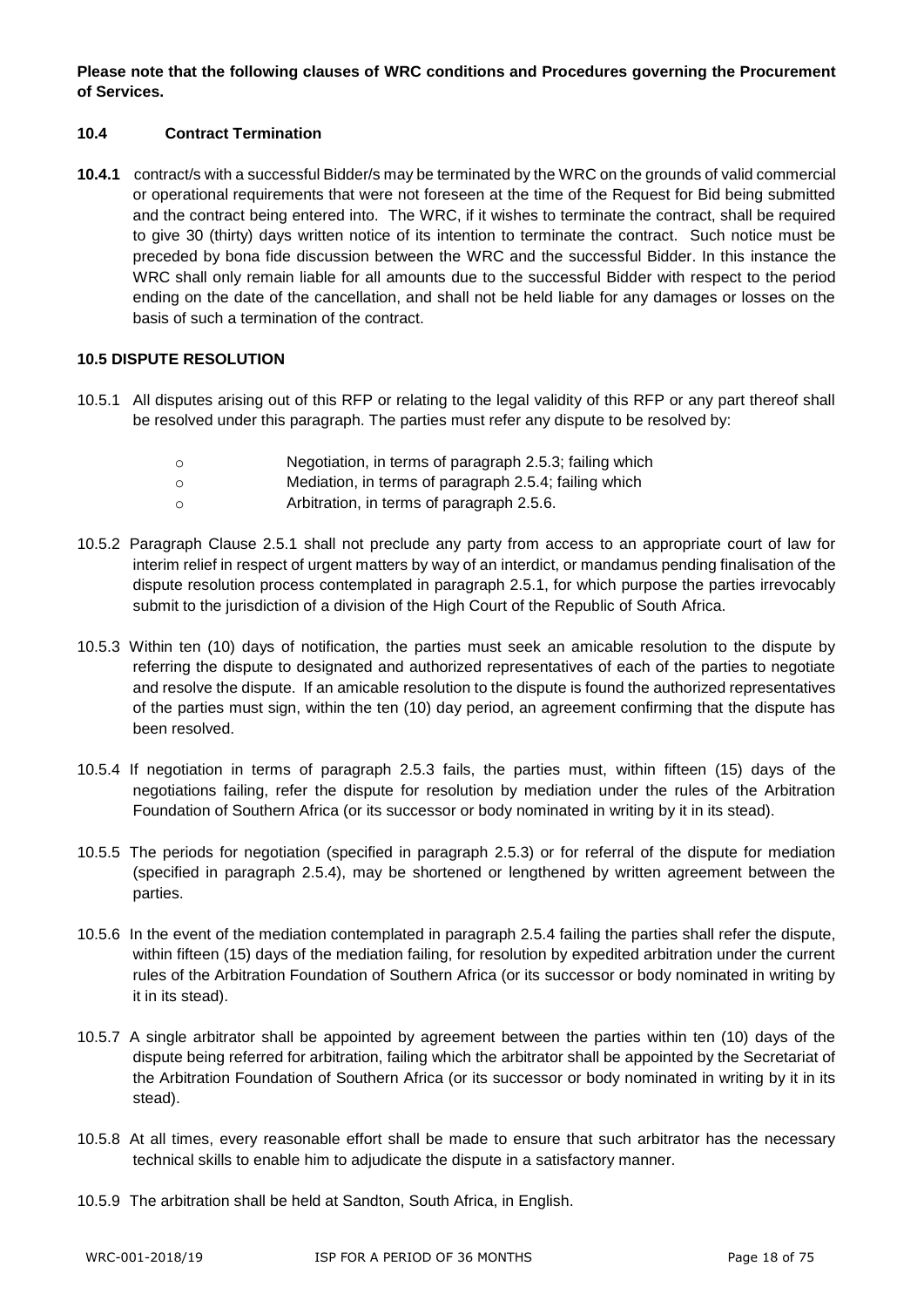- 10.5.10 The South African law shall apply.
- 10.5.11 The parties shall be entitled to legal representation.
- 10.5.12 The award of the arbitrator shall be final and binding on the parties, who hereby agree to give effect to the award. Either party shall be entitled to have the arbitrator's award made an order of court at the cost of the party requesting same.
- 10.5.13 This paragraph shall constitute the irrevocable consent of the parties to the dispute resolution proceeding in terms hereof and neither of the parties shall be entitled to withdraw there from or to claim at any arbitration proceedings that they are not bound by the arbitration provisions of this RFP.
- 10.5.14 Both parties shall comply with all the provisions of the RFP and with all due diligence during the determination of such dispute should the latter arise during the course of the RFP.

#### **10.6 PAYMENT TERMS - LOCAL CREDITORS**

- 10.6.1 Original, detailed, correct and complete tax invoices, monthly statements (where applicable), VAT registration numbers (where applicable), verification of bank details (in the format required) and any other relevant supporting documents must be submitted to the Fund after it has acknowledged receipt in writing of the services procured or goods received, to its satisfaction.
- 10.6.2 Tax invoices and all necessary supporting documents contemplated in 9.1 above must be submitted to the Fund by the 1st (first) business day of a calendar month in order for payment to be effected by the end of the same calendar month. Otherwise payment shall be effected by the end of the following calendar month. Payments shall furthermore only be made on condition that the required documentation submitted are the originals, correct and complete.
- 10.6.3 No penalty interest shall be permitted to be charged in the event of the requirements referred to in 9.1 and 9.2 above not being complied with.
- 10.6.4 Payment shall be effected by electronic bank transfer or any other method of payment decided to be used by the Fund from time to time and at the Fund's sole discretion.
- 10.6.5 Payment shall furthermore be subject to the Fund's standard Special Terms and Conditions of Contract, which if applicable shall prevail over this clause in all instances; and a copy whereof shall be furnished upon request.

#### **10.7 TERMINATION**

10.7.1 The following clause will be applicable to all contracts entered into/orders placed by WRC:

If, at any time during the currency of this Bid and subsequent contract/order, WRC in its reasonable discretion determines that the other party has, in respect of this bid, contract/order or any other contract/order or agreement to which they were or are parties to:

- Acted dishonestly and/or in bad faith, and/or
- Has made any intentional or negligent misrepresentation to WRC whether in any negotiations preceding the conclusion of, or in the execution of this RFP or any other agreement between the parties,

Then WRC shall be entitled by written notice to the other party forthwith to cancel this contract/order. Upon such cancellation, WRC shall be entitled, in addition to all other remedies available to it, to recover from the other party all damages it has suffered by virtue of such conduct by the other party. Should, at the time of such cancellation, WRC be indebted to the other party for any amounts whatsoever, WRC shall be entitled to withhold payment in respect thereof for a period of 90 (ninety) days from the date of cancellation in order to investigate the party's conduct and any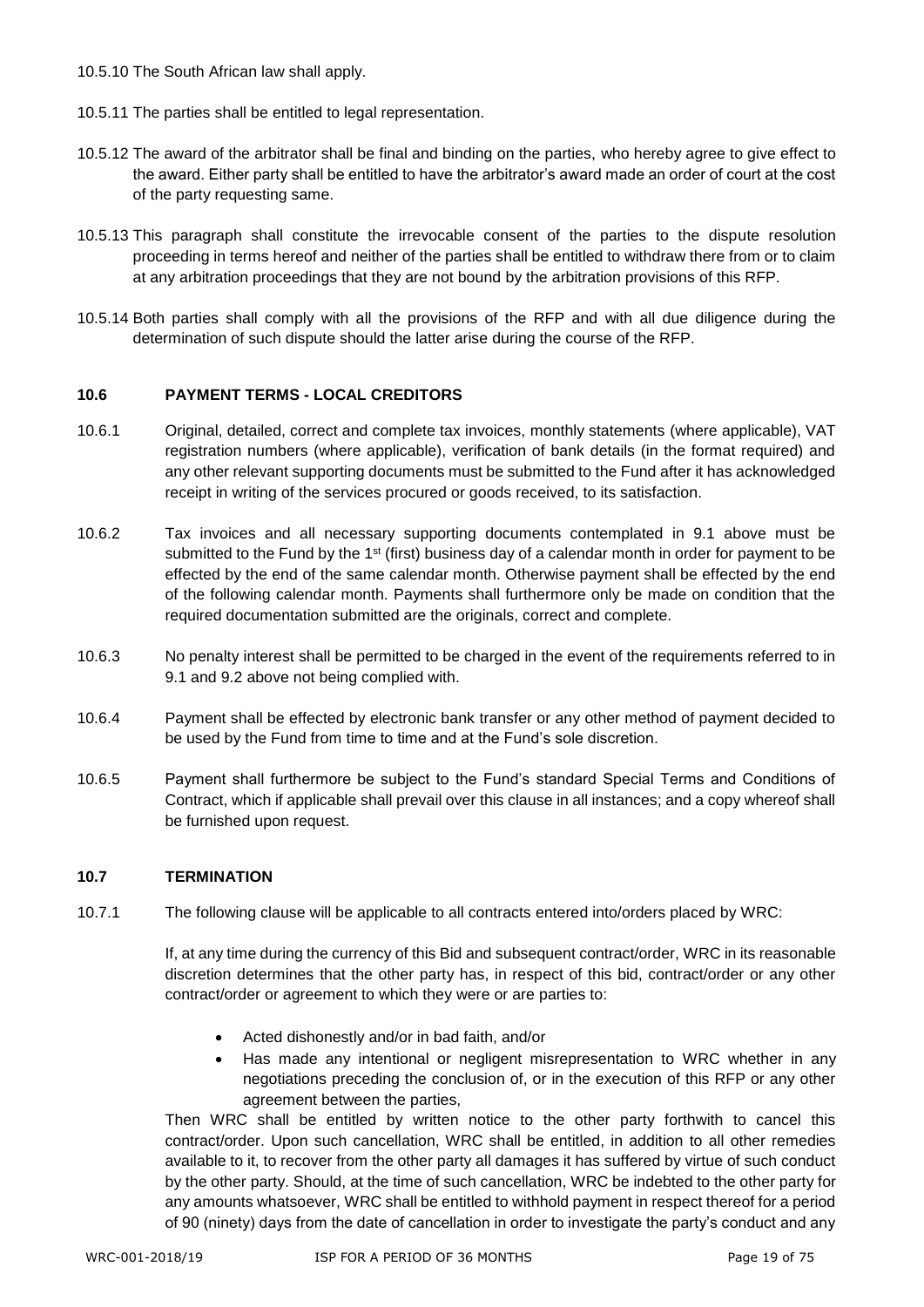damages suffered by WRC. NO payment by WRC to the other party after the lapse of such period shall preclude WRC thereafter, from recovering from the other party any such damages as it may have suffered.

#### **10.8 SPECIFIC INFORMATION REQUIRED**

For ease of reference and evaluating purposes, please furnish replies under the same headings and refer individually to all specific paragraph numbers. Please be clear in your response and use definite answers.

#### **10.9 COPIES REQUIRED**

It is a condition that the Bidder/s shall furnish an offer comprising of one original for the supply of products and services enumerated in this Request for Bid Document. The Bidder/s shall ensure that all the relevant information and documentation is submitted with the original as well as the copies. WRC shall not be liable should it become evident that a Bidder/s offer/s is/are not accepted and the reason for such non-acceptance is as a result of the Bidder/s failure to include the information in all copies.

#### **10.10 DUE DILIGENCE**

Bidder/s must supply Financial Information as requested in par 2.11.10 and Annexure C.

#### **10.11 GENERAL VENDOR INFORMATION**

The following general information is required from the prospective vendor:

#### 10.11.1 **NAME OF COMPANY/TRADING AS:**

- •Postal Address
- •Street Address
- •Telephone and facsimile numbers

#### 10.11.2 **COMPANY HEAD OFFICE:**

- •Postal Address
- •Street Address
- •Telephone and facsimile numbers
- 10.11.3 Contact person
- 10.11.4 List of Directors/Partners/affiliated companies with proof of shareholding with this companies/trust - Compulsory
- 10.11.5 List of shareholders (**Certified** original copies of individual share certificates/**certified** original copies of Cipro registration document indicating members with percentage interest).
- 10.11.6 Date of registration **–** [if applicable]
- 10.11.7 Company registration number. [if applicable]

#### **10.11.8 Draw or attach the organizational structure of your company:**

- a) Ownership structure, i.e. the % shareholding by major investors and controlling interest in affiliated companies.
- b) Basic functional structure, i.e. the administrative section of your company with which WRC will be dealing on a day-to-day basis.
- 10.11.9 **Valid** Tax Clearance Certificate. **Compulsory**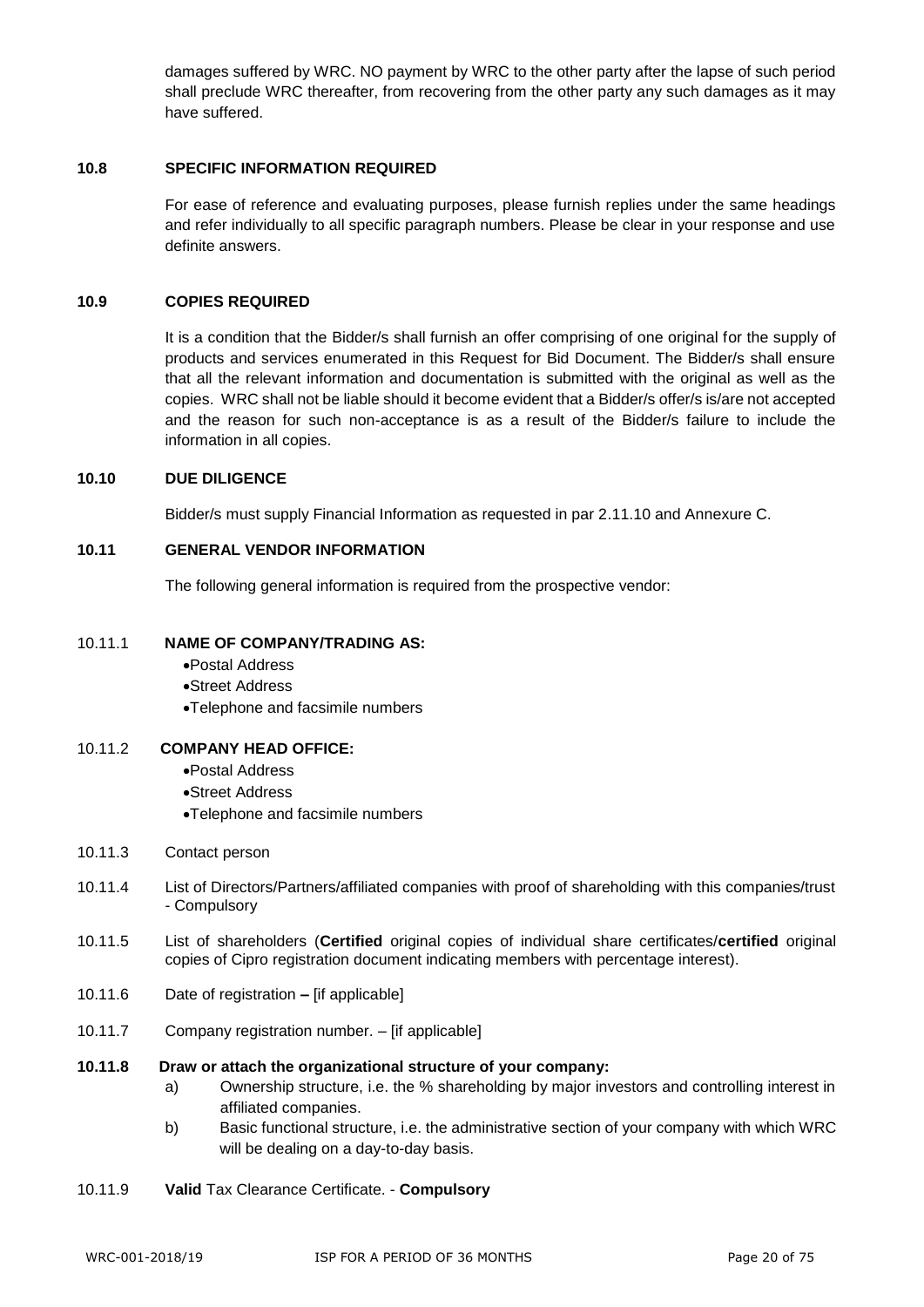10.11.10 **Audited** Financial Statements with auditor's report of the company for the past three years. / Financial Statements of a CC for the past three years prepared by an independent accountant with proof.

#### **10.12 INFRASTRUCTURE**

- a) Would you describe your business as international, national or regional?
- b) List all branches and offices of your company countrywide (Republic of South Africa) together with telephone numbers.

#### **10.13 ACTIVITY AND SERVICE PROFILE**

- 10.13.1 Detailed description of main field of expertise/area of operation of company.
- 10.13.2 Range of services offered.
- 10.13.3 Reference list of some contracts completed during the last 3 to 5 years, including value, duration, location and contact persons
- 10.13.4 List of current contracts and value thereof. Submit a list of current contracts, contact person and contract numbers.

Has any contract with your company ever been cancelled by a client? If YES, provide details.

#### **10.14 TRAINING CAPABILITIES**

- 10.14.1 Does you company have any in-house training capabilities? (Infrastructure)
- 10.14.2 If YES, provide an overview of:
	- Activities included in this process (in-house training).
	- Method used for evaluating the effectiveness of the in-house training capabilities to ensure the required level of service is maintained.
- 10.14.3 What training is done by the company?
- 10.14.4 What type of training is done for you by other companies and who are these companies? (Provide details please)
- 10.14.5 What type of continuing/supplementary training is done by the company? Give details of subjects, schedules, etc.
- 10.14.6 Do you have staff in your training department employed on a contract basis? If YES, give details.

#### **10.15 MANAGEMENT AND SERVICING**

- 10.15.1 Please supply a full description of how the company is organized together with an organization organogram.
- 10.15.2 Please indicate a breakdown of staff compliment into management/ supervisors/ administration/

other services (specify).

- 10.15.3 Please provide details of qualifications and selection process with regards to management/supervisory expertise in the company.
- 10.15.3.1 Are all these personnel employed on a full time basis? If not, provide details.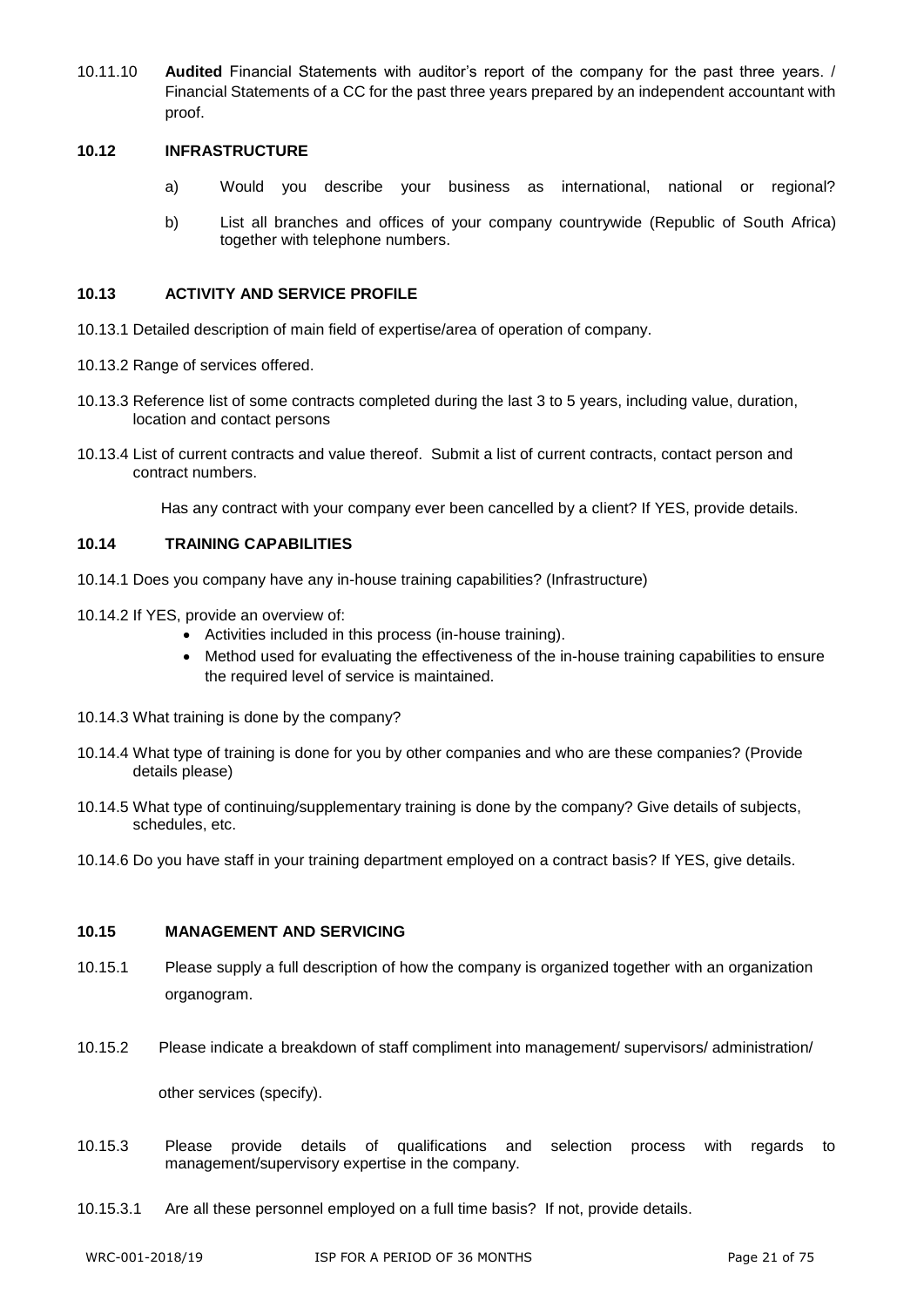# **THE FOLLOWING ANNEXES MUST BE FURNISHED**

#### **(FAILURE TO DO SO SHALL RESULT IN YOUR BID BEING DISQUALIFIED)**

- **Annexure A:** Scope of Work
- **Annexure B: SBD3.1:** Pricing Schedule Firm Prices
- **Annexure C:** Supplier SARS Tax Compliance Status TAX COMPLIANCE SYSTEM PIN must be submitted for Water Research Commission to verify Tax Compliance status on SARS efilling
- **Annexure D: SBD4:** Declaration of Interest
- **Annexure E: SBD6.1:** Preference Claim Forms in terms of Preferential Procurement **Regulations**
- **Annexure F: SBD8:** Declaration of Bidder's Past Supply Chain Practices
- **Annexure G: SBD9**: Certificate of Independent Bid Determination
- **Annexure H:** Certified copies (Copy with original stamp) of your CIPC company Registration documents listing all members with percentages, in case of a CC
- **Annexure I:** Certified copies (Copy with original stamp) of all latest share certificates, in case of a company
- **Annexure I:** Record of Addenda issued to bidders before the bid closing date
- **Annexure J:** General Condition of Contract
- **Annexure K:** List of traceable references of past and present clients, (Company name, department, branch, contact person with office telephone number)
- **Annexure L:** Central Supplier Database Compliance History Report (CSD Report)
- **Annexure M:** Original or certified copy of B-BBEE certificate or original Sworn Affidavit B-BBEE Certificate for EME and QSE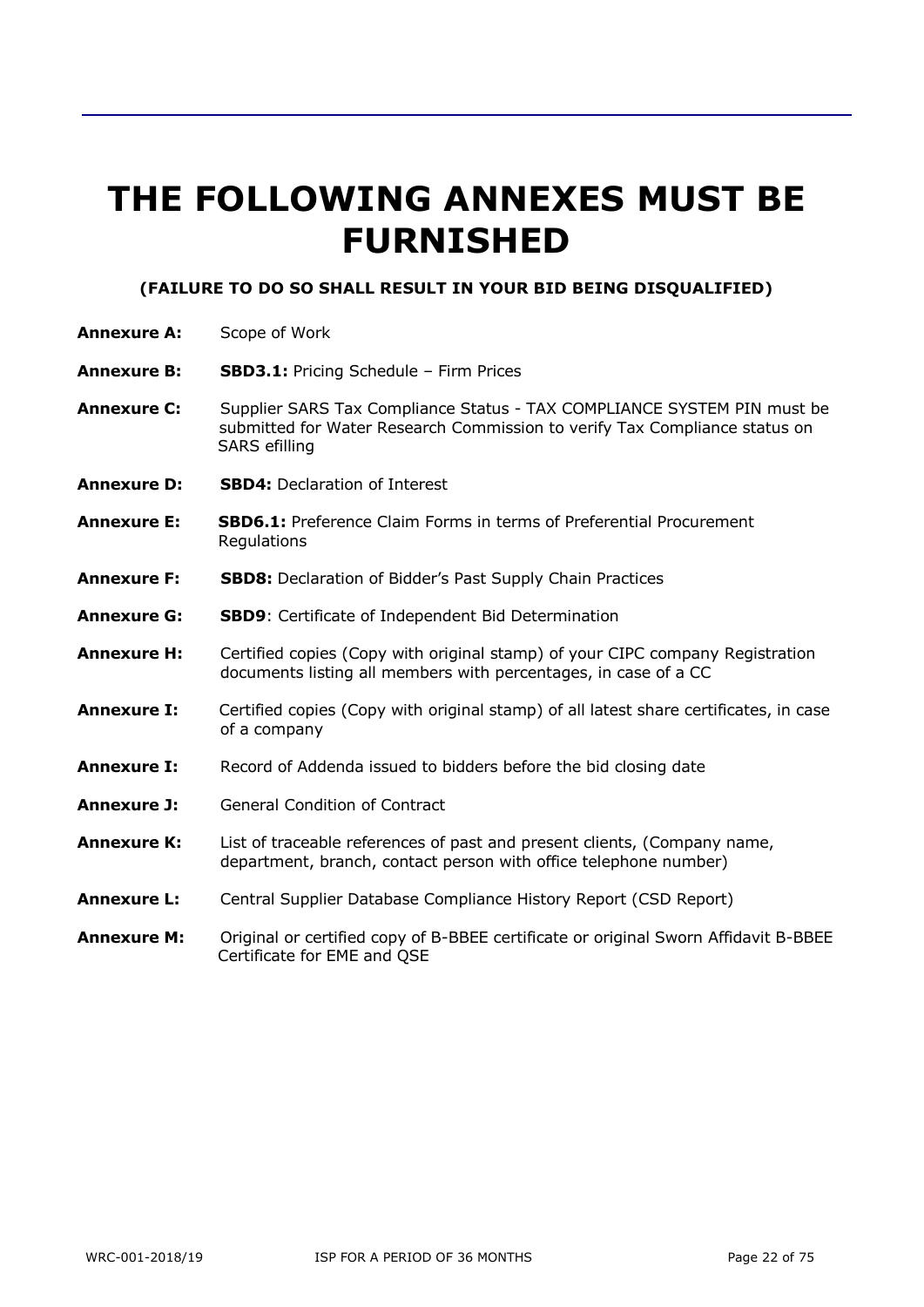# **Annex A: SCOPE OF SERVICE**

#### **1. SPECIAL INSTRUCTIONS TO VENDORS**

Should a vendor have reasons to believe that the Technical Specification is not open and/or is written for a particular brand or product; the vendor shall notify Procurement Services within seven (07) days after publication of the bid.

Bidders shall provide full and accurate answers to the mandatory questions posed in this document, and, where required explicitly state either "Comply/Not Comply" regarding compliance with the requirements. Bidders must substantiate their response to all questions, including full details on how their proposal/solution will address specific functional requirements. All documents as indicated must be supplied as part of the submission.

#### **2. BACKGROUND TO THE PROJECT**

The Water Research Commission (WRC) is a national public entity (Schedule 3A), Established in terms of the Water Research Act (Act No 34 of 1971).

WRC requires the services of an Internet Service Provider (ISP) for the duration of Thirty-six (36) months. This service should include the complete management of the WRC network (Switches, firewalls, Ruckus wireless).

The solution currently consists of a 100MB primary broadband link and a 20MB wireless failover link. The entire solution is setup with high availability (HA), which includes 2 X 100d FortiGate firewalls, 2 X CPE, primary and failover links.

#### **3. REQUIREMENT**

The WRC seek to appoint an Internet service provider with expertise in network management for the duration of Thirty-Six (36) months.

The service should include the complete management of the WRC network (Switches, firewalls, Ruckus wireless). an Internet service provider with expertise in network management

#### **3.1 SCOPE OF WORK**

The solution must meet the following requirements:

#### **Primary Connection**

- Broadband Internet Access @ 200MBps (100% uncontended, i.e. 1:1)
- This would include internet access for both local and international at 100% of the total line capacity considering a FUP (Fair Usage Policy). Should there be a FUP that is applied then an ideal amount of 10TB data size for transmission should be provided over the period of a calendar month.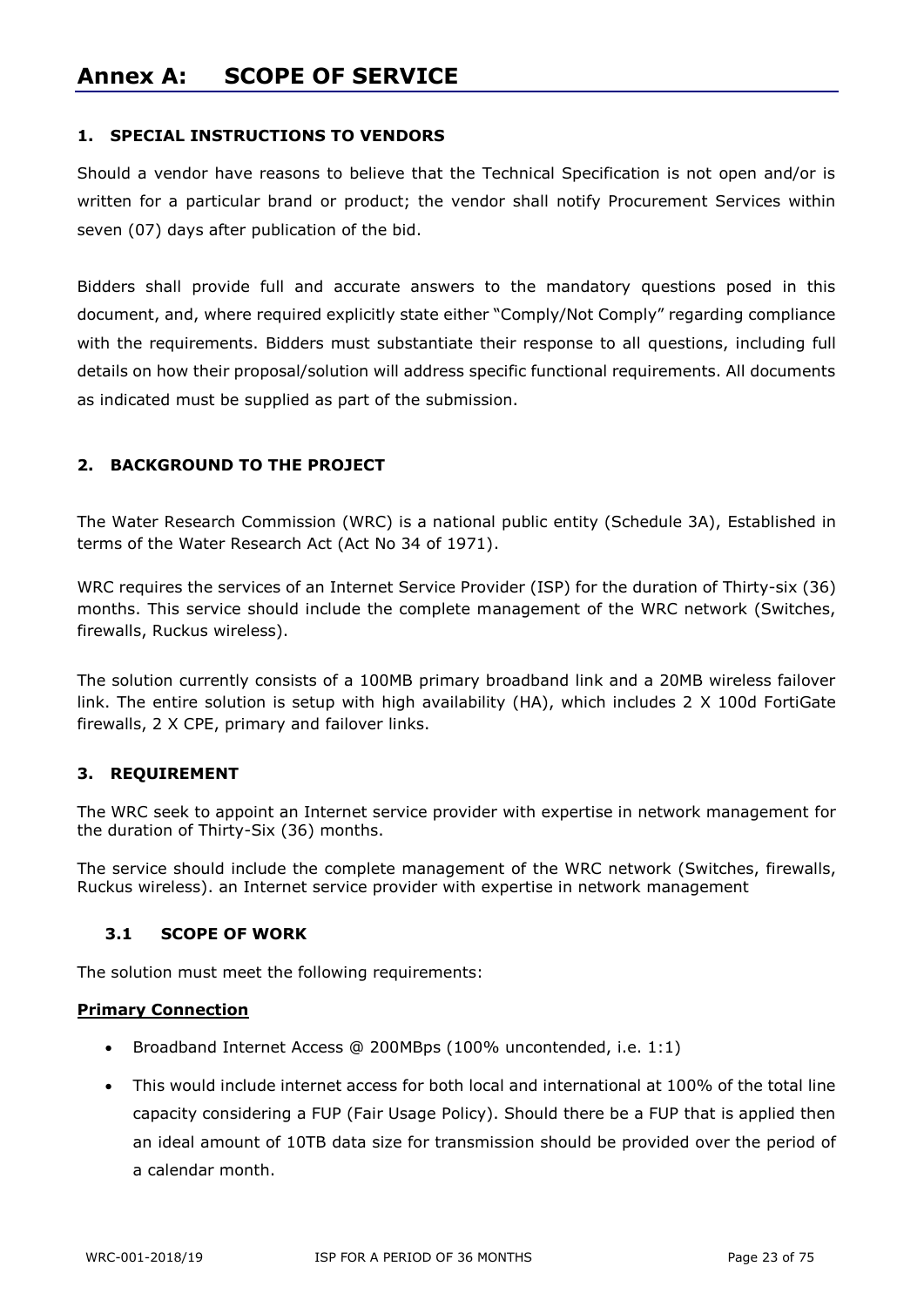#### **Secondary Connection**

- A 50MBps wireless with 100% no contention which will include an SLA.
- This link will be a cold standby and will only be initiated/utilised in the event of a failure on the above primary connection.

#### **Management**

The entire solution must be completely managed by the appointed supplier. This includes the following components

- 1) 4 x POE Aruba switches -
- 2) 2 x Dell Core switches -
- 3) 2 x Aruba core switches include model number
- 4) 10 x Ruckus wireless access points
- 5) 2 x 100d FortiGate Firewalls
- 6) 2 x CPE devices (current devices are on rental from the current provider and new equipment will need to be provided by the appointed vendor on a monthly rental agreement).
- 7) CPE must carry insurance by the appointed vendor check if it has dual power supplies
- 8) Interconnect to all cloud hosting providers must be setup

#### **Hardware – System**

• All hardware must be provided by the supplier for the duration of the contract. (routers, CPE devices,)

#### **Service Level Agreement**

- The solution must be covered by a 24x7x365 Service Level Agreement with clearly defined escalation paths, inclusive of all relevant, up-to-date contact information.
- Support for all firewalls / switching and wireless environment
- Roles and responsibilities must be clearly defined.

#### **Monitoring**

- Complete, real-time monitoring
- Monitoring of services availability of all services
- Automated and on-demand utilization reporting
- Alerting and real-time vendor action of outages / service interruption / resource availability / capacity / thresholds.
- Downtime monitoring

#### **Reporting**

- Monthly uptime reporting
- Automated monthly SLA reporting e-mailed to the WRC
- Firewall reporting (threats, proxy usage,)
- Usage Reporting
- Changes in environment
- Monthly vendor meetings at WRC offices to discuss and address all facets of the relationship and solution.

#### **Support**

- Support must be provided for the duration of the contract (36 months) and must include onsite personnel as and when required.
- The vendor will be responsible for all support requests / upgrades / system updates / administrative tasks.
- Support SLA must accompany proposal.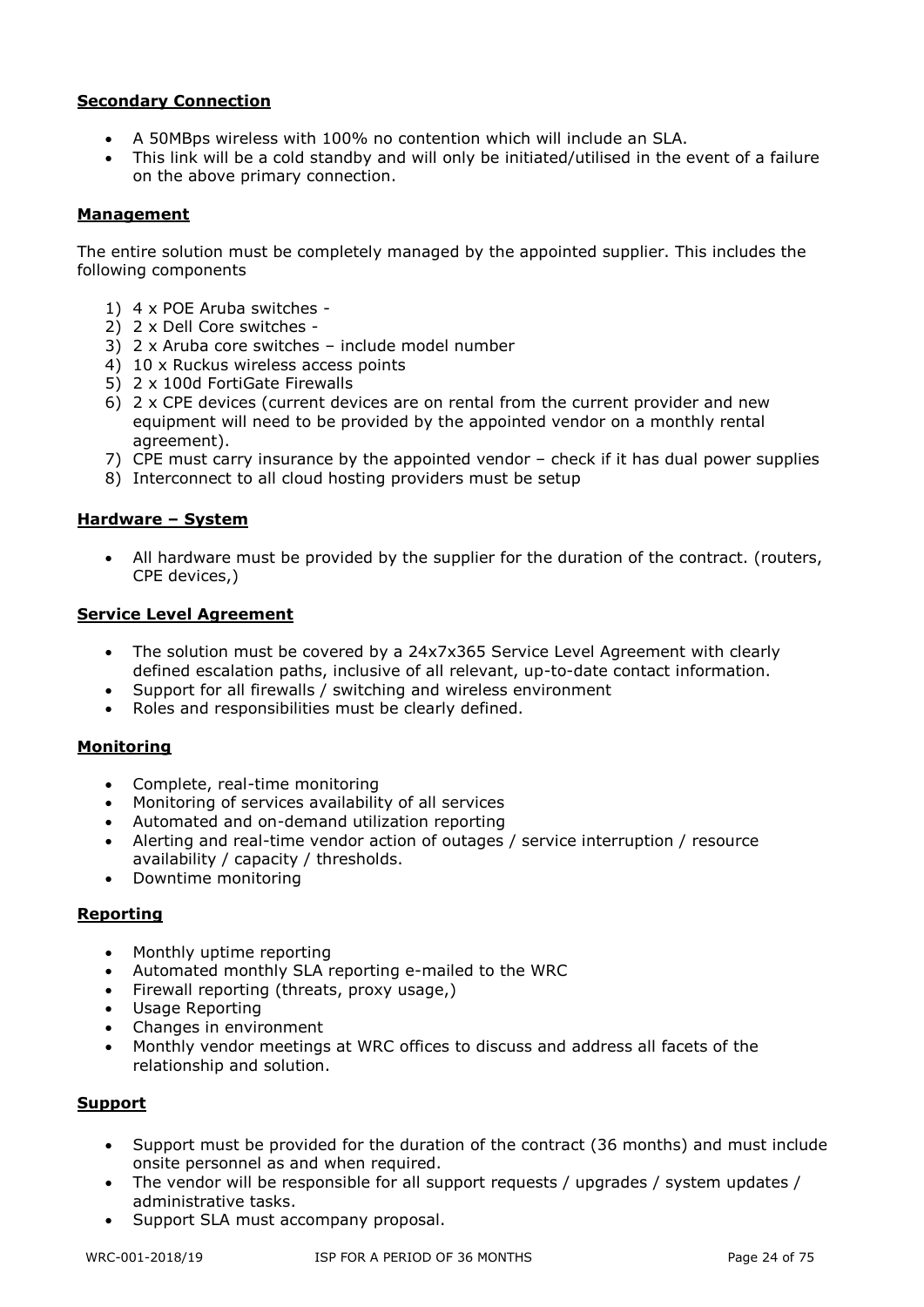#### **Vendor**

- Must have certified personnel on proposed products. Proof of certification to be provided as part of proposal. (FortiGate, switching qualifications)
- Full, detailed solution including architecture and project plan must accurately be presented in proposal.
- All hardware and software must be provided by Vendor. No hardware (physical or virtual) will be provided by the WRC for this project purpose
- Provide full support for duration of contract
- Provide a minimum of 5 reference sites with contactable references. This should be relevant and comparable to the requested solution as per the WRC scope of work
- The proposal should include capacity and certifications relative to the proposed solution.
- All documentation must be provided by vendor on complete architecture.
- Entire solution must be fully supported by the appointed supplier for the duration of the 36-months contract.
- The appointed supplier **MUST** liaise with current supplier to ensure seamless cutover with minimal impact to business operations.

**QUALIFICATIONS AND EXPERTISE REQUIRED:**

- Proven experience as an Internet Service Provider
- Experience as a cloud hosting provider
- Must have presence and operational experience in data centres (Teraco)

#### **4. PRICING SCHEDULE**

All proposals should include the following monthly costs:

- Cost of 200Mbps link
- Rental cost of 2 x CPE devices setup for failover
- Cost of 50Mbps wireless failover link
- Management and maintenance of entire solution
- Include copy of SLA relative to each of the support areas and technologies (LAN, WAN)

All proposals should include the following once off costs:

- Setup cost
- Cutover cost

**NB:** WRC reserves the right to accept the proposed solution in part or in full, based on functionality and budget availability. This will be discussed with vendor at time of appointment.

#### **5. PROJECT TIME FRAME**

The contract period of this project will be for the duration of Thirty-Six (36) months.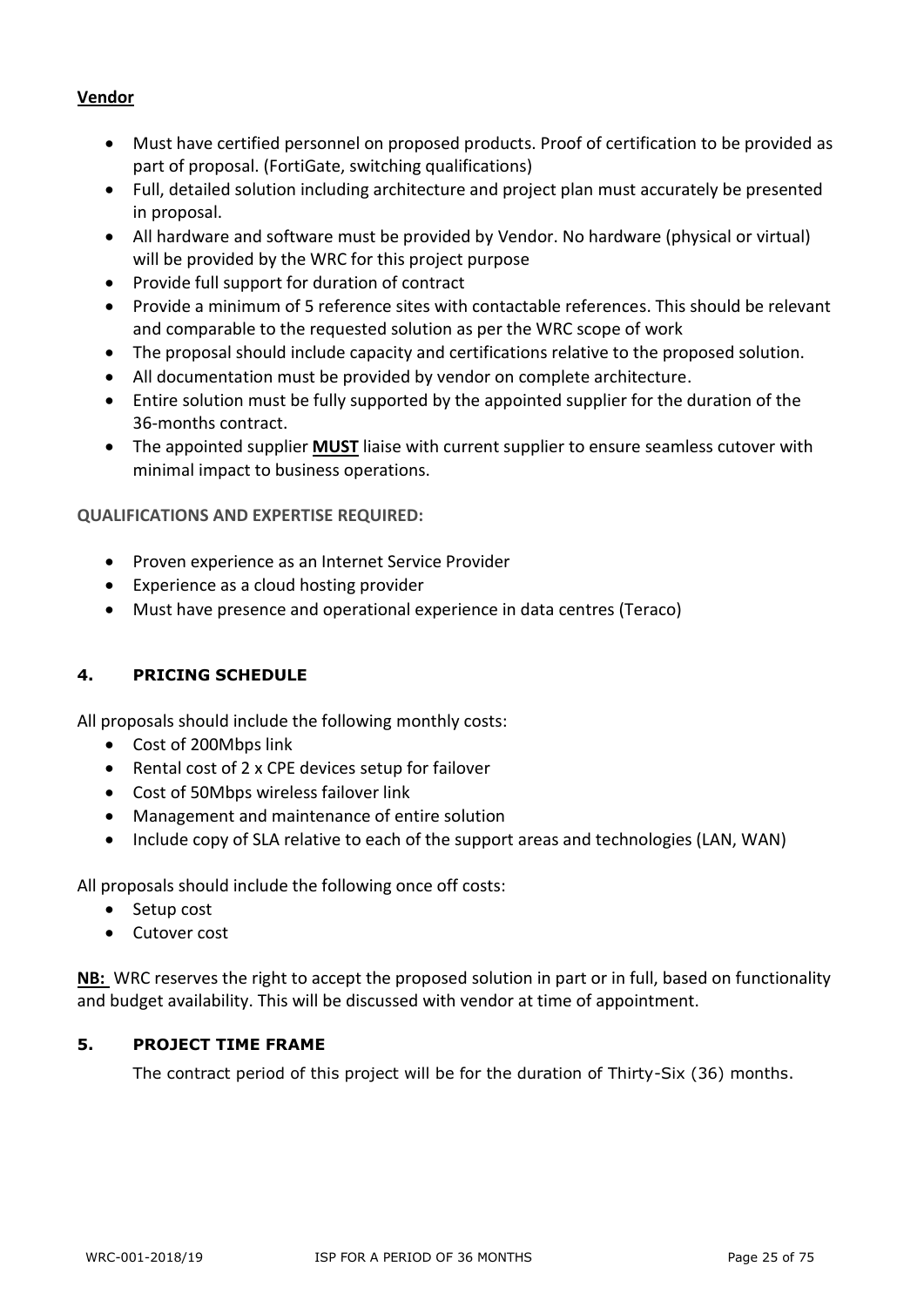#### **6. EVALUATION CRITERIA OF PROPOSAL:**

| Criteria                                  | <b>Evidence</b>                  | Weighting         |
|-------------------------------------------|----------------------------------|-------------------|
| Experience as ISP,                        | Company profile                  | 40%               |
|                                           | ISP Experience -                 |                   |
|                                           | $>10$ years (5)                  |                   |
|                                           | 10 years $(4)$                   |                   |
|                                           | 5-9 years = $(3)$                |                   |
|                                           | $2-5$ years $(2)$                |                   |
|                                           | $<$ 2 years (1)                  |                   |
| Partnerships / Reseller status            | Certification                    | 10%               |
| certifications relative to proposed       |                                  |                   |
| solution.                                 |                                  |                   |
| Provide detailed project                  | Any format accepted, but must    | 15%               |
| implementation plan and associated        | speak to all elements stipulated |                   |
| timeframes. (Include roles,               | in criteria                      |                   |
| responsibilities and dependencies)        |                                  |                   |
| Detailed Architecture of proposed         | Relevant Diagram (and any        | 20%               |
| solution outlining all components.        | other documents deemed           |                   |
|                                           | applicable)                      |                   |
| Reference letters from clients (on client | 5 reference letters. One point   | 15%               |
| letterheads where applicable) for         | will be allocated per reference  |                   |
| whom similar work was conducted           | letter                           |                   |
| <b>TOTAL WEIGHTING</b>                    |                                  | <b>100 POINTS</b> |

#### *Evaluation criteria: Minimum qualifying score = 75%*

**NB:** WRC reserves the right to accept the proposed solution in part or in full, based on functionality and budget availability. This will be discussed with vendor at time of appointment.

#### **7. TIME FRAME:**

Project should commence within 2 weeks of appointment.

#### **8. SUBMISSION OF BIDS**

Bidders are required to submit **One (01)** original bid document and **One (01)** copy of the bid document.

WRC may request clarification or further information regarding any aspect of the bid. The bidder must supply the requested information within 12 hours or unless otherwise indicated after the request has been made; otherwise the bidder may be disqualified.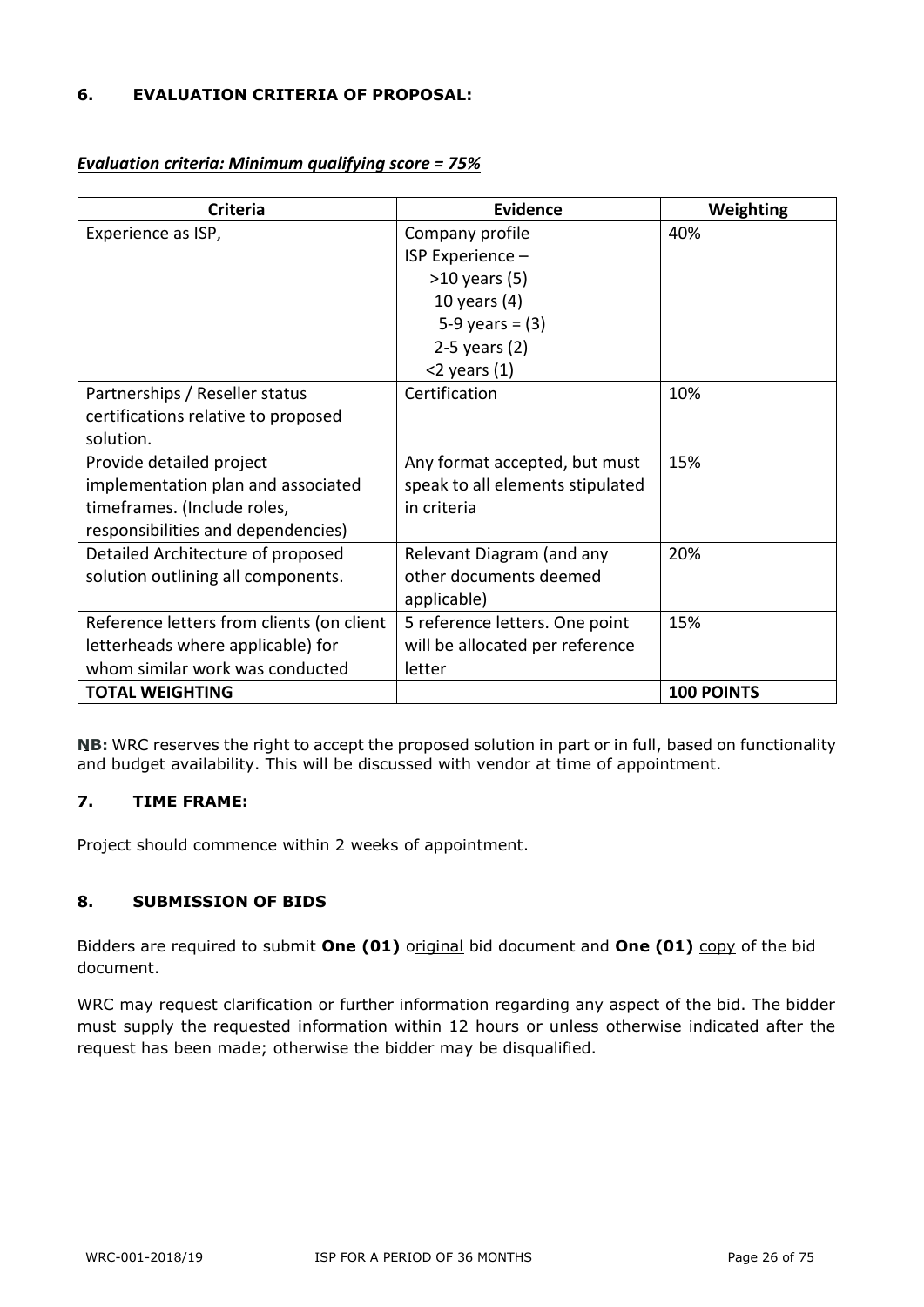#### **9. EVALUATION PHASES**

**The received bid proposals will be evaluated in different phases in order to arrive to the final phase of bid award, and the phases will be as follows:**

#### **9.1 PHASE ONE (01): MANDATORY / MINIMUM REQUIREMENTS SCREENING**

*In this phase All bids received will be verified for compliance and completeness of the submitted proposal per the below set of mandatory requirements. Bidders who fails to comply with the below requirements WILL be eliminated and bidders who comply with the below progresses to the next phase of technical evaluation.*

- Bid forms must be properly received on the bid closing date and time specified on the invitation, fully completed, dated and signed in ink.
- Bid forms must be properly fully completed, dated, signed in ink and initial every page of the bid.
- Submission of the bid document must be binded and is without tearing any pages off.
- Invitation to Bid (SBD 1) must be fully completed,
- Submission of a Valid SARS Tax Clearance Certificate together with Supplier SARS Tax Compliance Status Verification PIN to enable Water Research Commission to verify Tax Compliance status on SARS eFilling. NB: Bidders whom their Tax matters are not in order will not be considered for this bid.
- Submission of fully completed Pricing Schedule (Purchases Goods SBD 3.1),
- Submission of fully completed SBD 4 (Declaration of Interest),
- Submission of fully completed SBD 6.1 (Preference Claim Certificate),
- Submission of the original or certified B-BBEE Status Level Verification Certificate or original B-BBEE Sworn Affidavit in case of EME and QSE)
- Submission of fully completed SBD8 (Declaration of Bidders Past SCM Practice),
- Submission of fully completed SBD9 (Certificate of Independent Bid Determination),
- Business Registration Certificate e.g. CK 1, certificate of incorporation
- Familiarise yourself and Initial every page of the General Condition of Contract
- Submission of Central Supplier Database (CSD) Compliance History Report.

#### **NB: Any bidders who did not sign and submit any of the requested documents may be disqualified.**

#### **9.2 PHASE TWO (2): PRE-QUALIFIACTION CRITERIA**

Bidders are required to submit the below listed requirements in order to comply with Phase 3 of the evaluation; failure to comply with the pre-qualification shall lead to elimination. Only bidders who complied with the listed requirements will proceed to the next phase of evaluation.

• Certification in Fortigate firewall management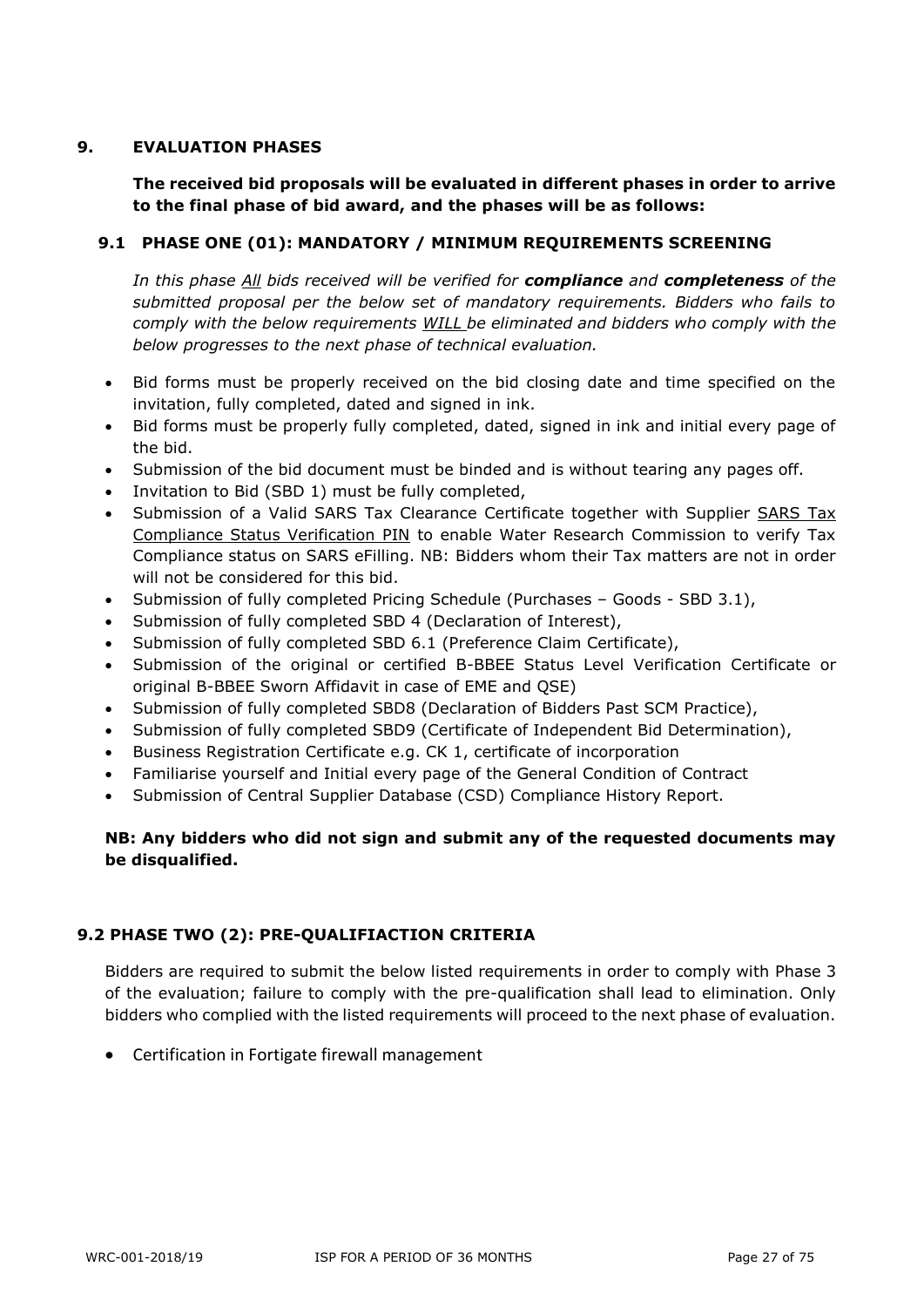#### **9.3 PHASE THREE (3): EVALUATION OF BID RESPONSES USING THE FUNCTIONAL**

#### **REQUIREMENTS:**

#### **9.3.1 TECHNICAL FUNCTIONAL CRITERIA:**

Note: Functionality scoring will be on a sliding scale as per the below table:

| <b>SCORE</b> | <b>DESCRIPTION</b> |
|--------------|--------------------|
|              | Poor               |
| 2            | Average            |
| 3            | Good               |
| 4            | Very Good          |
| 5            | Excellent          |

#### **9.3.2 TECHNICAL CRITERIA**

| Criteria                            | Evidence                            | Weighting         |
|-------------------------------------|-------------------------------------|-------------------|
| Experience as ISP,                  | Company profile                     | 40%               |
|                                     | ISP Experience -                    |                   |
|                                     | $>10$ years = (5 points)            |                   |
|                                     | 10 years = $(4$ points)             |                   |
|                                     | $5-9$ years = $(3$ points)          |                   |
|                                     | $2-5$ years = $(2$ points)          |                   |
|                                     | $<$ 2 years = $(1$ point)           |                   |
| Partnerships / Reseller status      | Certification                       | 10%               |
| certifications relative to proposed |                                     |                   |
| solution.                           |                                     |                   |
| Provide detailed project            | Any format accepted, but must       | 15%               |
| implementation plan and             | speak to all elements stipulated in |                   |
| associated timeframes. (Include     | criteria                            |                   |
| roles, responsibilities and         |                                     |                   |
| dependencies)                       |                                     |                   |
| Detailed Architecture of            | Relevant Diagram (and any other     | 20%               |
| proposed solution outlining all     | documents deemed applicable)        |                   |
| components.                         |                                     |                   |
| Reference letters from clients (on  | 5 reference letters. One point will | 15%               |
| client letterheads where            | be allocated per reference letter   |                   |
| applicable) for whom similar        |                                     |                   |
| work was conducted                  |                                     |                   |
| <b>TOTAL WEIGHTING</b>              |                                     | <b>100 POINTS</b> |

WRC scores on an internal scoring system on a scale of 1-5

NB: Service providers are expected to meet a minimum threshold of **75% on** above technical requirements. Failure to meet the set minimum threshold will lead to disqualification.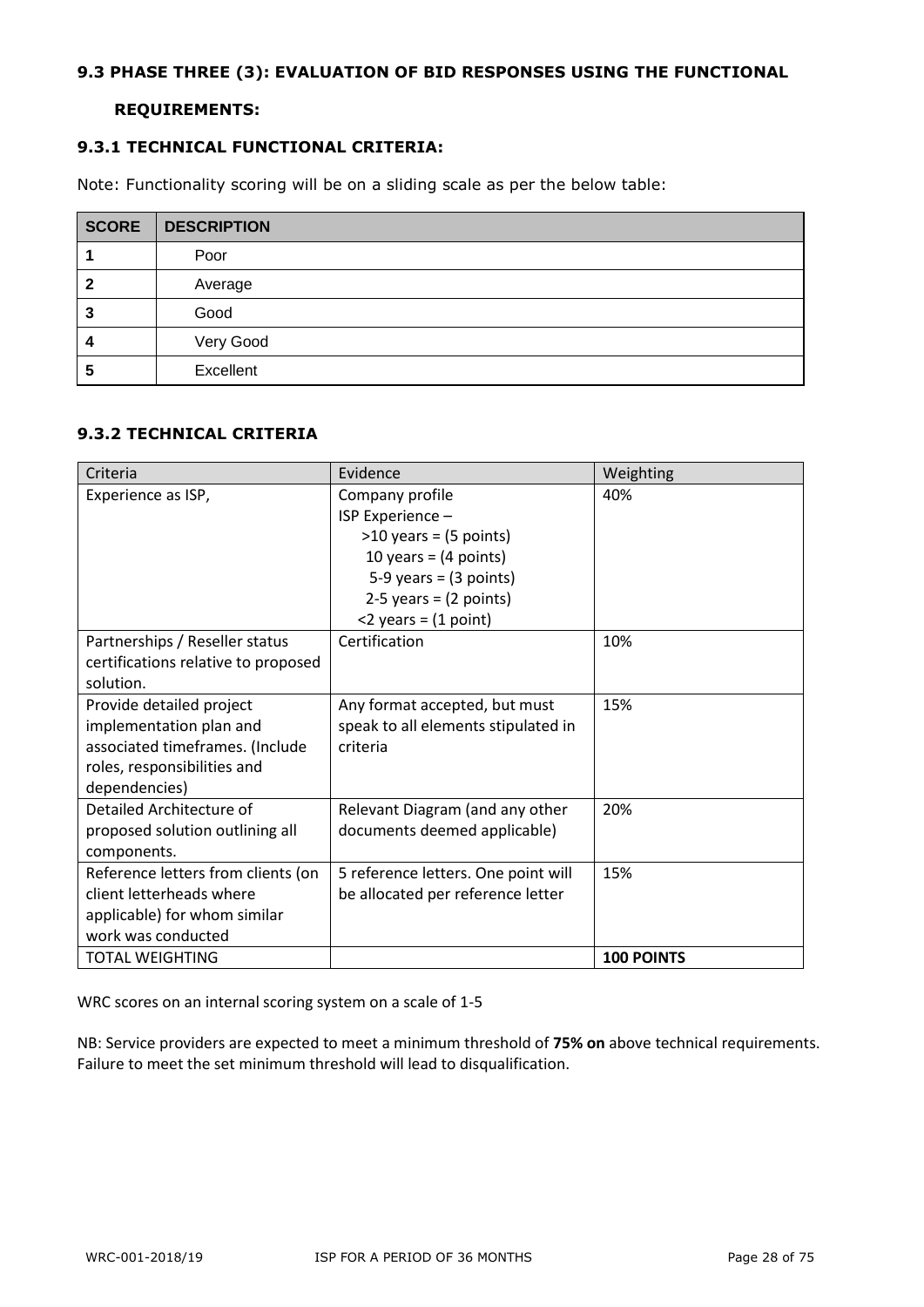### **Technical Requirements**

1.1 Non-Mandatory

| The bidder Must have Relevant and Traceable experience in   | Accept | Do not accept |
|-------------------------------------------------------------|--------|---------------|
| ISP.                                                        |        |               |
| (Attach relevant Company Profile indicating the experience) |        |               |
| Substantiate                                                |        |               |

#### 1.2 Non-Mandatory

| The Bidder must have enough capacity and indicate the   Accept | Do not accept |
|----------------------------------------------------------------|---------------|
| personnel to be assigned to this portfolio (Attach C. V's).    |               |
| Substantiate                                                   |               |

#### 1.3 Non-Mandatory

| The bidder must Submit relevant & traceable references (full    | Accept | Do not accept |
|-----------------------------------------------------------------|--------|---------------|
| details of the referee and the description of the work done and |        |               |
| attach reference letters).                                      |        |               |
| <b>Substantiate</b>                                             |        |               |

### 1.4 Non-Mandatory

| The bidder must have the ability to conceptualise and | Accept | Do not accept |
|-------------------------------------------------------|--------|---------------|
| implement                                             |        |               |
|                                                       |        |               |
| Substantiate                                          |        |               |

### 1.5 Non-Mandatory

| Implementation plan – details based how to implement the<br>service and the timelines. | Accept | Do not accept |
|----------------------------------------------------------------------------------------|--------|---------------|
|                                                                                        |        |               |
| Substantiate                                                                           |        |               |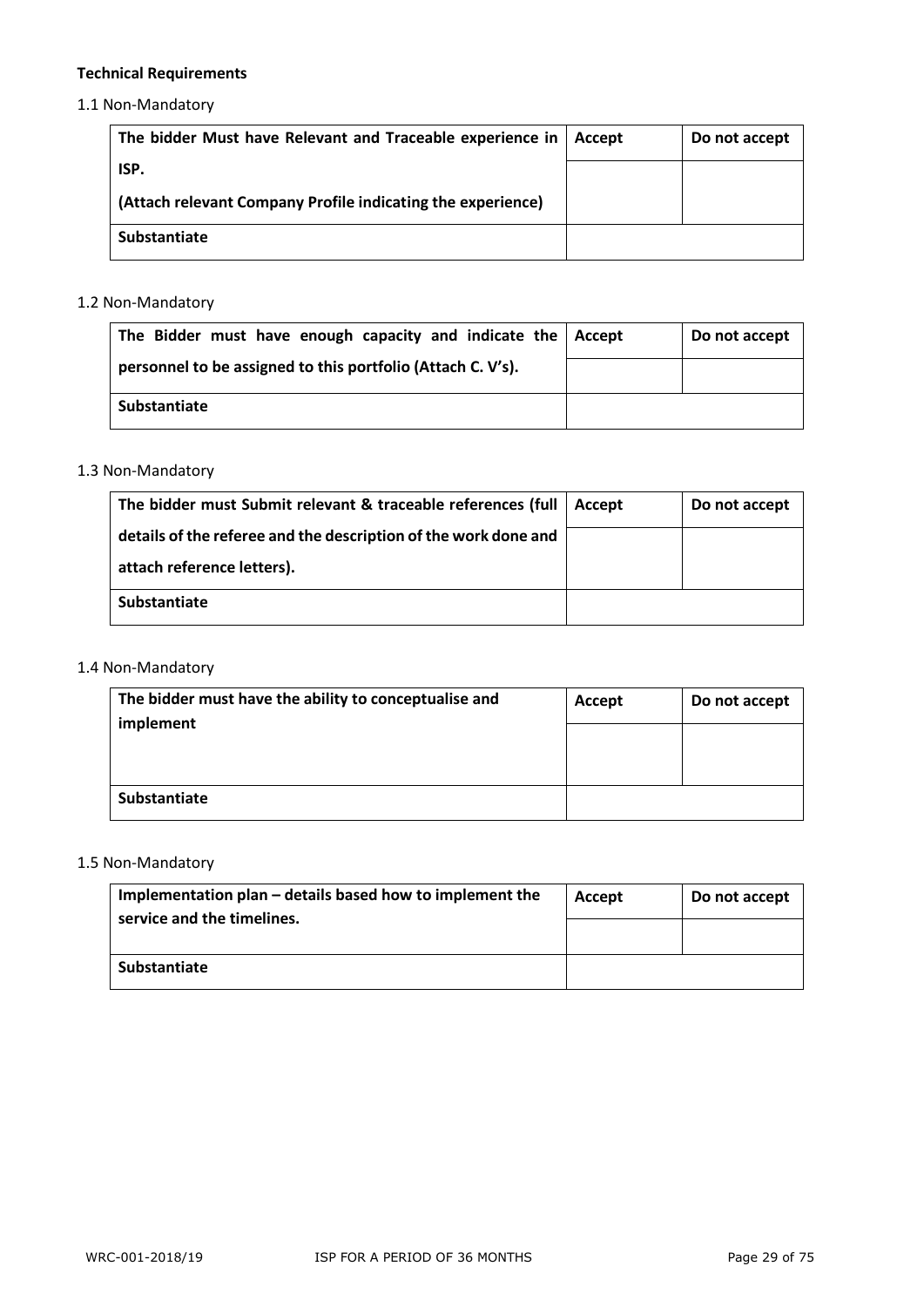#### **9.4 PHASE FOUR (4): PRICE AND B-BBEE EVALUATION**

#### **9.4.1 EVALUATION CRITERIA AND WEIGHTING:**

The RFB stipulated that the responses to be evaluated using the 80/20 preference points system in accordance with the PPPFA guidelines. Based on this system the points will be allocated as follows:

| Criteria                       | <b>Points</b> |
|--------------------------------|---------------|
| Price                          | 80            |
| <b>Participation Goals/BEE</b> | 20            |
| <b>Total</b>                   | 100           |

#### **9.4.2 EVALUATION FORMULA**

The following formula will be applied to calculate the scores:

#### **Price Formula**

The following PPPFA formula was used to evaluate the price proposals submitted by bidders, this formula was used because price was the only criterion that was scored i.e. the whole 80 points were allocated to price.

 $PS = 80 (1 - Pt - Pmin)$ 

Pmin

Ps = Points scored for price of the bid under consideration.

Pt = Rand value of bid under consideration.

Pmin = Rand value of lowest acceptable bid

#### **10. FINAL AWARD**

Bidder who obtains highest total points on PRICE and B-BBEE claimed points shall be awarded the contract. WRC reserves the right to appoint one or more service providers for this project.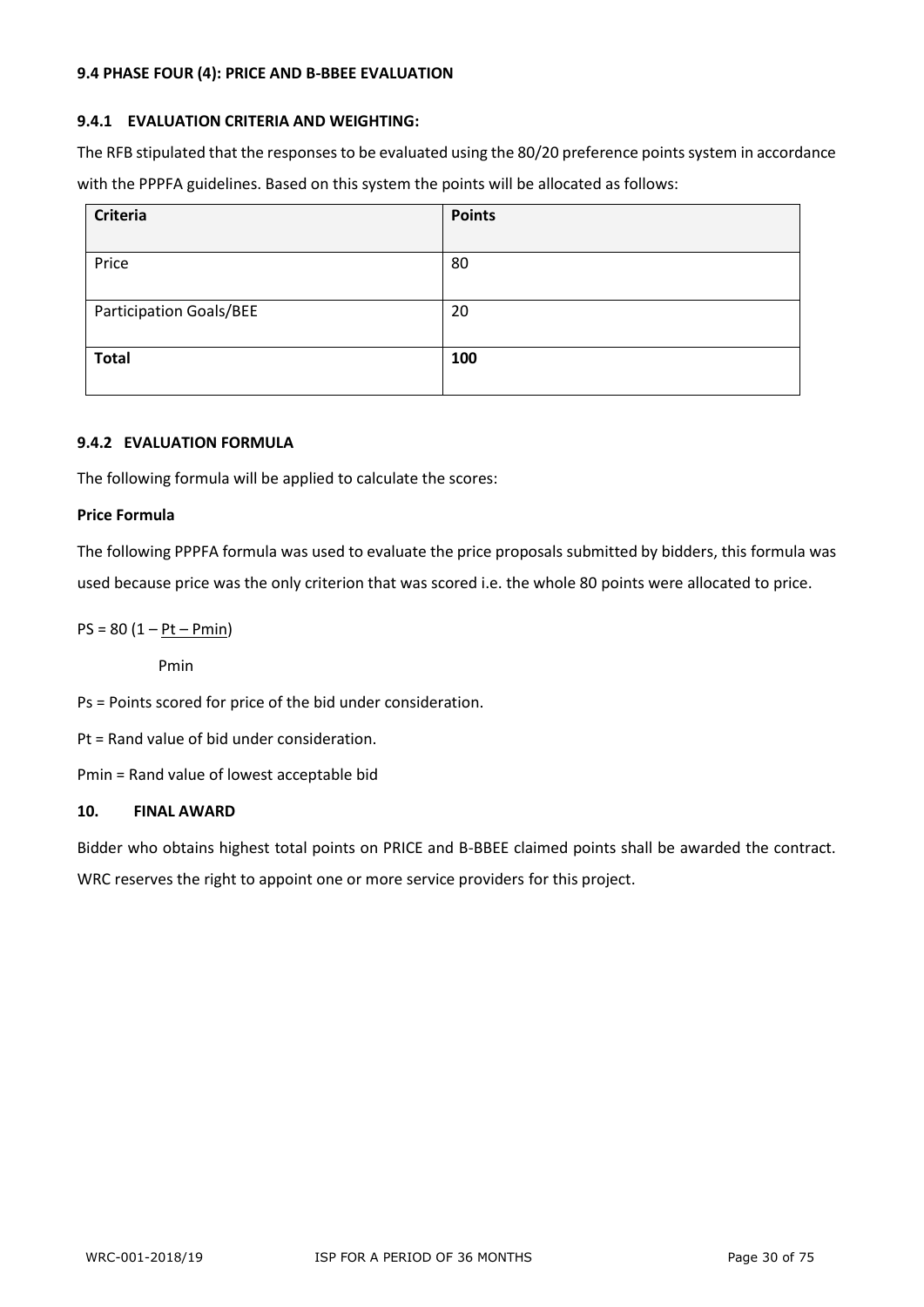#### **This annexure should be completed and signed by the Bidder's authorised personnel as indicated below:**

- 1 Please indicate your total bid price here: R………………………………………………………………………………………..…
- 2 **Important: It is mandatory to indicate your total bid price as requested above. This price must be the same as the total bid price you submit in your pricing schedule. Should the total bid prices differ, the one indicated above shall be considered the correct price.**

#### 3 **NOTE: All prices must be VAT inclusive and must be quoted in South African Rand (ZAR).**

4 Are the rates quoted firm for the full period of the contract?

YES NO

5 **Mandatory**: If not firm for the full period, provide details of the basis on which adjustments shall be applied e.g. CPI, and also details of the cost breakdown.

| Basis of adjustment: |  |
|----------------------|--|
| Cost Breakdown:      |  |
|                      |  |
|                      |  |
|                      |  |
|                      |  |
|                      |  |

#### 6

| The cost of installation, delivery, site preparation etc. must be   Comply<br>included in this proposal. | Not comply | Not<br>Applicable |
|----------------------------------------------------------------------------------------------------------|------------|-------------------|
|                                                                                                          |            |                   |
| Substantiate / Comments                                                                                  |            |                   |

7

| Yearly increases in the maintenance cost must be clearly indicated. | Comply | Not comply | Not<br>Applicable |
|---------------------------------------------------------------------|--------|------------|-------------------|
|                                                                     |        |            |                   |
| Substantiate / Comments                                             |        |            |                   |

8

| Yearly price increases on maintenance and licence fees must not<br>exceed the CPI, with the anniversary date of the contract as | Comply | Not comply | Not<br>Applicable |
|---------------------------------------------------------------------------------------------------------------------------------|--------|------------|-------------------|
| baseline.                                                                                                                       |        |            |                   |
| Substantiate / Comments                                                                                                         |        |            |                   |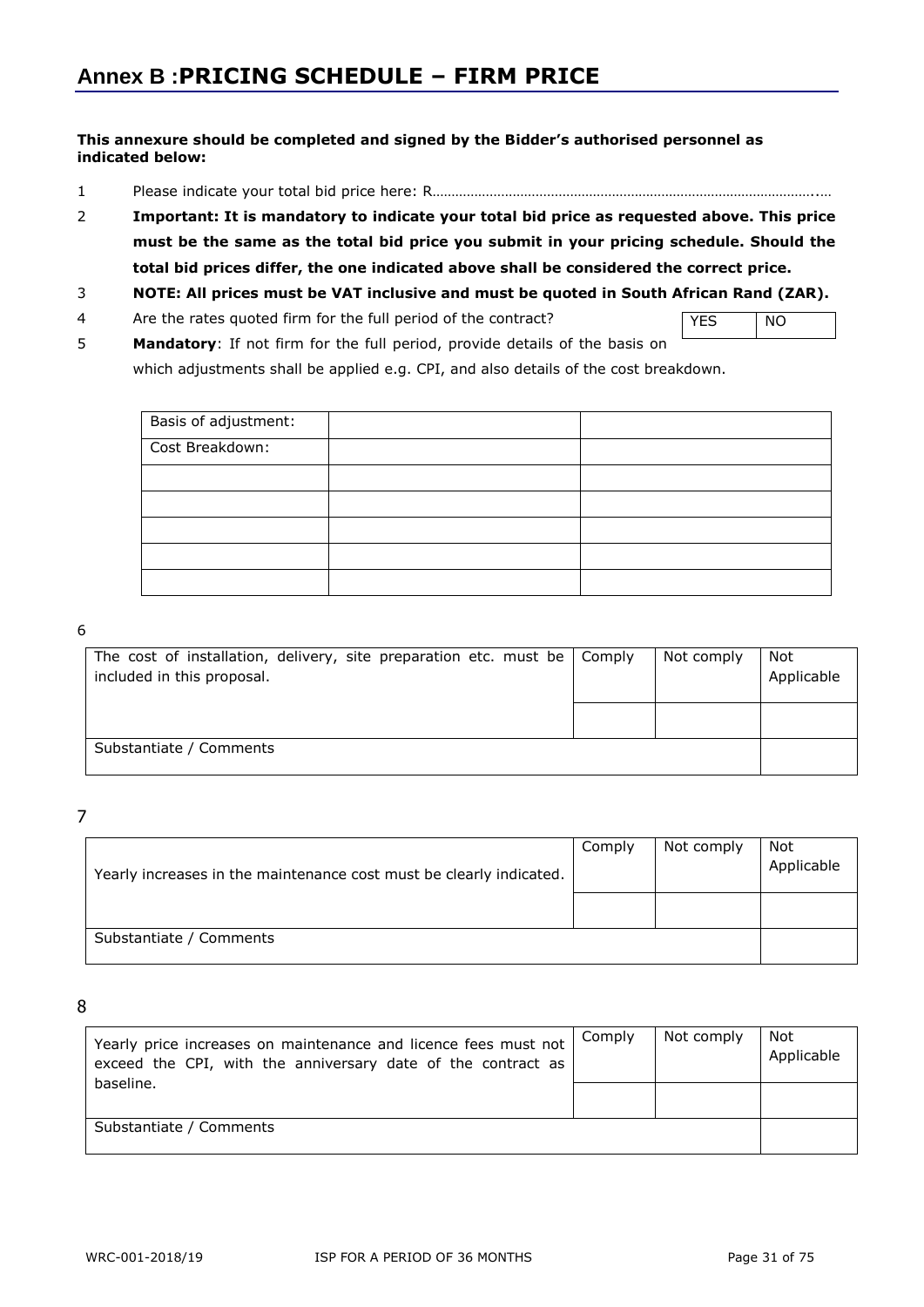| No price adjustments that are 100% linked to exchange rate<br>variations shall be allowed. | Comply | Not comply | Not<br>Applicable |
|--------------------------------------------------------------------------------------------|--------|------------|-------------------|
|                                                                                            |        |            |                   |
| Substantiate / Comments                                                                    |        |            |                   |

#### 10

| The bidder must indicate clearly which portion of the service price<br>as well as the monthly costs is linked to the exchange rate. | Comply | Not comply | Not<br>Applicable |
|-------------------------------------------------------------------------------------------------------------------------------------|--------|------------|-------------------|
|                                                                                                                                     |        |            |                   |
| Substantiate / Comments                                                                                                             |        |            |                   |

## 11

|                                                 |  |            | Not<br>Applicable |
|-------------------------------------------------|--|------------|-------------------|
| All additional costs must be clearly specified. |  | Not comply |                   |
|                                                 |  |            |                   |
| Substantiate / Comments                         |  |            |                   |

# 12

| The following increases can be requested from the WRC but would<br>be subject to the necessary approvals: | Comply | Not comply | Not<br>Applicable |
|-----------------------------------------------------------------------------------------------------------|--------|------------|-------------------|
| Statutory wage increases announced in the Government Gazette.                                             |        |            |                   |
| Annual tariff increase (percentage per year)                                                              |        |            |                   |
| Substantiate / Comments                                                                                   |        |            |                   |

# **COSTING MODEL:**

| <b>ITEM/SERVICE</b> | <b>UNIT PRICE</b> | <b>TOTAL</b> |
|---------------------|-------------------|--------------|
| <b>DESCRIPTION</b>  |                   |              |
|                     |                   |              |
|                     |                   |              |
|                     |                   |              |
| <b>TOTAL</b>        |                   |              |
| <b>VAT</b>          |                   |              |
| <b>TOTAL INCL</b>   |                   |              |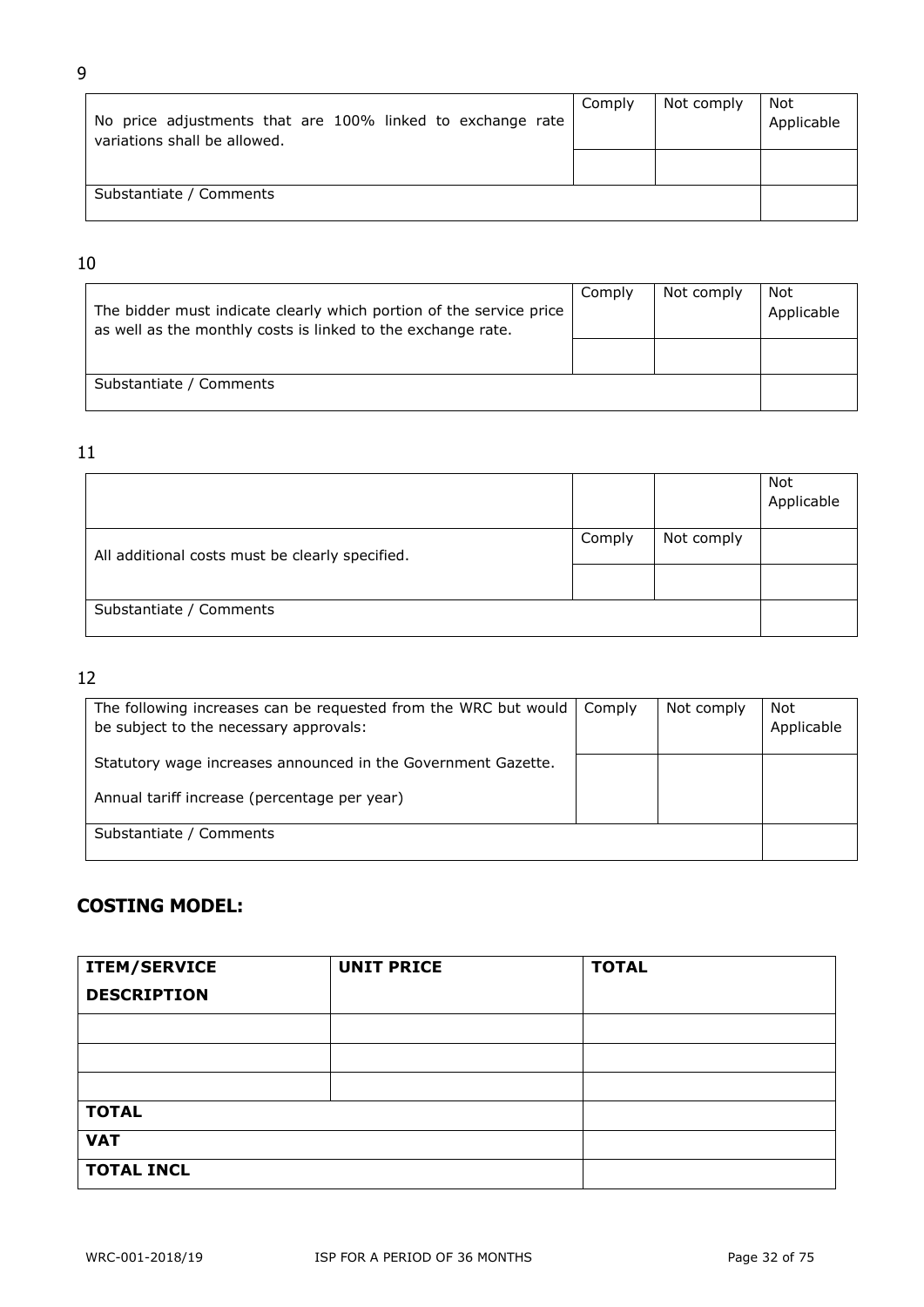#### **Price Declaration Form**

Dear Sir,

Having read through and examined the Tender Document, Tender no*.* **WRC005-2018/19** the General Conditions, The Requirement and all other Annexes to the Tender Document, we offer to render **ISP Services** as the RFP, for the total tendered contract sum of:

| R           | (including VAT) |  |
|-------------|-----------------|--|
| In Words: R | (including VAT) |  |

We confirm that this price covers all activities associated with the rendering of **ISP services.**

We undertake to hold this offer open for acceptance for a period of 90 days from the date of submission of offers. We further undertake that upon final acceptance of our offer, we will commence with delivery when required to do so by the Client.

Moreover, we agree that until formal Contract Documents have been prepared and executed, this Form of Tender, together with a written acceptance from the Client shall constitute a binding agreement between us, governed by the terms and conditions set out in this Request for Proposals.

We understand that you are not bound to accept the lowest or any offer and that we must bear all costs which we have incurred in connection with preparing and submitting this tender.

We hereby undertake for the period during which this tender remains open for acceptance not to divulge to any persons, other than the persons to which the tender is submitted, any information relating to the submission of this tender or the details therein except where such is necessary for the submission of this tender.

| <b>SIGNED</b>                      |                | <b>DATE</b> |  |
|------------------------------------|----------------|-------------|--|
| (Print name of signatory)          |                |             |  |
| <b>Designation</b>                 |                |             |  |
| FOR AND ON BEHALF OF: COMPANY NAME |                |             |  |
|                                    | <b>Tel No</b>  |             |  |
|                                    | <b>Email</b>   |             |  |
|                                    | <b>Cell No</b> |             |  |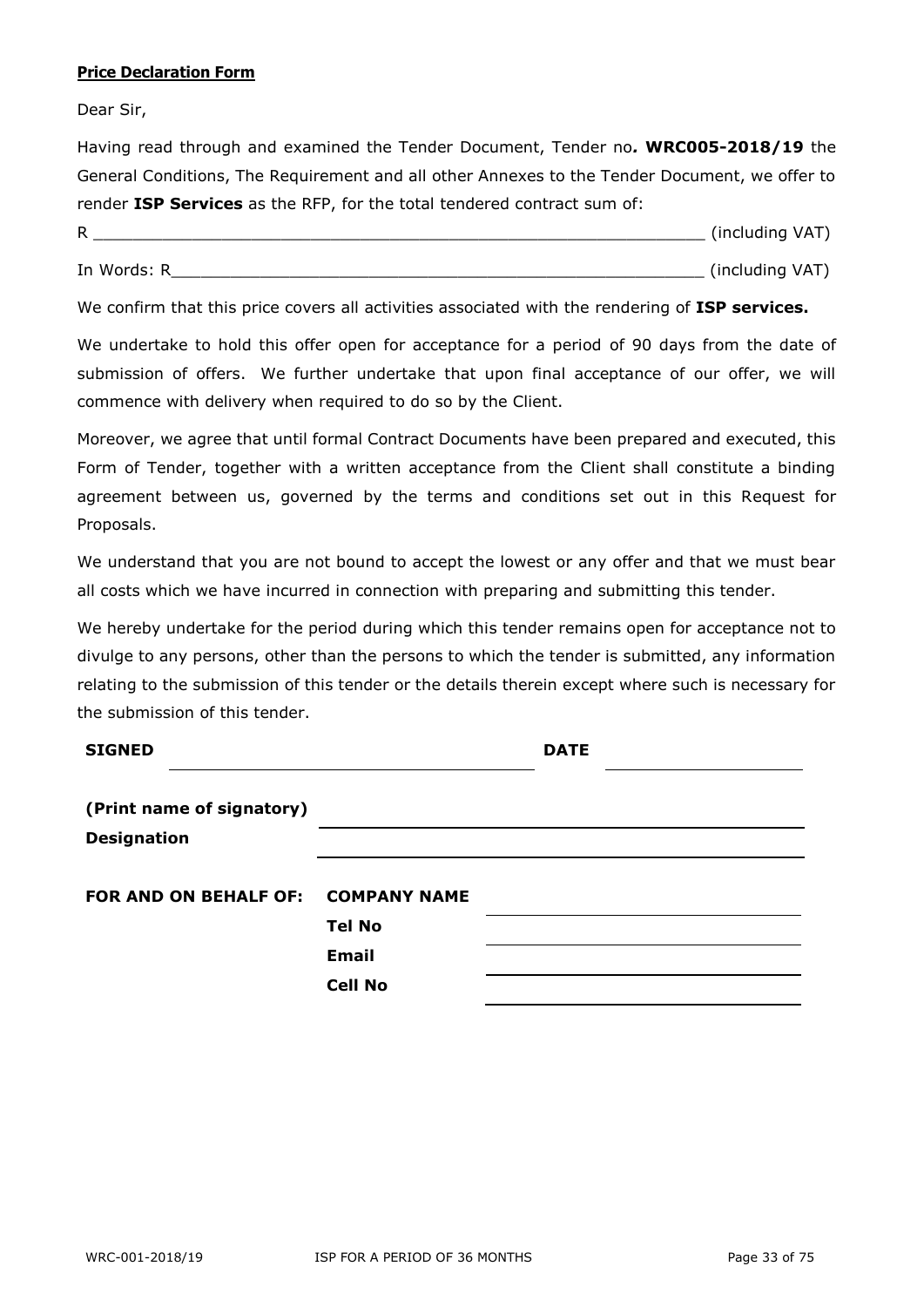**Annex C :Valid SARS Tax Clearance Certificate together with Supplier SARS Tax Compliance Status Verification PIN to enable Water Research Commission to verify Tax Compliance status on SARS eFilling**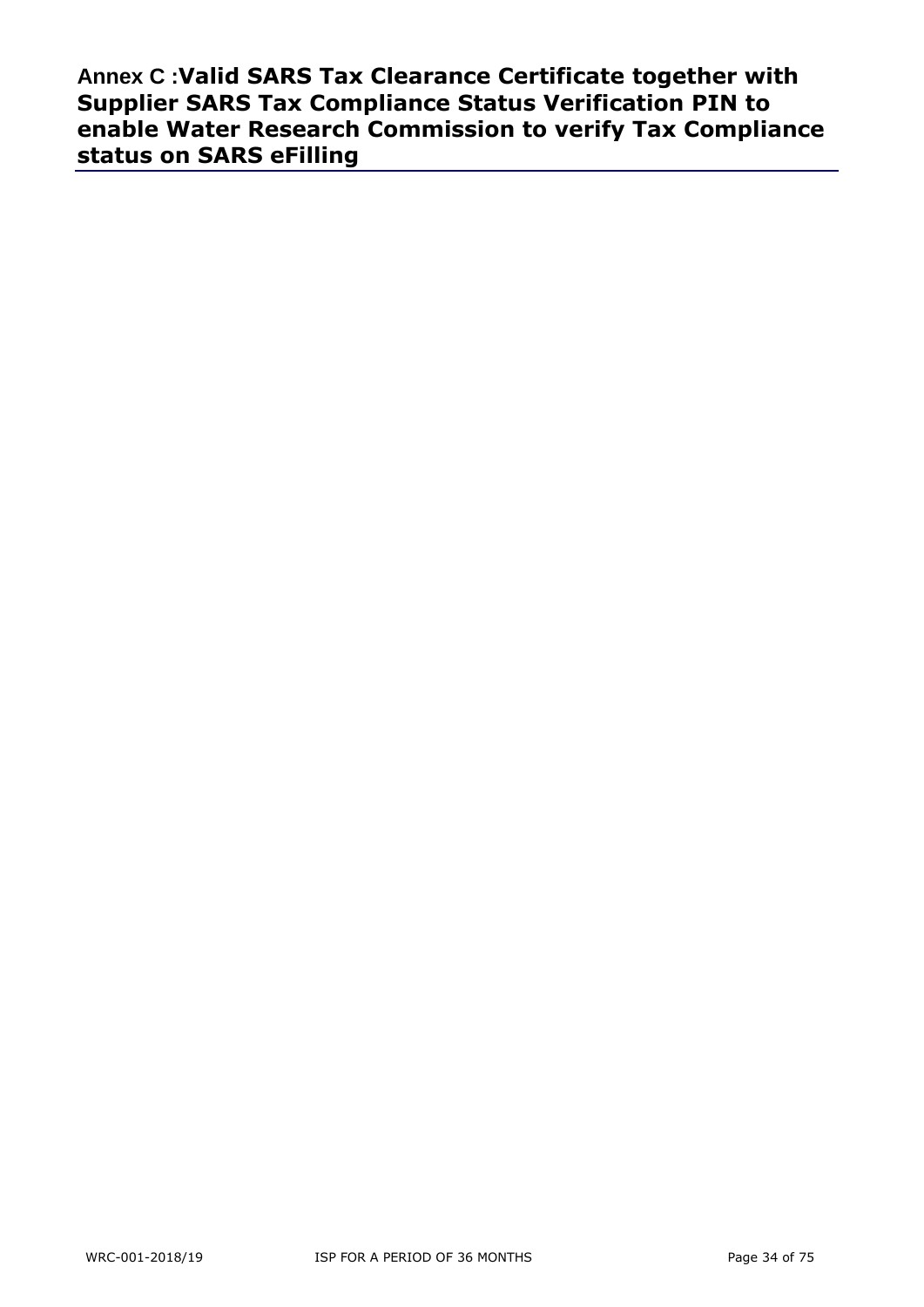#### **DECLARATION OF INTEREST**

- 1. Any legal person, including persons employed by the state<sup>1</sup>, or persons having a kinship with persons employed by the state, including a blood relationship, may make an offer or offers in terms of this invitation to bid (includes a price quotation, advertised competitive bid, limited bid or proposal). In view of possible allegations of favouritism, should the resulting bid, or part thereof, be awarded to persons employed by the state, or to persons connected with or related to them, it is required that the bidder or his/her authorised representative declare his/her position in relation to the evaluating/adjudicating authority where-
	- the bidder is employed by the state; and/or
	- the legal person on whose behalf the bidding document is signed, has a relationship with persons/a person who are/is involved in the evaluation and or adjudication of the bid(s), or where it is known that such a relationship exists between the person or persons for or on whose behalf the declarant acts and persons who are involved with the evaluation and or adjudication of the bid.
- 2. **In order to give effect to the above, the following questionnaire must be completed and submitted with the bid.**
- 2.1 Full Name of bidder or his or her representative:
- ………………………………………………………………… 2.2 Identity Number: ……………………………………………………………………………………….
- 2.3 Position occupied in the Company (director, trustee, shareholder²):
- ………………………………………… 2.4 Company Registration Number: ……………………………………………………………………….
- 2.5 Tax Reference Number:
	- ……………………………………………………………………………….
- 2.6 VAT Registration Number:
	- …………………………………………………………………………….
- 2.6.1 The names of all directors / trustees / shareholders / members, their individual identity numbers, tax reference numbers and, if applicable, employee / persal numbers must be indicated in paragraph 3 below.
- $1^{\circ}$ State" means  $-$ 
	- (a) any national or provincial department, national or provincial public entity or constitutional institution within the meaning of the Public Finance Management Act, 1999 (Act No. 1 of 1999);
	- (b) any municipality or municipal entity;
	- (c) provincial legislature;
	- (d) national Assembly or the national Council of provinces; or
	- (e) Parliament.

<sup>2"</sup>Shareholder" means a person who owns shares in the company and is actively involved in the management of the enterprise or business and exercises control over the enterprise.

2.7 Are you or any person connected with the bidder **YES / NO** presently employed by the state?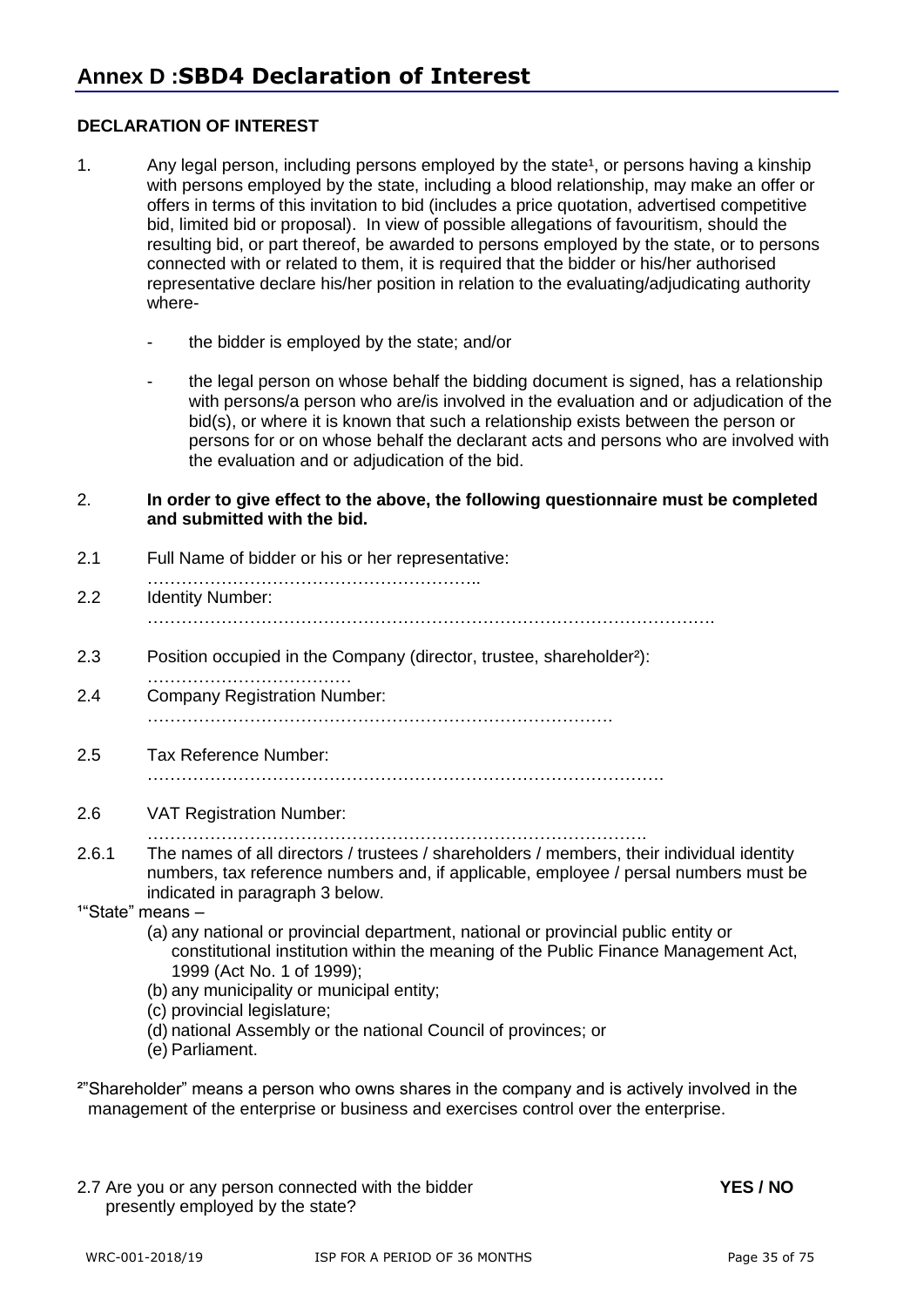2.7.1 If so, furnish the following particulars:

|       |                                    | Name of person / director / trustee / shareholder/ member:<br>Name of state institution at which you or the person<br>connected to the bidder is employed :                                                                            |                 |
|-------|------------------------------------|----------------------------------------------------------------------------------------------------------------------------------------------------------------------------------------------------------------------------------------|-----------------|
|       |                                    | Position occupied in the state institution:                                                                                                                                                                                            |                 |
|       | Any other particulars:             |                                                                                                                                                                                                                                        |                 |
|       |                                    |                                                                                                                                                                                                                                        |                 |
|       |                                    |                                                                                                                                                                                                                                        |                 |
|       |                                    |                                                                                                                                                                                                                                        |                 |
| 2.7.2 |                                    | If you are presently employed by the state, did you obtain<br>the appropriate authority to undertake remunerative<br>work outside employment in the public sector?                                                                     | YES / NO        |
|       | document?                          | 2.7.2.1 If yes, did you attached proof of such authority to the bid                                                                                                                                                                    | <b>YES / NO</b> |
|       |                                    | (Note: Failure to submit proof of such authority, where<br>applicable, may result in the disqualification of the bid.                                                                                                                  |                 |
|       |                                    | 2.7.2.2 If no, furnish reasons for non-submission of such proof:                                                                                                                                                                       |                 |
|       |                                    |                                                                                                                                                                                                                                        |                 |
|       |                                    |                                                                                                                                                                                                                                        |                 |
| 2.8   |                                    | Did you or your spouse, or any of the company's directors /<br>trustees / shareholders / members or their spouses conduct<br>business with the state in the previous twelve months?                                                    | <b>YES / NO</b> |
| 2.8.1 | If so, furnish particulars:        |                                                                                                                                                                                                                                        |                 |
|       |                                    |                                                                                                                                                                                                                                        |                 |
|       |                                    |                                                                                                                                                                                                                                        |                 |
|       |                                    |                                                                                                                                                                                                                                        |                 |
| 2.9   |                                    | Do you, or any person connected with the bidder, have<br>any relationship (family, friend, other) with a person<br>employed by the state and who may be involved with<br>the evaluation and or adjudication of this bid?               | YES / NO        |
| 2.9.1 | If so, furnish particulars.        |                                                                                                                                                                                                                                        |                 |
|       |                                    |                                                                                                                                                                                                                                        |                 |
|       |                                    |                                                                                                                                                                                                                                        |                 |
| 2.10  | of this bid?                       | Are you, or any person connected with the bidder,<br>aware of any relationship (family, friend, other) between<br>any other bidder and any person employed by the state<br>who may be involved with the evaluation and or adjudication | <b>YES/NC</b>   |
|       | 2.10.1 If so, furnish particulars. |                                                                                                                                                                                                                                        |                 |
|       |                                    |                                                                                                                                                                                                                                        |                 |
|       |                                    |                                                                                                                                                                                                                                        |                 |
|       | WRC-001-2018/19                    | ISP FOR A PERIOD OF 36 MONTHS                                                                                                                                                                                                          | Page 36 of 75   |
|       |                                    |                                                                                                                                                                                                                                        |                 |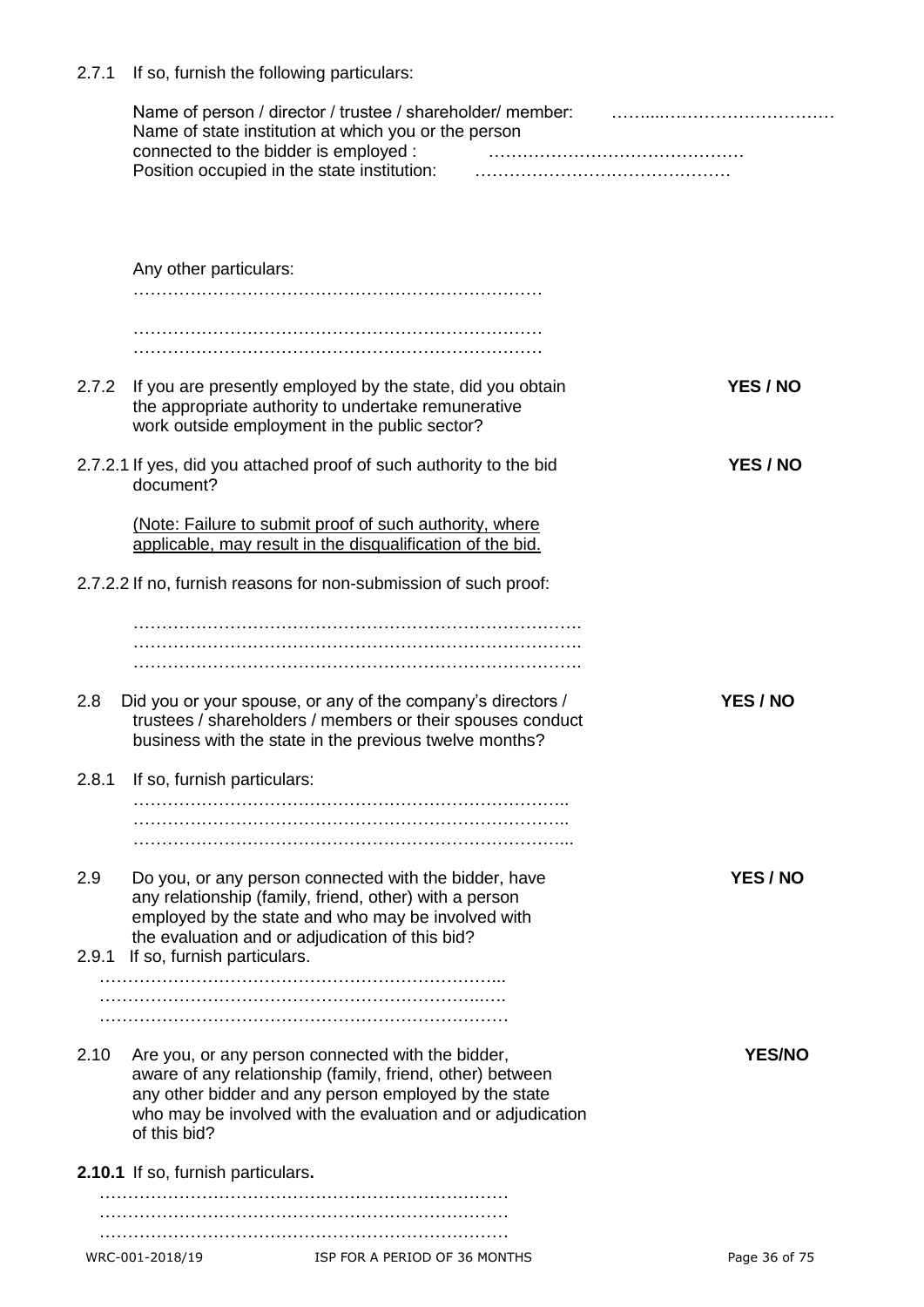- 2.11 Do you or any of the directors / trustees / shareholders / members **YES/NO** of the company have any interest in any other related companies whether or not they are bidding for this contract?
- 2.11.1 If so, furnish particulars:

……………………………………………………………………………. ……………………………………………………………………………. …………………………………………………………………………….

**3** Full details of directors / trustees / members / shareholders.

| <b>Full Name</b> | <b>Identity</b><br>Number | <b>Personal Tax</b><br><b>Reference Number</b> | <b>State Employee</b><br>Number / Persal<br><b>Number</b> |
|------------------|---------------------------|------------------------------------------------|-----------------------------------------------------------|
|                  |                           |                                                |                                                           |
|                  |                           |                                                |                                                           |
|                  |                           |                                                |                                                           |
|                  |                           |                                                |                                                           |
|                  |                           |                                                |                                                           |
|                  |                           |                                                |                                                           |
|                  |                           |                                                |                                                           |
|                  |                           |                                                |                                                           |
|                  |                           |                                                |                                                           |

DECLARATION

I, THE UNDERSIGNED (NAME)………………………………………………………………………

CERTIFY THAT THE INFORMATION FURNISHED IN PARAGRAPHS 2 and 3 ABOVE IS CORRECT.

 I ACCEPT THAT THE STATE MAY REJECT THE BID OR ACT AGAINST ME IN TERMS OF PARAGRAPH 23 OF THE GENERAL CONDITIONS OF CONTRACT SHOULD THIS DECLARATION PROVE TO BE FALSE.

…………………………………. ………………………………………………

Position **Name of bidder**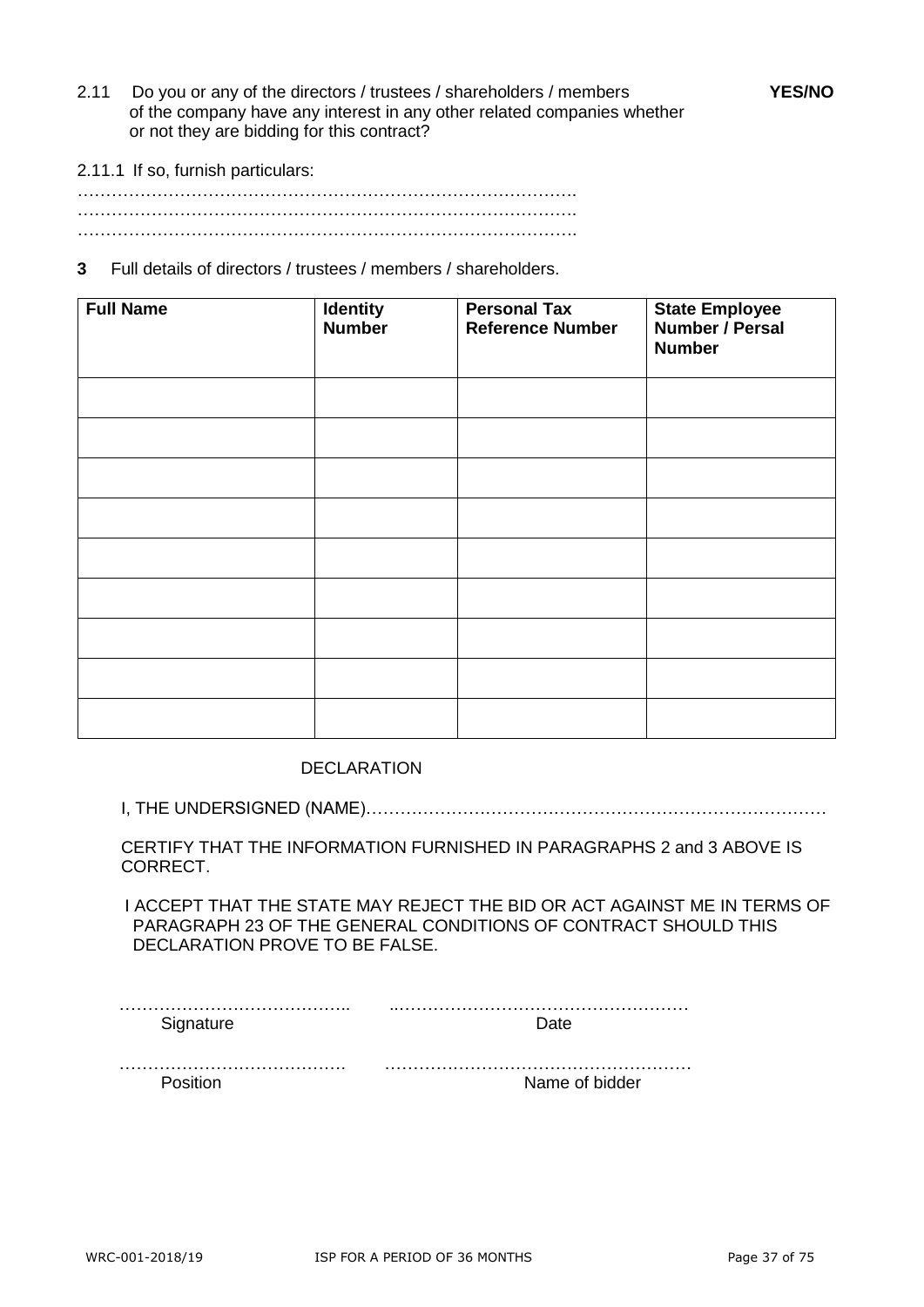#### **PREFERENCE POINTS CLAIM FORM IN TERMS OF THE PREFERENTIAL PROCUREMENT REGULATIONS 2017**

This preference form must form part of all bids invited. It contains general information and serves as a claim form for preference points for Broad-Based Black Economic Empowerment (B-BBEE) Status Level of Contribution

#### **NB: BEFORE COMPLETING THIS FORM, BIDDERS MUST STUDY THE GENERAL CONDITIONS, DEFINITIONS AND DIRECTIVES APPLICABLE IN RESPECT OF B-BBEE, AS PRESCRIBED IN THE PREFERENTIAL PROCUREMENT REGULATIONS, 2017.**

#### **1. GENERAL CONDITIONS**

- 1.1 The following preference point systems are applicable to all bids:
	- **the 80/20 system for requirements with a Rand value of up to R50 000 000 (all applicable taxes included); and**

1.2

- a) The value of this bid is estimated to not exceed R50 000 000 (all applicable taxes included) and therefore the 80/20 preference point system shall be applicable; or
- b) Either the 80/20 preference point system will be applicable to this tender (*delete whichever is not applicable for this tender*).
- 1.3 Points for this bid shall be awarded for:
	- (a) Price; and
	- (b) B-BBEE Status Level of Contributor.
- 1.4 The maximum points for this bid are allocated as follows:

|                                           | <b>POINTS</b> |
|-------------------------------------------|---------------|
| <b>PRICE</b>                              | 80            |
| <b>B-BBEE STATUS LEVEL OF CONTRIBUTOR</b> | 20            |
| <b>Total points for Price and B-BBEE</b>  | 100           |

- 1.5 Failure on the part of a bidder to submit proof of B-BBEE Status level of contributor together with the bid, will be interpreted to mean that preference points for B-BBEE status level of contribution are not claimed.
- 1.6 The purchaser reserves the right to require of a bidder, either before a bid is adjudicated or at any time subsequently, to substantiate any claim in regard to preferences, in any manner required by the purchaser.

#### **2. DEFINITIONS**

- (a) **"B-BBEE"** means broad-based black economic empowerment as defined in section 1 of the Broad-Based Black Economic Empowerment Act;
- (b) "**B-BBEE status level of contributor"** means the B-BBEE status of an entity in terms of a code of good practice on black economic empowerment, issued in terms of section 9(1) of the Broad-Based Black Economic Empowerment Act;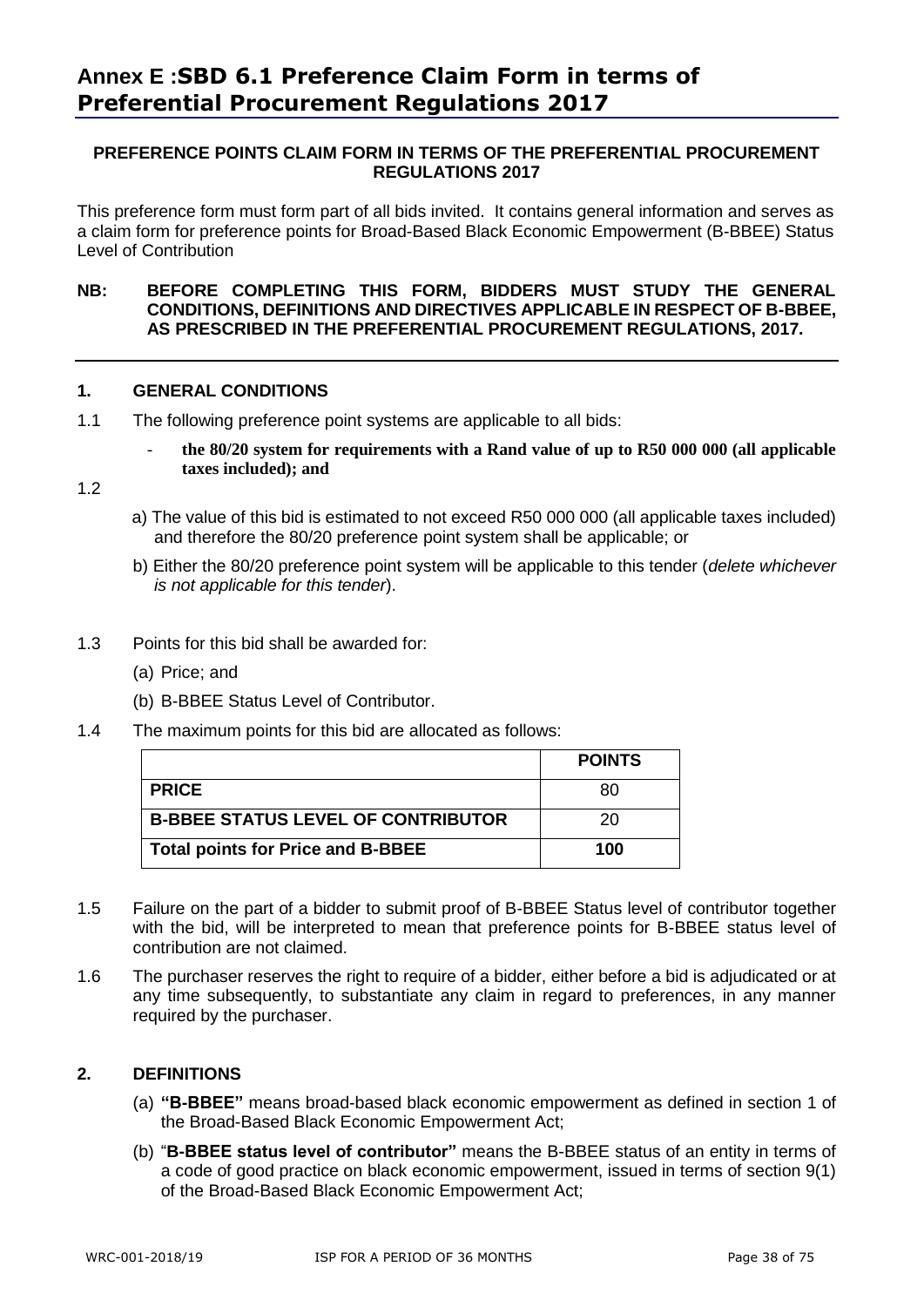- (c) **"bid"** means a written offer in a prescribed or stipulated form in response to an invitation by an organ of state for the provision of goods or services, through price quotations, advertised competitive bidding processes or proposals;
- (d) **"Broad-Based Black Economic Empowerment Act"** means the Broad-Based Black Economic Empowerment Act, 2003 (Act No. 53 of 2003);
- **(e) "EME"** means an Exempted Micro Enterprise in terms of a code of good practice on black economic empowerment issued in terms of section 9 (1) of the Broad-Based Black Economic Empowerment Act;
- (f) **"functionality"** means the ability of a tenderer to provide goods or services in accordance with specifications as set out in the tender documents.
- (g) **"prices"** includes all applicable taxes less all unconditional discounts;
- (h) **"proof of B-BBEE status level of contributor"** means:
	- **1)** B-BBEE Status level certificate issued by an authorized body or person;
	- **2)** A sworn affidavit as prescribed by the B-BBEE Codes of Good Practice;
	- **3)** Any other requirement prescribed in terms of the B-BBEE Act;
- (i) **"QSE"** means a qualifying small business enterprise in terms of a code of good practice on black economic empowerment issued in terms of section 9 (1) of the Broad-Based Black Economic Empowerment Act;
- *(j)* **"rand value"** means the total estimated value of a contract in Rand, calculated at the time of bid invitation, and includes all applicable taxes;

#### **3. POINTS AWARDED FOR PRICE**

#### **3.1 THE 80/20 OR 90/10 PREFERENCE POINT SYSTEMS**

A maximum of 80 or 90 points is allocated for price on the following basis: **80/20**

$$
Ps = 80 \left( 1 - \frac{Pt - P \min}{P \min} \right)
$$

Where

Ps = Points scored for price of bid under consideration

 $Pt =$  Price of bid under consideration

Pmin = Price of lowest acceptable bid

#### **4. POINTS AWARDED FOR B-BBEE STATUS LEVEL OF CONTRIBUTOR**

4.1 In terms of Regulation 6 (2) and 7 (2) of the Preferential Procurement Regulations, preference points must be awarded to a bidder for attaining the B-BBEE status level of contribution in accordance with the table below:

| <b>B-BBEE Status Level of Contributor</b> | <b>Number of points</b><br>(80/20 system) |
|-------------------------------------------|-------------------------------------------|
|                                           | 20                                        |
| 2                                         | 18                                        |
| З                                         | 14                                        |
|                                           | 12                                        |
| 5                                         |                                           |
|                                           |                                           |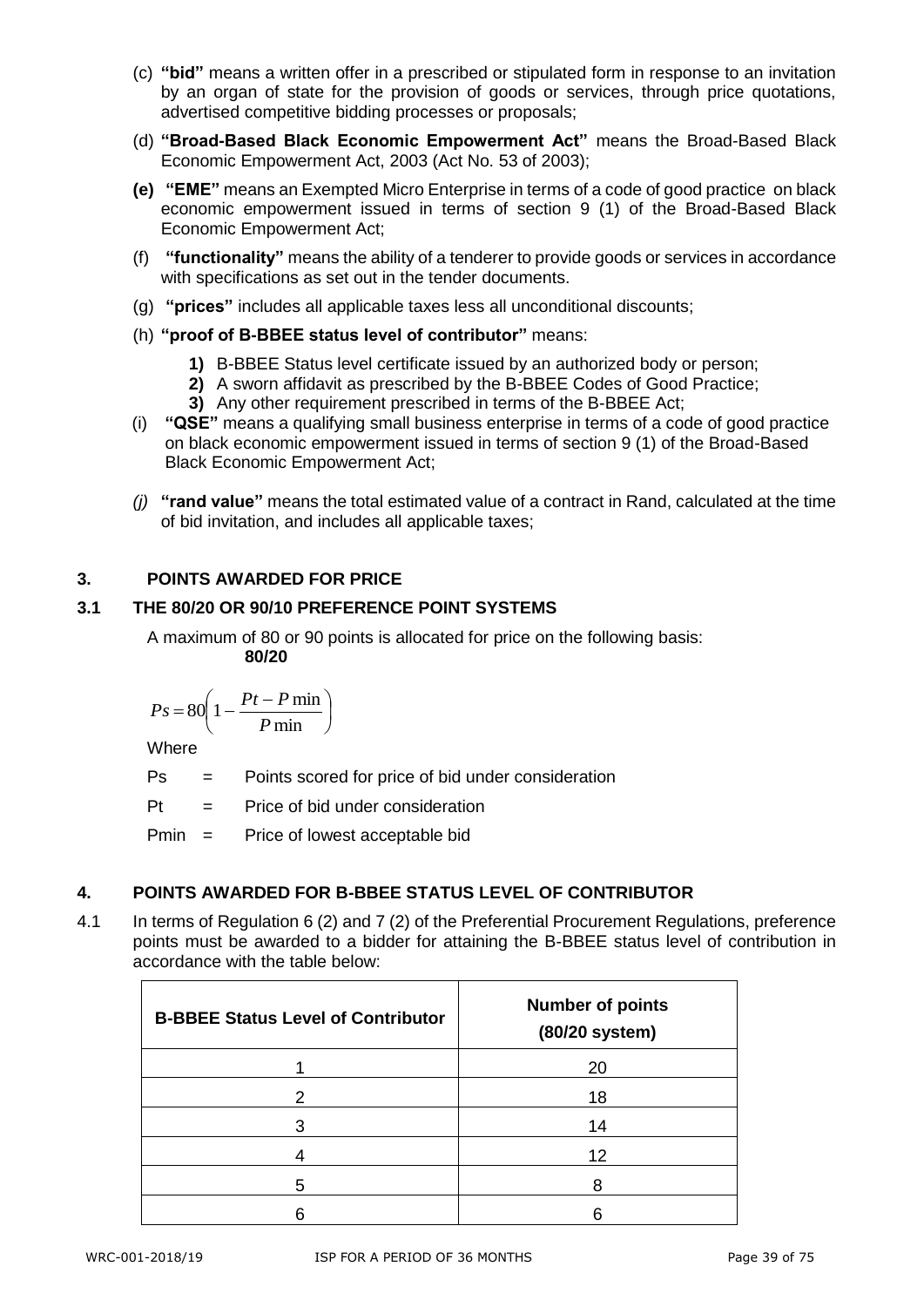| Non-compliant contributor |  |
|---------------------------|--|

#### **5. BID DECLARATION**

5.1 Bidders who claim points in respect of B-BBEE Status Level of Contribution must complete the following:

#### **6. B-BBEE STATUS LEVEL OF CONTRIBUTOR CLAIMED IN TERMS OF PARAGRAPHS 1.4 AND 4.1**

6.1 B-BBEE Status Level of Contributor = ………( maximum 20 points)

(Points claimed in respect of paragraph 7.1 must be in accordance with the table reflected in paragraph 4.1 and must be substantiated by relevant proof of B-BBEE status level of contributor.

#### **7. SUB-CONTRACTING**

7.1 Will any portion of the contract be sub-contracted?

#### (*Tick applicable box*)

#### 7.1.1 If yes, indicate:

- i) What percentage of the contract will be subcontracted............…………….…………%
- ii) The name of the sub-contractor…………………………………………………………..
- iii) The B-BBEE status level of the sub-contractor......................................……………..
- iv) Whether the sub-contractor is an EME or QSE

| (Tick applicable box) |  |  |  |
|-----------------------|--|--|--|
|                       |  |  |  |

v) Specify, by ticking the appropriate box, if subcontracting with an enterprise in terms of Preferential Procurement Regulations,2017:

| Designated Group: An EME or QSE which is at last 51%<br>owned by:    | <b>EME</b><br>V | QSE |
|----------------------------------------------------------------------|-----------------|-----|
| <b>Black people</b>                                                  |                 |     |
| Black people who are youth                                           |                 |     |
| Black people who are women                                           |                 |     |
| Black people with disabilities                                       |                 |     |
| Black people living in rural or underdeveloped areas or<br>townships |                 |     |
| Cooperative owned by black people                                    |                 |     |
| Black people who are military veterans                               |                 |     |
| <b>OR</b>                                                            |                 |     |
| Any EME                                                              |                 |     |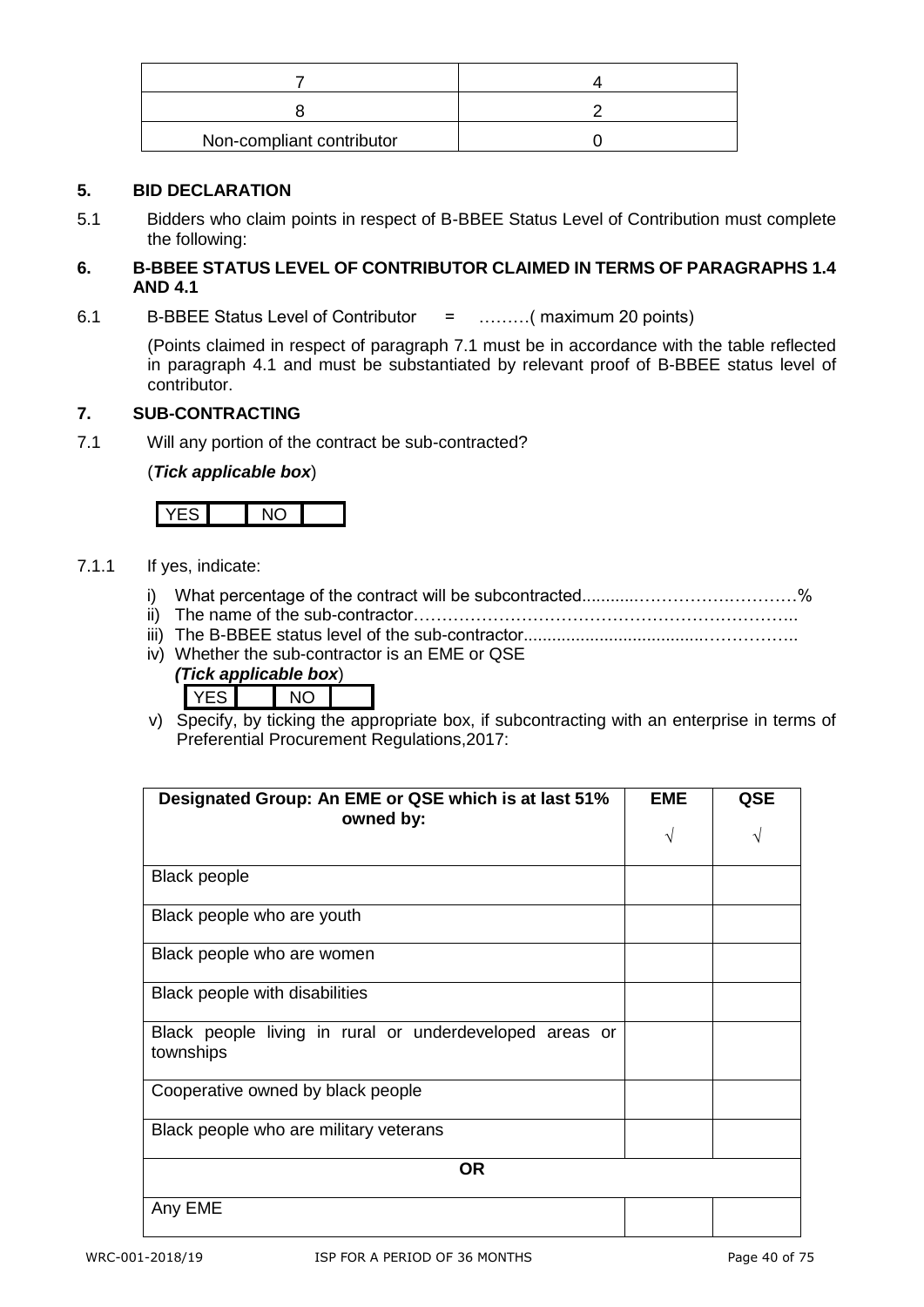| Any QSE |  |
|---------|--|
|         |  |

| 8.  |                                                                                                                                                                                                                                                     | <b>DECLARATION WITH REGARD TO COMPANY/FIRM</b>                                                                                                                                                                                                                                                                                              |  |  |
|-----|-----------------------------------------------------------------------------------------------------------------------------------------------------------------------------------------------------------------------------------------------------|---------------------------------------------------------------------------------------------------------------------------------------------------------------------------------------------------------------------------------------------------------------------------------------------------------------------------------------------|--|--|
| 8.1 |                                                                                                                                                                                                                                                     |                                                                                                                                                                                                                                                                                                                                             |  |  |
| 8.2 |                                                                                                                                                                                                                                                     |                                                                                                                                                                                                                                                                                                                                             |  |  |
| 8.3 |                                                                                                                                                                                                                                                     |                                                                                                                                                                                                                                                                                                                                             |  |  |
| 8.4 |                                                                                                                                                                                                                                                     | <b>TYPE OF COMPANY/ FIRM</b>                                                                                                                                                                                                                                                                                                                |  |  |
|     | П<br>П<br>$\Box$<br>П                                                                                                                                                                                                                               | Partnership/Joint Venture / Consortium<br>One person business/sole propriety<br>Close corporation<br>Company<br>(Pty) Limited<br>[TICK APPLICABLE BOX]                                                                                                                                                                                      |  |  |
| 8.5 |                                                                                                                                                                                                                                                     | <b>DESCRIBE PRINCIPAL BUSINESS ACTIVITIES</b>                                                                                                                                                                                                                                                                                               |  |  |
|     |                                                                                                                                                                                                                                                     |                                                                                                                                                                                                                                                                                                                                             |  |  |
|     |                                                                                                                                                                                                                                                     |                                                                                                                                                                                                                                                                                                                                             |  |  |
|     |                                                                                                                                                                                                                                                     |                                                                                                                                                                                                                                                                                                                                             |  |  |
| 8.6 | <b>COMPANY CLASSIFICATION</b>                                                                                                                                                                                                                       |                                                                                                                                                                                                                                                                                                                                             |  |  |
|     | П<br>Supplier<br>u<br>$\Box$                                                                                                                                                                                                                        | Manufacturer<br>Professional service provider<br>Other service providers, e.g. transporter, etc.<br>[TICK APPLICABLE BOX]                                                                                                                                                                                                                   |  |  |
| 8.7 |                                                                                                                                                                                                                                                     |                                                                                                                                                                                                                                                                                                                                             |  |  |
| 8.8 |                                                                                                                                                                                                                                                     | I/we, the undersigned, who is / are duly authorised to do so on behalf of the company/firm,<br>certify that the points claimed, based on the B-BBE status level of contributor indicated in<br>paragraphs 1.4 and 6.1 of the foregoing certificate, qualifies the company/ firm for the<br>preference(s) shown and I / we acknowledge that: |  |  |
|     | i)                                                                                                                                                                                                                                                  | The information furnished is true and correct;                                                                                                                                                                                                                                                                                              |  |  |
|     | The preference points claimed are in accordance with the General Conditions as<br>ii)<br>indicated in paragraph 1 of this form;                                                                                                                     |                                                                                                                                                                                                                                                                                                                                             |  |  |
|     | iii) In the event of a contract being awarded as a result of points claimed as shown in<br>paragraphs 1.4 and 6.1, the contractor may be required to furnish documentary proof to<br>the satisfaction of the purchaser that the claims are correct; |                                                                                                                                                                                                                                                                                                                                             |  |  |
|     | iv) If the B-BBEE status level of contributor has been claimed or obtained on a fraudulent<br>basis or any of the conditions of contract have not been fulfilled, the purchaser may, in<br>addition to any other remedy it may have -               |                                                                                                                                                                                                                                                                                                                                             |  |  |
|     | (a)                                                                                                                                                                                                                                                 | disqualify the person from the bidding process;                                                                                                                                                                                                                                                                                             |  |  |
|     | (b)                                                                                                                                                                                                                                                 | recover costs, losses or damages it has incurred or suffered as a result<br>of that person's conduct;                                                                                                                                                                                                                                       |  |  |
|     | (c)                                                                                                                                                                                                                                                 | cancel the contract and claim any damages which it has suffered as a                                                                                                                                                                                                                                                                        |  |  |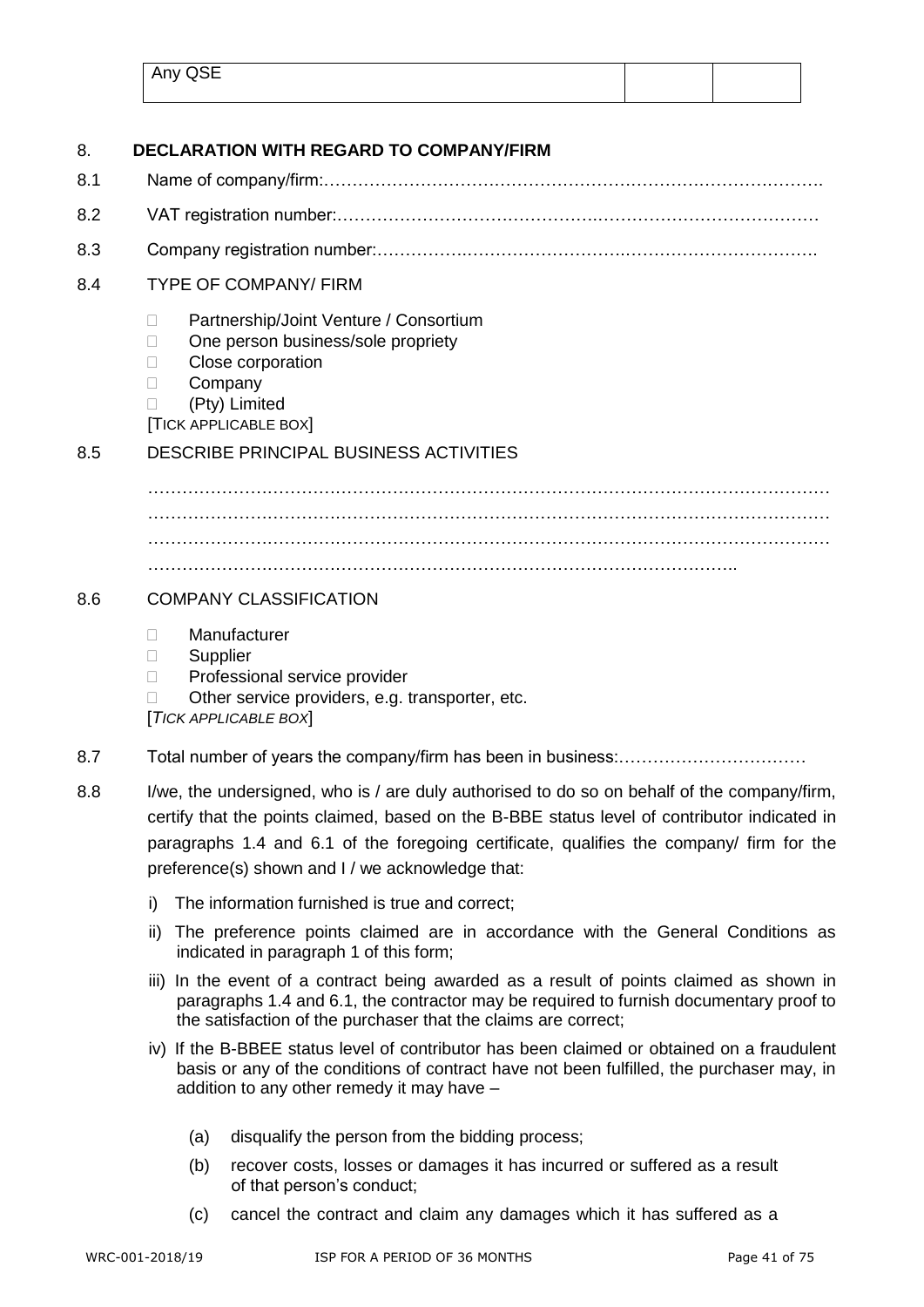result of having to make less favourable arrangements due to such cancellation;

- (d) recommend that the bidder or contractor, its shareholders and directors, or only the shareholders and directors who acted on a fraudulent basis, be restricted by the National Treasury from obtaining business from any organ of state for a period not exceeding 10 years, after the *audi alteram partem* (hear the other side) rule has been applied; and
- (e) forward the matter for criminal prosecution.

| <b>WITNESSES</b> |                            |
|------------------|----------------------------|
|                  | SIGNATURE(S) OF BIDDERS(S) |
| ົ                |                            |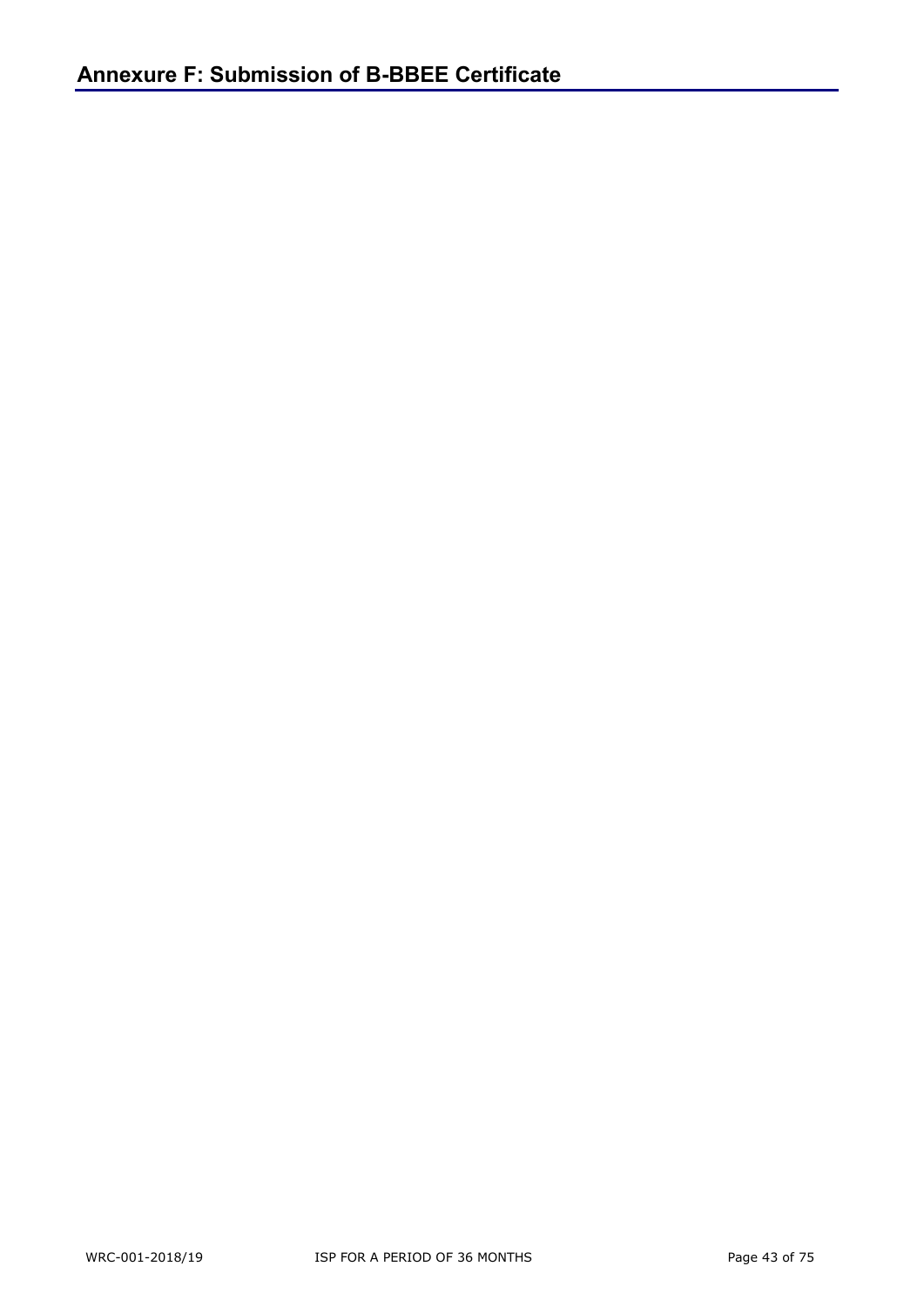#### **DECLARATION OF BIDDER'S PAST SUPPLY CHAIN MANAGEMENT PRACTICES**

- 1 This Standard Bidding Document must form part of all bids invited.
- 2 It serves as a declaration to be used by institutions in ensuring that when goods and services are being procured, all reasonable steps are taken to combat the abuse of the supply chain management system.
- 3 The bid of any bidder may be disregarded if that bidder, or any of its directors have
	- a. abused the institution's supply chain management system;
	- b. committed fraud or any other improper conduct in relation to such system; or
	- c. failed to perform on any previous contract.
- **4 In order to give effect to the above, the following questionnaire must be completed and submitted with the bid.**

| Item  | <b>Question</b>                                                                                                                                                                                                                                                                                                                                                                                                                                                                                                                                                                                                                                 | Yes | <b>No</b> |
|-------|-------------------------------------------------------------------------------------------------------------------------------------------------------------------------------------------------------------------------------------------------------------------------------------------------------------------------------------------------------------------------------------------------------------------------------------------------------------------------------------------------------------------------------------------------------------------------------------------------------------------------------------------------|-----|-----------|
| 4.1   | Is the bidder or any of its directors listed on the National<br>Treasury's Database of Restricted Suppliers as companies or<br>persons prohibited from doing business with the public sector?<br>(Companies or persons who are listed on this Database were informed<br>in writing of this restriction by the Accounting Officer/Authority of the<br>institution that imposed the restriction after the audi alteram partem rule<br>was applied).<br>The Database of Restricted Suppliers now resides on the National<br>Treasury's website(www.treasury.gov.za) and can be accessed by<br>clicking on its link at the bottom of the home page. | Yes | <b>No</b> |
| 4.1.1 | If so, furnish particulars:                                                                                                                                                                                                                                                                                                                                                                                                                                                                                                                                                                                                                     |     |           |
| 4.2   | Is the bidder or any of its directors listed on the Register for Tender<br>Defaulters in terms of section 29 of the Prevention and Combating of<br>Corrupt Activities Act (No 12 of 2004)?<br>The Register for Tender Defaulters can be accessed on the National<br>Treasury's website (www.treasury.gov.za) by clicking on its link at<br>the bottom of the home page.                                                                                                                                                                                                                                                                         | Yes | No.       |
| 4.2.1 | If so, furnish particulars:                                                                                                                                                                                                                                                                                                                                                                                                                                                                                                                                                                                                                     |     |           |
| 4.3   | Was the bidder or any of its directors convicted by a court of law<br>(including a court outside of the Republic of South Africa) for fraud or<br>corruption during the past five years?                                                                                                                                                                                                                                                                                                                                                                                                                                                        | Yes | No        |
| 4.3.1 | If so, furnish particulars:                                                                                                                                                                                                                                                                                                                                                                                                                                                                                                                                                                                                                     |     |           |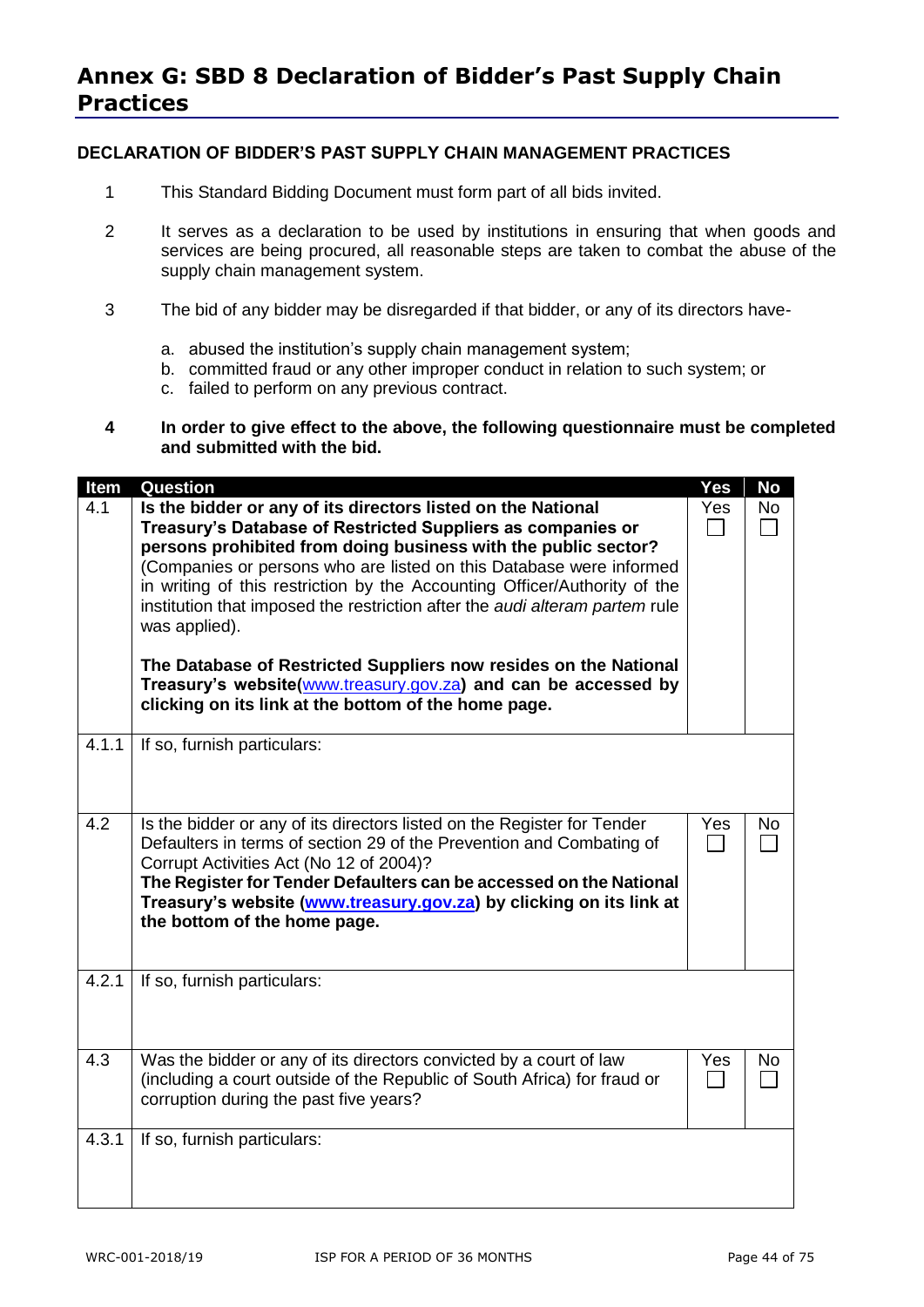| 4.4   | Was any contract between the bidder and any organ of state<br>terminated during the past five years on account of failure to perform<br>on or comply with the contract? | Yes | No |
|-------|-------------------------------------------------------------------------------------------------------------------------------------------------------------------------|-----|----|
| 4.4.1 | If so, furnish particulars:                                                                                                                                             |     |    |

#### **CERTIFICATION**

#### **I, THE UNDERSIGNED (FULL NAME)…………………………………………………**

**CERTIFY THAT THE INFORMATION FURNISHED ON THIS DECLARATION FORM IS TRUE AND CORRECT.**

**I ACCEPT THAT, IN ADDITION TO CANCELLATION OF A CONTRACT, ACTION MAY BE TAKEN AGAINST ME SHOULD THIS DECLARATION PROVE TO BE FALSE.**

**………………………………………... …………………………..**

**Signature Date** 

**………………………………………. …………………………..**

**Position Constanting Constanting Constanting Constanting Constanting Constanting Constanting Constanting Constanting Constanting Constanting Constanting Constanting Constanting Constanting Constanting Constanting Consta**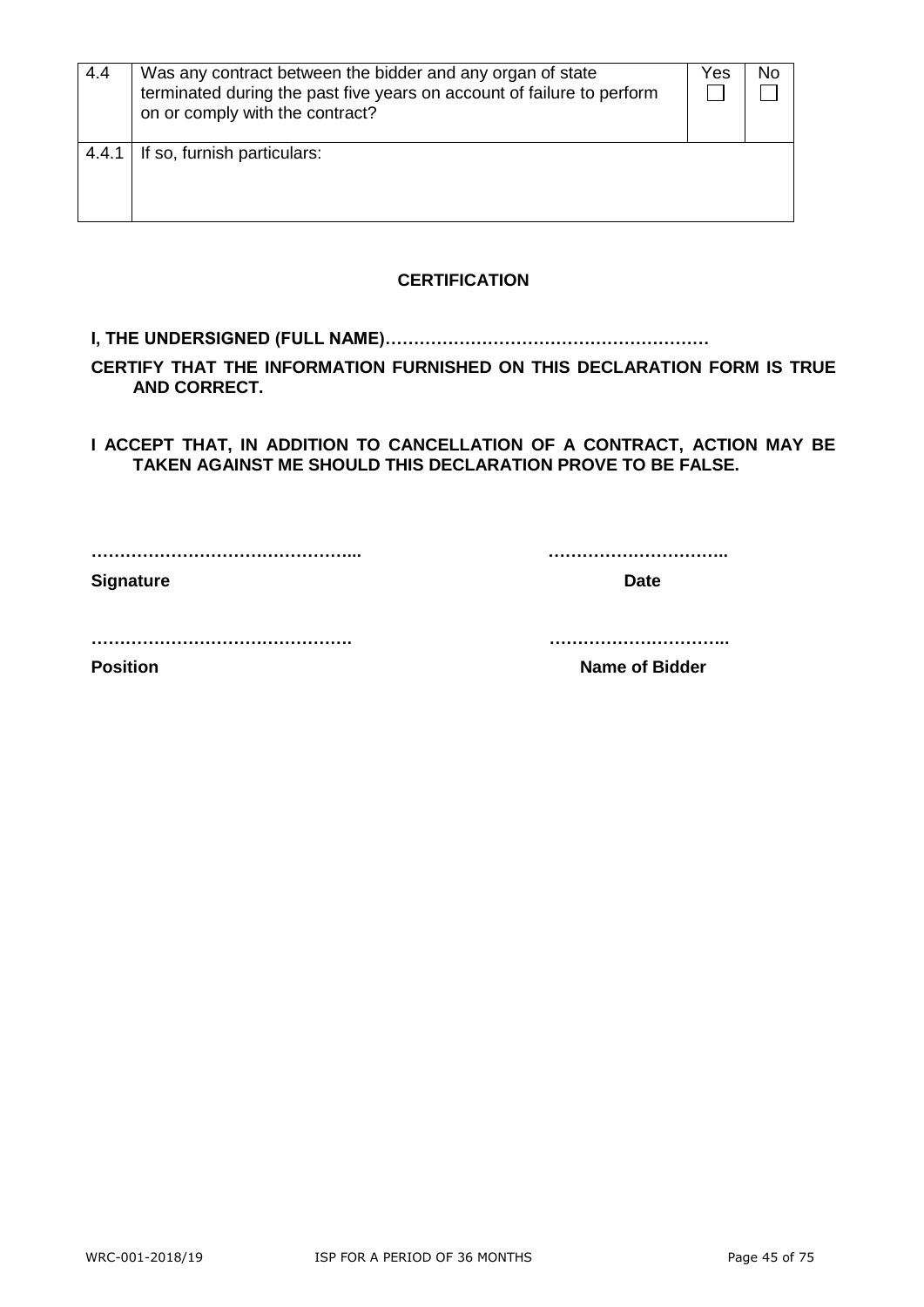## **Annex H: SBD 9 – Certificate of Independent Bid Determination**

#### **CERTIFICATE OF INDEPENDENT BID DETERMINATION**

- 1 This Standard Bidding Document (SBD) must form part of all bids<sup>1</sup> invited.
- 2 Section 4 (1) (b) (iii) of the Competition Act No. 89 of 1998, as amended, prohibits an agreement between, or concerted practice by, firms, or a decision by an association of firms, if it is between parties in a horizontal relationship and if it involves collusive bidding (or bid rigging).² Collusive bidding is a *pe se* prohibition meaning that it cannot be justified under any grounds.
- 3 Treasury Regulation 16A9 prescribes that accounting officers and accounting authorities must take all reasonable steps to prevent abuse of the supply chain management system and authorizes accounting officers and accounting authorities to:
	- a. disregard the bid of any bidder if that bidder, or any of its directors have abused the institution's supply chain management system and or committed fraud or any other improper conduct in relation to such system.
	- b. cancel a contract awarded to a supplier of goods and services if the supplier committed any corrupt or fraudulent act during the bidding process or the execution of that contract.
- 4 This SBD serves as a certificate of declaration that would be used by institutions to ensure that, when bids are considered, reasonable steps are taken to prevent any form of bid-rigging.
- 5 In order to give effect to the above, the attached Certificate of Bid Determination (SBD 9) must be completed and submitted with the bid:

**¹ Includes price quotations, advertised competitive bids, limited bids and proposals.**

**² Bid rigging (or collusive bidding) occurs when businesses, that would otherwise be expected to compete, secretly conspire to raise prices or lower the quality of goods and / or services for purchasers who wish to acquire goods and / or services through a bidding process. Bid rigging is, therefore, an agreement between competitors not to compete.**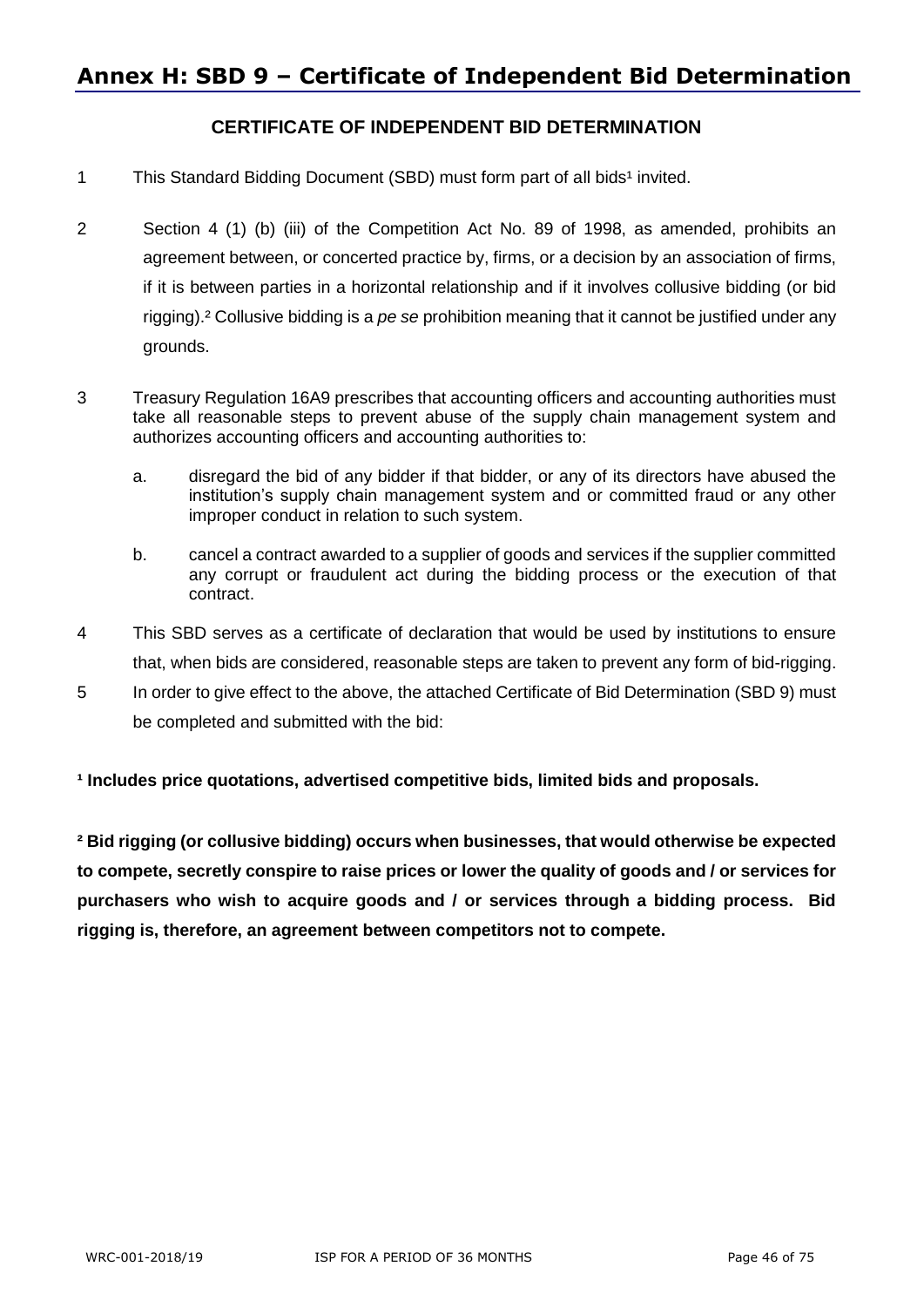#### **CERTIFICATE OF INDEPENDENT BID DETERMINATION**

I, the undersigned, in submitting the accompanying bid:

#### (Bid Number and Description)

\_\_\_\_\_\_\_\_\_\_\_\_\_\_\_\_\_\_\_\_\_\_\_\_\_\_\_\_\_\_\_\_\_\_\_\_\_\_\_\_\_\_\_\_\_\_\_\_\_\_\_\_\_\_\_\_\_\_\_\_\_\_\_\_\_\_\_\_\_\_\_\_

in response to the invitation for the bid made by:

(Name of Institution)

\_\_\_\_\_\_\_\_\_\_\_\_\_\_\_\_\_\_\_\_\_\_\_\_\_\_\_\_\_\_\_\_\_\_\_\_\_\_\_\_\_\_\_\_\_\_\_\_\_\_\_\_\_\_\_\_\_\_\_\_\_\_\_\_\_\_\_\_\_\_\_\_\_\_\_\_\_\_

do hereby make the following statements that I certify to be true and complete in every respect:

I certify, on behalf of:  $\blacksquare$ 

(Name of Bidder)

- 1. I have read and I understand the contents of this Certificate;
- 2. I understand that the accompanying bid will be disqualified if this Certificate is found not to be true and complete in every respect;
- 3. I am authorized by the bidder to sign this Certificate, and to submit the accompanying bid, on behalf of the bidder;
- 4. Each person whose signature appears on the accompanying bid has been authorized by the bidder to determine the terms of, and to sign the bid, on behalf of the bidder;
- 5. For the purposes of this Certificate and the accompanying bid, I understand that the word "competitor" shall include any individual or organization, other than the bidder, whether or not affiliated with the bidder, who:
	- (a) has been requested to submit a bid in response to this bid invitation;
	- (b) could potentially submit a bid in response to this bid invitation, based on their qualifications, abilities or experience; and
	- (c) provides the same goods and services as the bidder and/or is in the same line of business as the bidder
- 6. The bidder has arrived at the accompanying bid independently from, and without consultation, communication, agreement or arrangement with any competitor. However communication between partners in a joint venture or consortium<sup>3</sup> will not be construed as collusive bidding.
- 7. In particular, without limiting the generality of paragraphs 6 above, there has been no consultation, communication, agreement or arrangement with any competitor regarding:

(a)prices;

- (b) geographical area where product or service will be rendered (market allocation)
- (c) methods, factors or formulas used to calculate prices;
- (d) the intention or decision to submit or not to submit, a bid;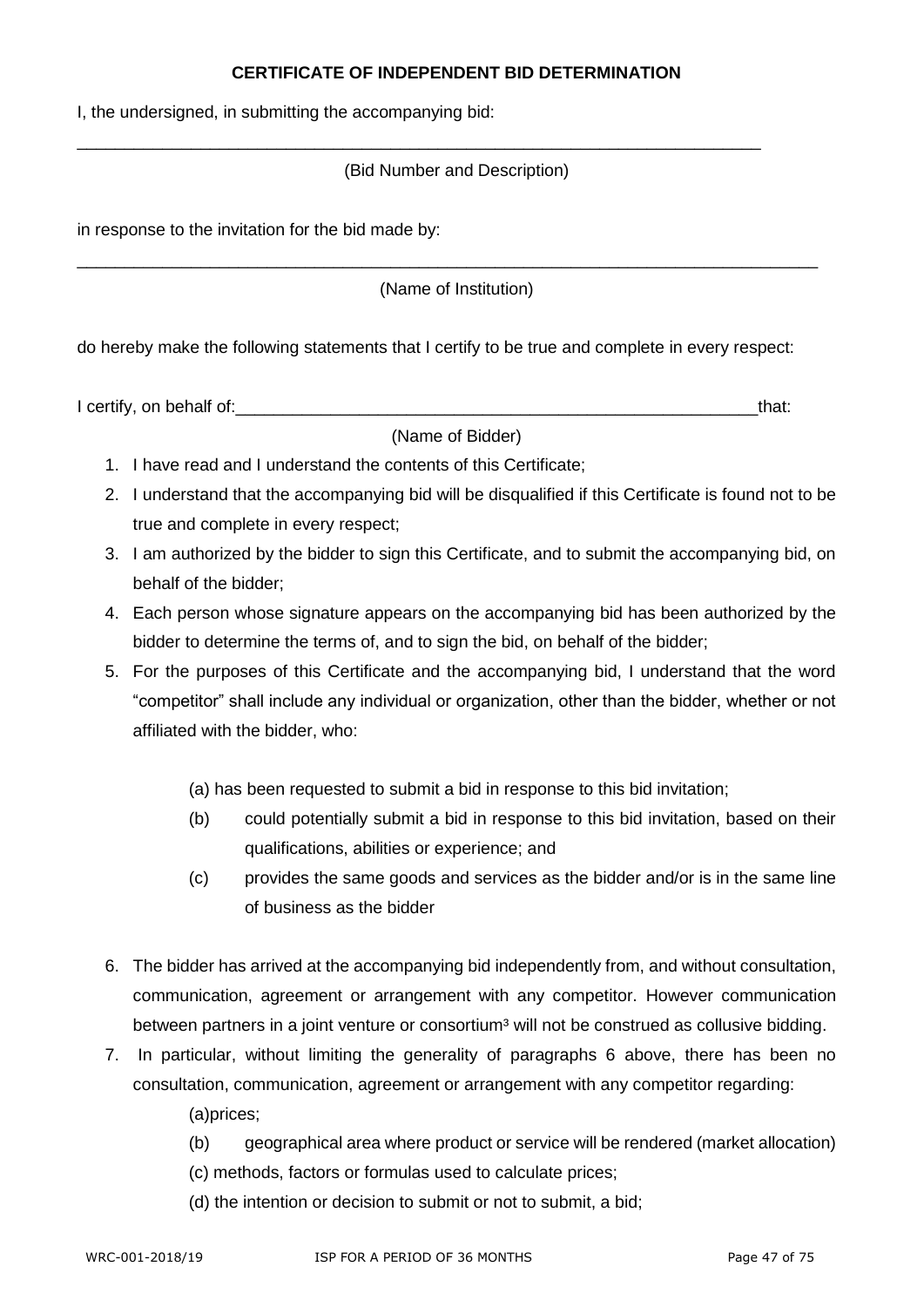- (e) the submission of a bid which does not meet the specifications and conditions of the bid; or
- (f) bidding with the intention not to win the bid.
- 8. In addition, there have been no consultations, communications, agreements or arrangements with any competitor regarding the quality, quantity, specifications and conditions or delivery particulars of the products or services to which this bid invitation relates.
- 9. The terms of the accompanying bid have not been, and will not be, disclosed by the bidder, directly or indirectly, to any competitor, prior to the date and time of the official bid opening or of the awarding of the contract.

#### **³ Joint venture or Consortium means an association of persons for the purpose of combining their expertise, property, capital, efforts, skill and knowledge in an activity for the execution of a contract.**

10. I am aware that, in addition and without prejudice to any other remedy provided to combat any restrictive practices related to bids and contracts, bids that are suspicious will be reported to the Competition Commission for investigation and possible imposition of administrative penalties in terms of section 59 of the Competition Act No 89 of 1998 and or may be reported to the National Prosecuting Authority (NPA) for criminal investigation and or may be restricted from conducting business with the public sector for a period not exceeding ten (10) years in terms of the Prevention and Combating of Corrupt Activities Act No 12 of 2004 or any other applicable legislation.

……………………………………………………………………………………

**SignatureDate** 

………………………………………………….…………………………………

Position Name of Bidder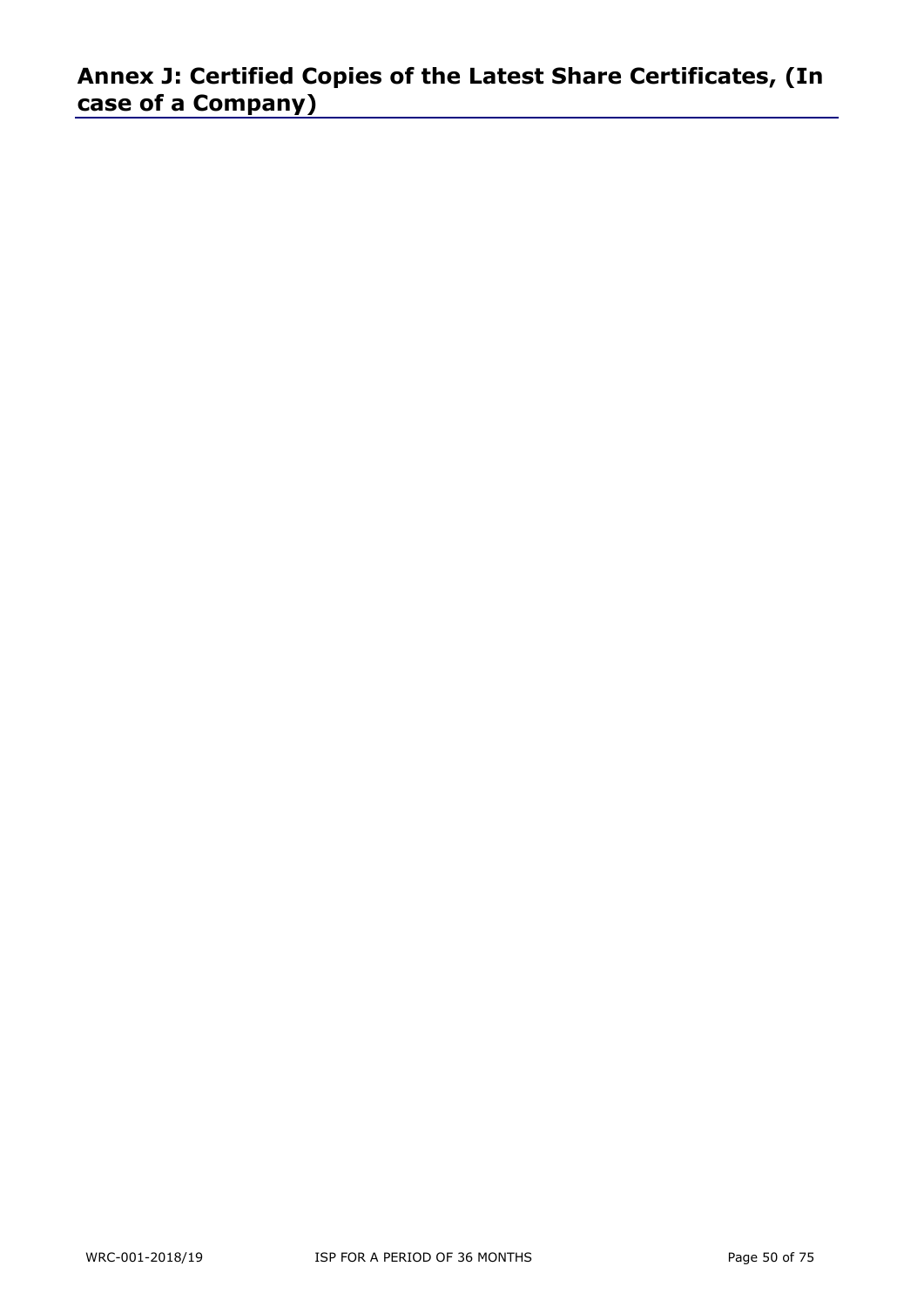## **Annex K: Record of Addenda**

I / We confirm that the following communications amending the tender documents that I / we received from the employer or his representative before the closing date for submission of this tender offer have been taken into account in this tender offer.

| <b>ADDENDUM No</b> | <b>DATE</b><br><b>RECEIVED</b> | <b>TITLE OR DETAILS</b> |
|--------------------|--------------------------------|-------------------------|
|                    |                                |                         |
|                    |                                |                         |
|                    |                                |                         |
|                    |                                |                         |
|                    |                                |                         |
|                    |                                |                         |
|                    |                                |                         |
|                    |                                |                         |
|                    |                                |                         |
|                    |                                |                         |
|                    |                                |                         |

SIGNATURE: ………………………………………………….. DATE: ………………….. (of person authorized to sign on behalf of the Tenderer)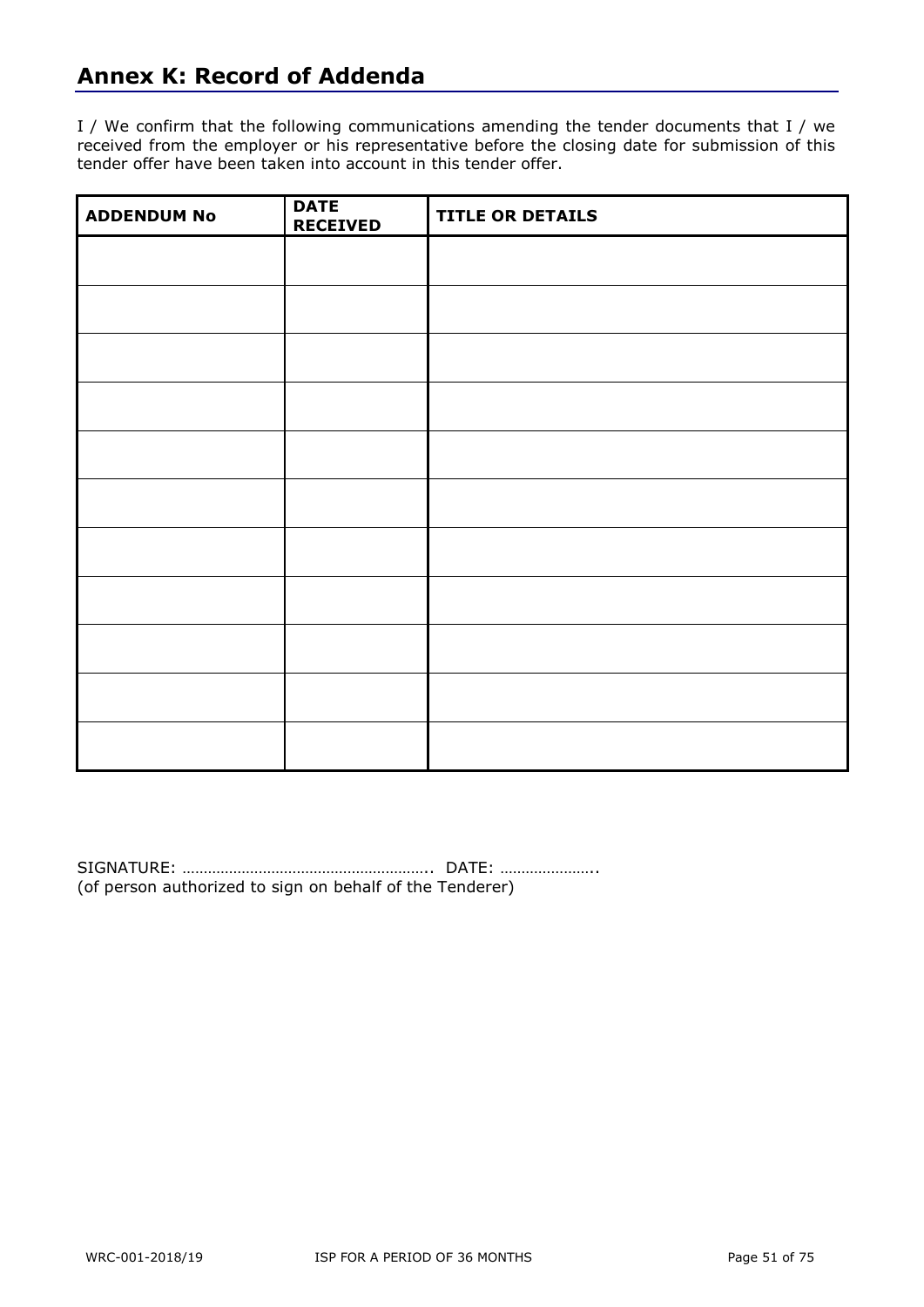### **PLEASE INITIAL EACH PAGE OF THE GENERAL CONDITIONS OF CONTRACT**

# **GOVERNMENT PROCUREMENT**

# **GENERAL CONDITIONS OF CONTRACT July 2010**

## **NOTES**

The purpose of this document is to:

- (i) Draw special attention to certain general conditions applicable to government bids, contracts and orders; and
- (ii) To ensure that clients be familiar with regard to the rights and obligations of all parties involved in doing business with government.

In this document words in the singular also mean in the plural and vice versa and words in the masculine also mean in the feminine and neuter.

- The General Conditions of Contract will form part of all bid documents and may not be amended.
- Special Conditions of Contract (SCC) relevant to a specific

Bid, should be compiled separately for every bid (if Applicable) and will supplement the General Conditions of Contract. Whenever there is a conflict, the provisions

In the SCC shall prevail.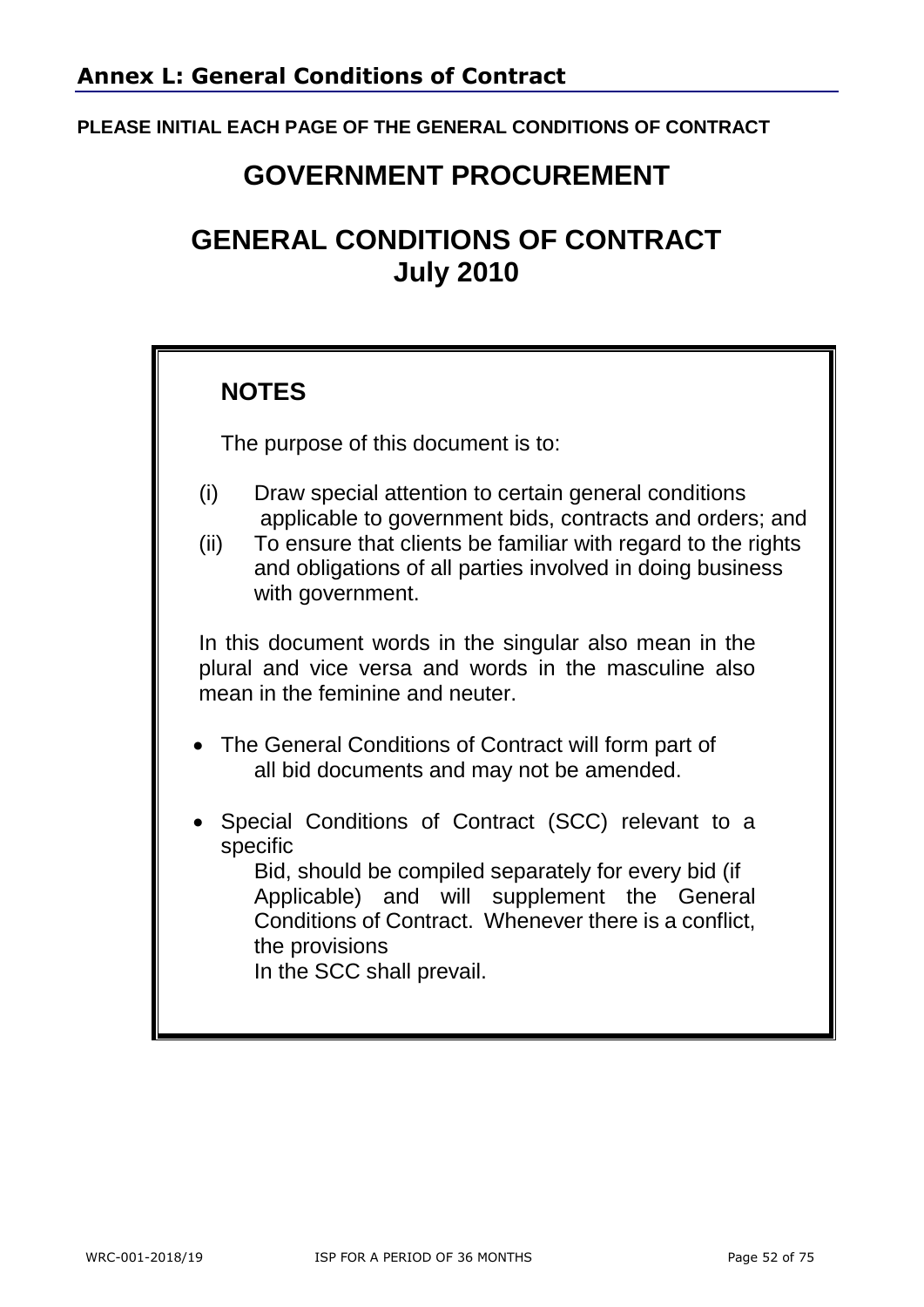## **TABLE OF CLAUSES**

- 1. Definitions
- 2. Application
- 3. General
- 4. Standards
- 5. Use of contract documents and information; inspection
- 6. Patent rights
- 7. Performance security
- 8. Inspections, tests and analysis
- 9. Packing
- 10. Delivery and documents
- 11. Insurance
- 12. Transportation
- 13. Incidental services
- 14. Spare parts
- 15. Warranty
- 16. Payment
- 17. Prices
- 18. Contract amendments
- 19. Assignment
- 20. Subcontracts
- 21. Delays in the supplier's performance
- 22. Penalties
- 23. Termination for default
- 24. Dumping and countervailing duties
- 25. Force Majeure
- 26. Termination for insolvency
- 27. Settlement of disputes
- 28. Limitation of liability
- 29. Governing language
- 30. Applicable law
- 31. Notices
- 32. Taxes and duties
- 33. National Industrial Participation Programme (NIPP)
- 34. Prohibition of restrictive practices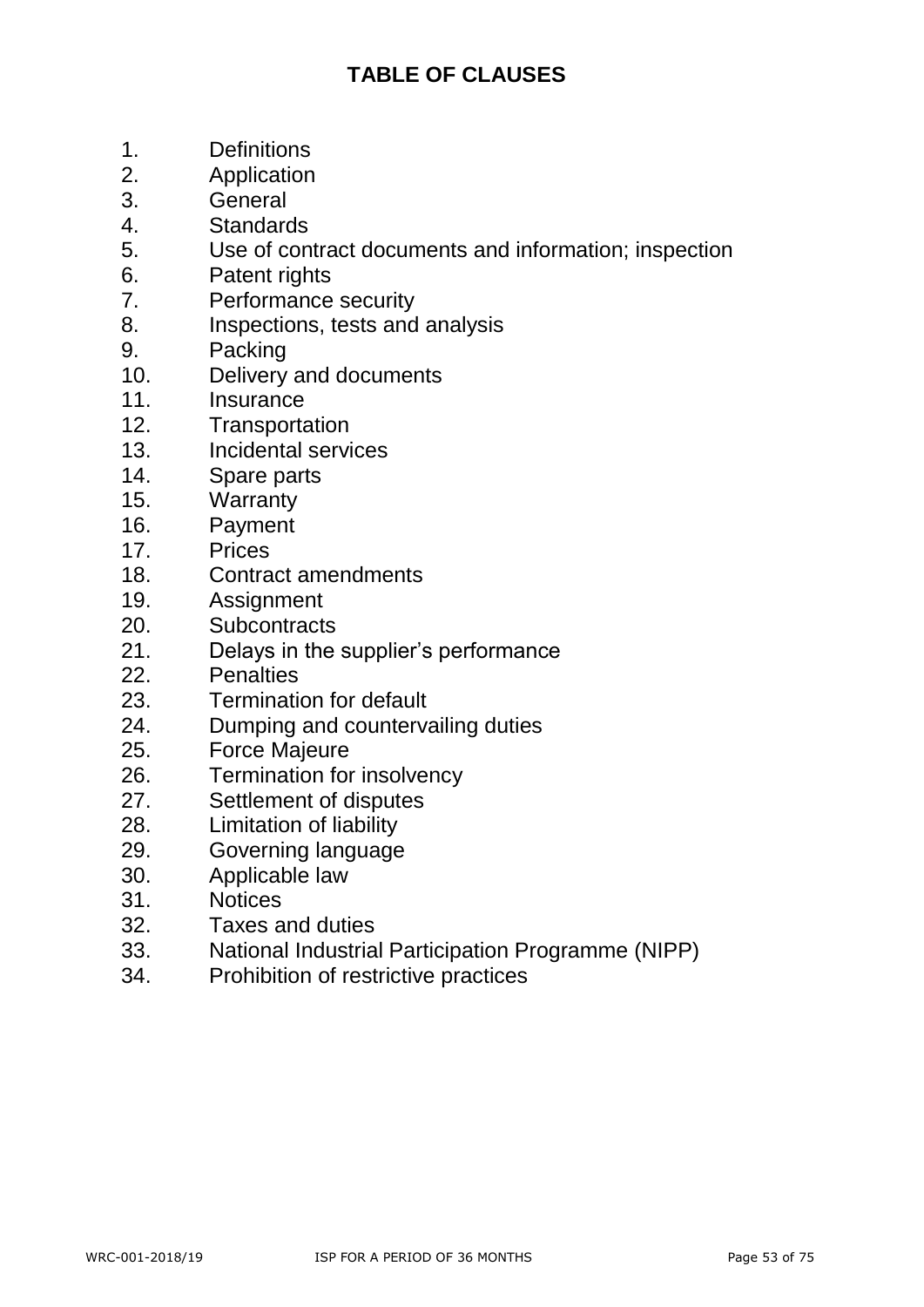#### **General Conditions of Contract**

- **1. Definitions** 1. The following terms shall be interpreted as indicated:
	- 1.1 "Closing time" means the date and hour specified in the bidding documents for the receipt of bids.
	- 1.2 "Contract" means the written agreement entered into between the purchaser and the supplier, as recorded in the contract form signed by the parties, including all attachments and appendices thereto and all documents incorporated by reference therein.
	- 1.3 "Contract price" means the price payable to the supplier under the contract for the full and proper performance of his contractual obligations.
	- 1.4 "Corrupt practice" means the offering, giving, receiving, or soliciting of anything of value to influence the action of a public official in the procurement process or in contract execution.
	- 1.5 Countervailing duties" are imposed in cases where an enterprise abroad is subsidized by its government and encouraged to market its products internationally.
	- 1.6 "Country of origin" means the place where the goods were mined, grown or produced or from which the services are supplied. Goods are produced when, through manufacturing, processing or substantial and major assembly of components, a commercially recognized new product results that is substantially different in basic characteristics or in purpose or utility from its components.
	- 1.7 "Day" means calendar day.
	- 1.8 "Delivery" means delivery in compliance of the conditions of the contract or order.
	- 1.9 "Delivery ex stock" means immediate delivery directly from stock actually on hand.
	- 1.10 "Delivery into consignees store or to his site" means delivered and unloaded in the specified store or depot or on the specified site in compliance with the conditions of the contract or order, the supplier bearing all risks and charges involved until the supplies are so delivered and a valid receipt is obtained.
	- 1.11 "Dumping" occurs when a private enterprise abroad market its goods on own initiative in the RSA at lower prices than that of the country of origin and which have the potential to harm the local industries in the RSA.
	- 1.12 "Force majeure" means an event beyond the control of the supplier and not involving the supplier's fault or negligence and not foreseeable. Such events may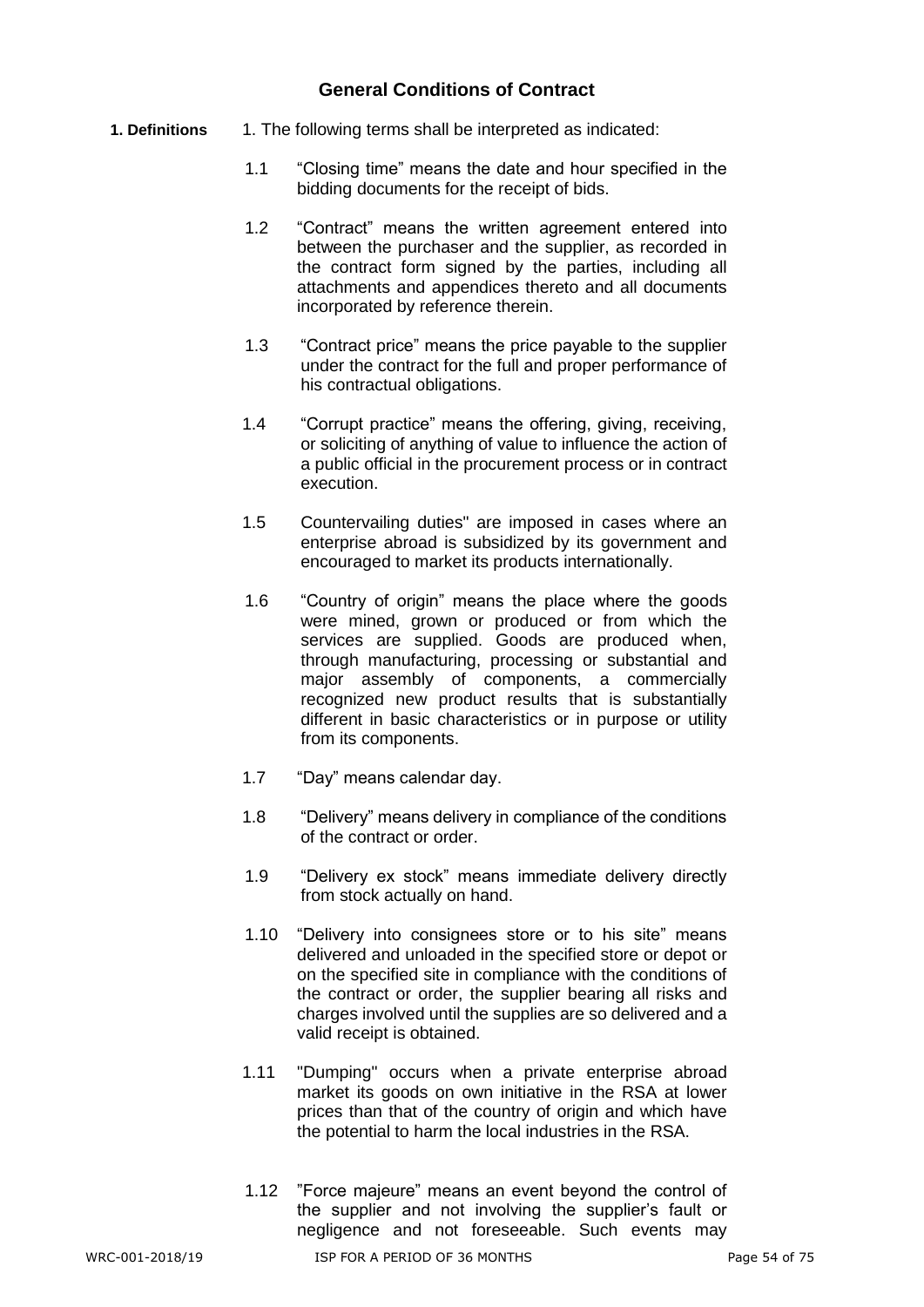include, but is not restricted to, acts of the purchaser in its sovereign capacity, wars or revolutions, fires, floods, epidemics, quarantine restrictions and freight embargoes.

- 1.13 "Fraudulent practice" means a misrepresentation of facts in order to influence a procurement process or the execution of a contract to the detriment of any bidder, and includes collusive practice among bidders (prior to or after bid submission) designed to establish bid prices at artificial non-competitive levels and to deprive the bidder of the benefits of free and open competition.
- 1.14 "GCC" means the General Conditions of Contract.
- 1.15 "Goods" means all of the equipment, machinery, and/or other materials that the supplier is required to supply to the purchaser under the contract.
- 1.16 "Imported content" means that portion of the bidding price represented by the cost of components, parts or materials which have been or are still to be imported (whether by the supplier or his subcontractors) and which costs are inclusive of the costs abroad, plus freight and other direct importation costs such as landing costs, dock dues, import duty, sales duty or other similar tax or duty at the South African place of entry as well as transportation and handling charges to the factory in the Republic where the supplies covered by the bid will be manufactured.
- 1.17 "Local content" means that portion of the bidding price which is not included in the imported content provided that local manufacture does take place.
- 1.18 "Manufacture" means the production of products in a factory using labour, materials, components and machinery and includes other related value-adding activities.
- 1.19 "Order" means an official written order issued for the supply of goods or works or the rendering of a service.
- 1.20 "Project site," where applicable, means the place indicated in bidding documents.
- 1.21 "Purchaser" means the organization purchasing the goods.
- 1.22 "Republic" means the Republic of South Africa.
- 1.23 "SCC" means the Special Conditions of Contract.
- 1.24 "Services" means those functional services ancillary to the supply of the goods, such as transportation and any other incidental services, such as installation, commissioning, provision of technical assistance, training, catering, gardening, security, maintenance and other such obligations of the supplier covered under the contract.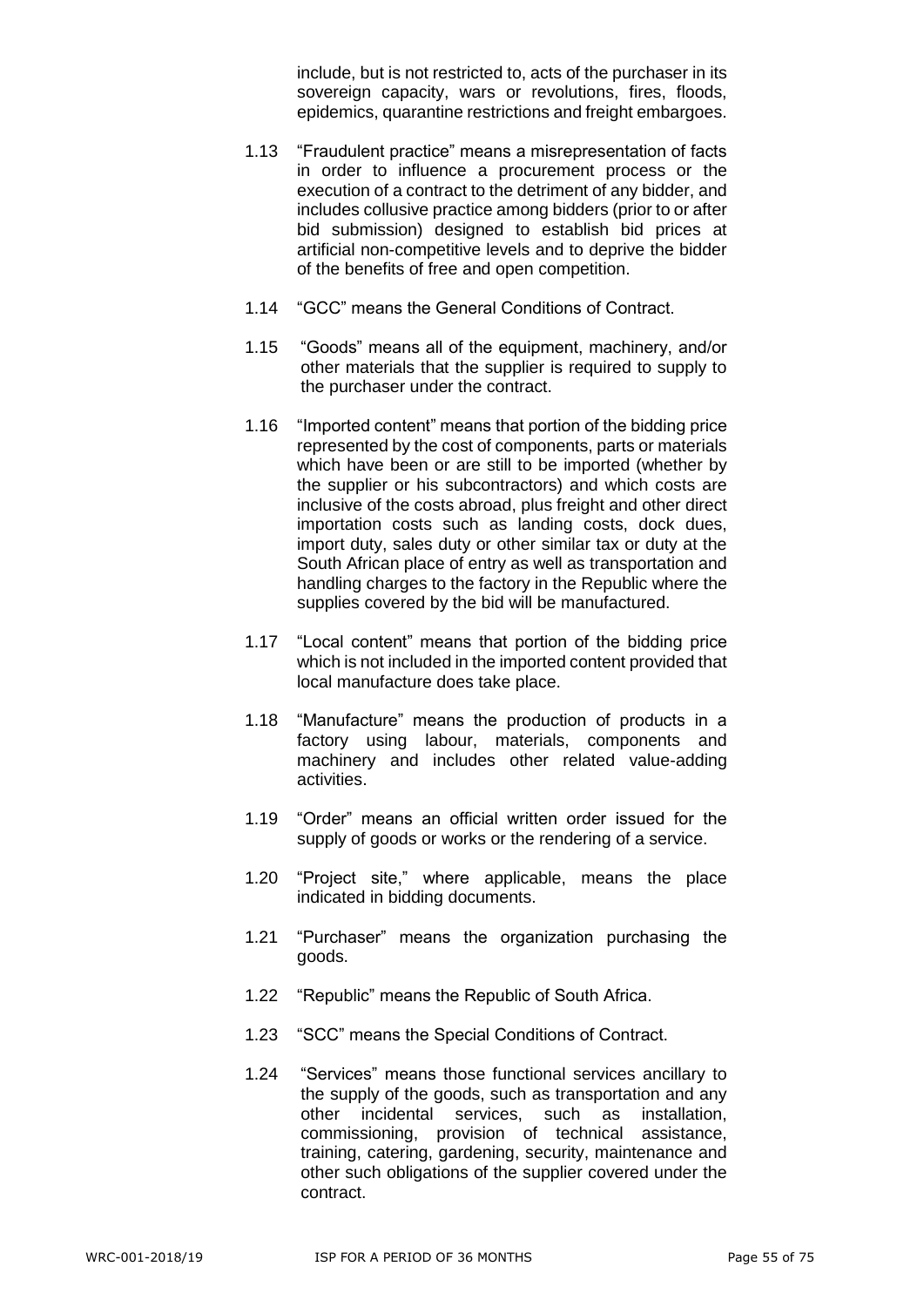- 1.25 "Written" or "in writing" means handwritten in ink or any form of electronic or mechanical writing.
- **2. Application** 2.1 These general conditions are applicable to all bids, contracts and orders including bids for functional and professional services, sales, hiring, letting and the granting or acquiring of rights, but excluding immovable property, unless otherwise indicated in the bidding documents.
	- 2.2 Where applicable, special conditions of contract are also laid down to cover specific supplies, services or works.
	- 2.3 Where such special conditions of contract are in conflict with these general conditions, the special conditions shall apply.
- **3. General** 3.1 Unless otherwise indicated in the bidding documents, the purchaser shall not be liable for any expense incurred in the preparation and submission of a bid. Where applicable a non-refundable fee for documents may be charged.
	- 3.2 With certain exceptions, invitations to bid are only published in the Government Tender Bulletin. The Government Tender Bulletin may be obtained directly from the Government Printer, Private Bag X85, Pretoria 0001, or accessed electronically from [www.treasury.gov.za](http://www.treasury.gov.za/)
- **4. Standards** 4.1 The goods supplied shall conform to the standards mentioned in the bidding documents and specifications.
- **5.** 5.1 The supplier shall not, without the purchaser's prior written consent, disclose the contract, or any provision thereof, or any specification, plan, drawing, pattern, sample, or information furnished by or on behalf, of the purchaser in connection therewith, to any person other than a person employed by the supplier in the performance of the contract. Disclosure to any such employed person shall be made in confidence and shall extend only so far as may be necessary for purposes of such performance **Use of contract documents and information; inspection**
	- 5.2 The supplier shall not, without the purchaser's prior written consent, make use of any document or information mentioned in GCC clause 5.1 except for purposes of performing the contract.
	- 5.3 Any document, other than the contract itself mentioned in GCC clause 5.1 shall remain the property of the purchaser and shall be returned (all copies) to the purchaser on completion of the supplier's performance under the contract if so required by the purchaser.
	- 5.4 The supplier shall permit the purchaser to inspect the supplier's records relating to the performance of the supplier and to have them audited by auditors appointed by the purchaser, if so required by the purchaser.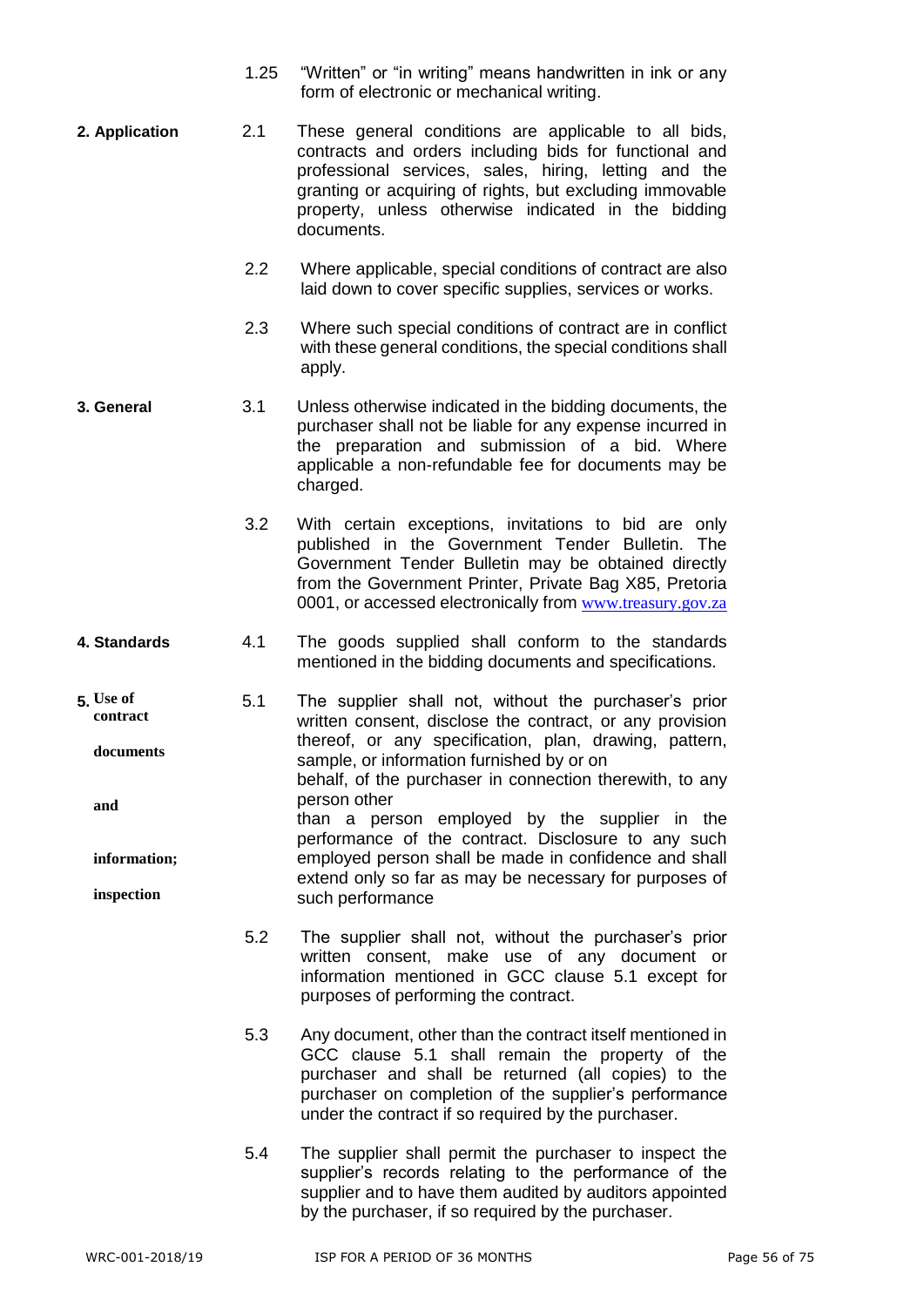- **6. Patent rights** 6.1 The supplier shall indemnify the purchaser against all third-party claims of infringement of patent, trademark, or industrial design rights arising from use of the goods or any part thereof by the purchaser.
- **7. Performance** 7.1 Within thirty (30) days of receipt of the notification of contract award, the successful bidder shall furnish to the purchaser the performance security of the amount specified in SCC. **Security**
	- 7.2 The proceeds of the performance security shall be payable to the purchaser as compensation for any loss resulting from the supplier's failure to complete his obligations under the contract.
	- 7.3 The performance security shall be denominated in the currency of the contract, or in a freely convertible currency acceptable to the purchaser and shall be in one of the following forms: (a) a bank guarantee or an irrevocable letter of credit issued by a reputable bank located in the purchaser's country or abroad, acceptable to the purchaser, in the form provided in the bidding documents or another form acceptable to the purchaser; or (b) a cashier's or certified cheque
	- 7.4 The performance security will be discharged by the purchaser and returned to the supplier not later than thirty (30) days following the date of completion of the supplier's performance obligations under the contract, including any warranty obligations, unless otherwise specified in SCC.
- **8. Inspections,** 8.1 All pre-bidding testing will be for the account of the bidder
- **analyses** 8.2 If it is a bid condition that supplies to be produced or services to be rendered should at any stage during production or execution or on completion be subject to inspection, the premises of the bidder or contractor shall be open, at all reasonable hours, for inspection by a representative of the Department or an organization acting on behalf of the Department.
	- 8.3 If there are no inspection requirements indicated in the bidding documents and no mention is made in the contract, but during the contract period it is decided that inspections shall be carried out, the purchaser shall itself make the necessary arrangements, including payment arrangements with the testing authority concerned.
	- 8.4 If the inspections, tests and analyses referred to in clauses 8.2 and 8.3 show the supplies to be in accordance with the contract requirements, the cost of the inspections, tests and analyses shall be defrayed by the purchaser.
	- 8.5 Where the supplies or services referred to in clauses 8.2 and 8.3 do not comply with the contract requirements, irrespective of whether such supplies or services are accepted or not, the cost in connection with these

**tests and**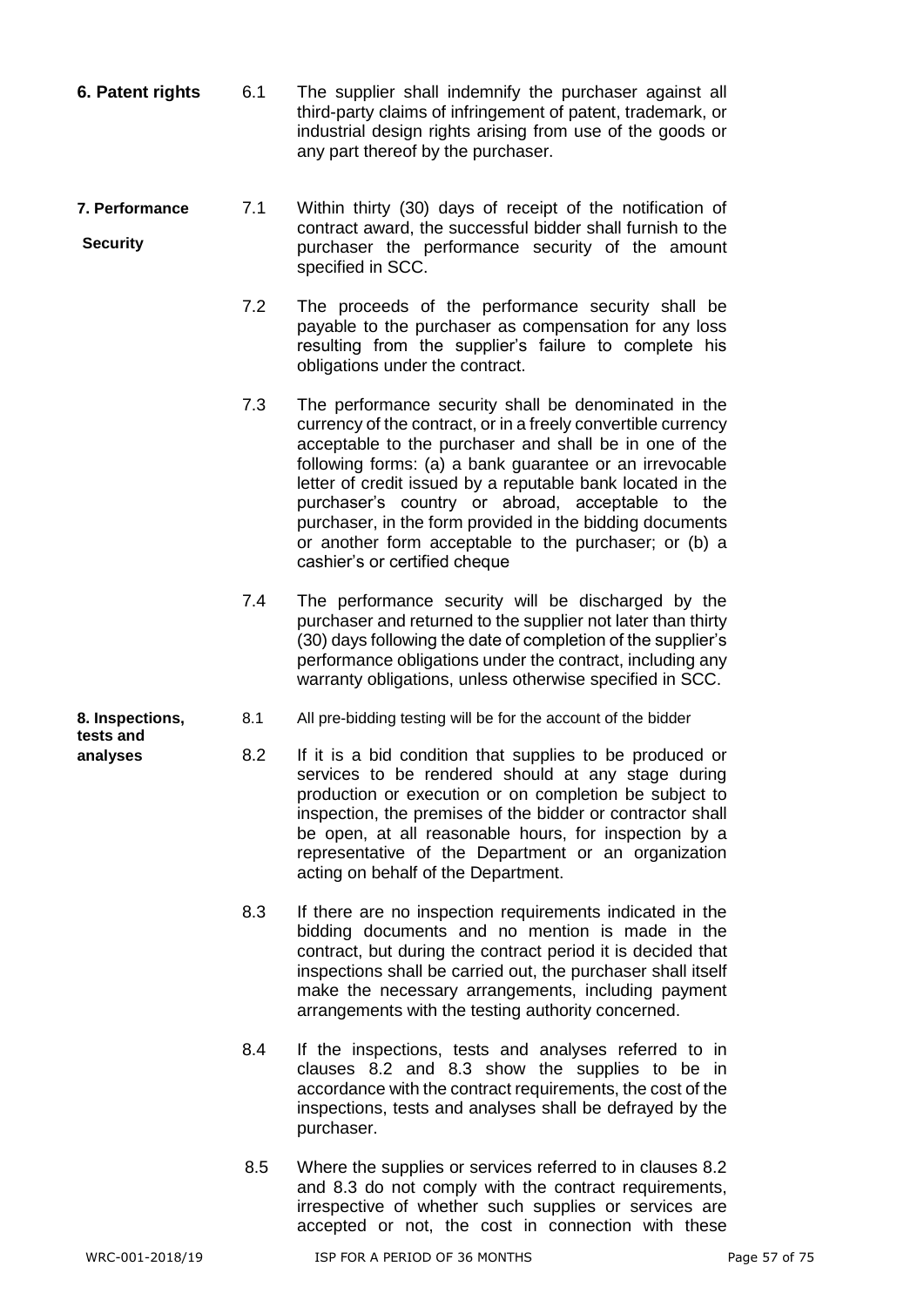inspections, tests or analyses shall be defrayed by the supplier.

- 8.6 Supplies and services which are referred to in clauses 8.2 and 8.3 and which do not comply with the contract requirements may be rejected.
- 8.7 Any contract supplies may on or after delivery be inspected, tested or analysed and may be rejected if found not to comply with the requirements of the contract. Such rejected supplies shall be held at the

cost and risk of the supplier who shall, when called upon, remove them immediately at his own cost and forthwith substitute them with supplies which do comply with the requirements of the contract. Failing such removal the rejected supplies shall be returned at the suppliers cost and risk. Should the supplier fail to provide the substitute supplies forthwith, the purchaser may, without giving the supplier further opportunity to substitute the rejected supplies, purchase such supplies as may be necessary at the expense of the supplier.

- 8.8 The provisions of clauses 8.4 to 8.7 shall not prejudice the right of the purchaser to cancel the contract on account of a breach of the conditions thereof, or to act in terms of Clause 23 of GCC.
- **9. Packing** 9.1 The supplier shall provide such packing of the goods as is required to prevent their damage or deterioration during transit to their final destination, as indicated in the contract. The packing shall be sufficient to withstand, without limitation, rough handling during transit and exposure to extreme temperatures, salt and precipitation during transit, and open storage. Packing, case size and weights shall take into consideration, where appropriate, the remoteness of the goods' final destination and the absence of heavy handling facilities at all points in transit.
	- 9.2 The packing, marking, and documentation within and outside the packages shall comply strictly with such special requirements as shall be expressly provided for in the contract, including additional requirements, if any, specified in SCC, and in any subsequent instructions ordered by the purchaser.
- **10. Delivery** 10.1 Delivery of the goods shall be made by the supplier in accordance **and documents** with the terms specified in the contract. The details of shipping and/or other documents to be furnished by the supplier are specified in SCC.
	- 10.2 Documents to be submitted by the supplier are specified in SCC.
- **11. Insurance** 11.1 The goods supplied under the contract shall be fully insured in a freely convertible currency against loss or damage incidental to manufacture or acquisition, transportation, storage and delivery in the manner specified in the SCC.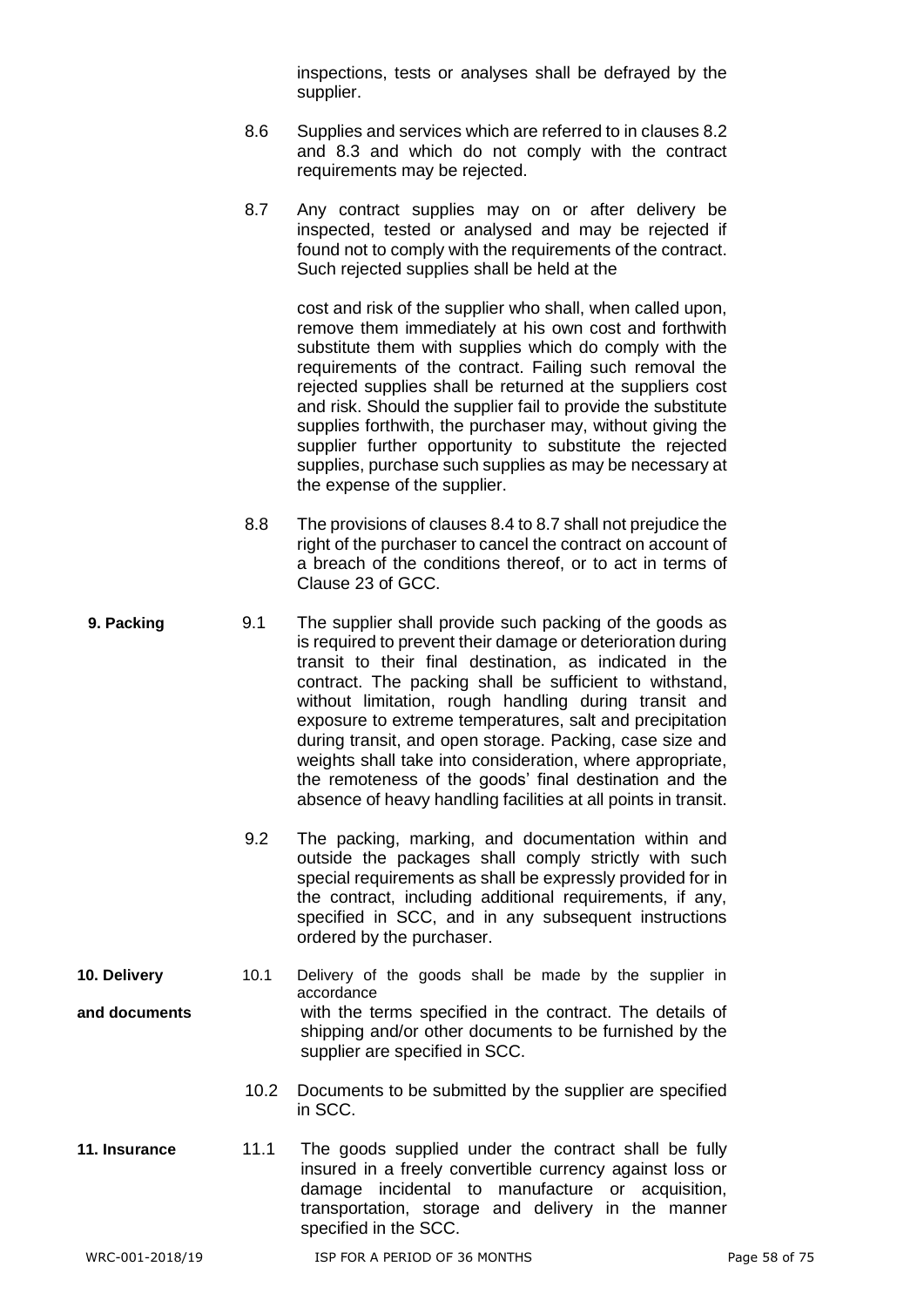- **12. Transportation** 12.1 Should a price other than an all-inclusive delivered price be required, this shall be specified in the SCC.
- 1 The supplier may be required to provide any or all of the following services, including additional services, if any, specified in SCC: **Incidental services**
	- (a) performance or supervision of on-site assembly and/or commissioning of the supplied goods;
	- (b) furnishing of tools required for assembly and/or maintenance of the supplied goods;
	- (c) furnishing of a detailed operations and maintenance manual for each appropriate unit of the supplied goods;
	- (d) performance or supervision or maintenance and/or repair of the supplied goods, for a period of time agreed by the parties, provided that this service shall not relieve the supplier of any warranty obligations under this contract; and
	- (e) training of the purchaser's personnel, at the supplier's plant and/or on-site, in assembly, start-up, operation, maintenance, and/or repair of the supplied goods.
	- 13.2 Prices charged by the supplier for incidental services, if not included in the contract price for the goods, shall be agreed upon in advance by the parties and shall not exceed the prevailing rates charged to other parties by the supplier for similar services.
- **14. Spare parts** 14.1 As specified in SCC, the supplier may be required to provide any or all of the following materials, notifications, and information pertaining to spare parts manufactured or distributed by the supplier:

(a) such spare parts as the purchaser may elect to purchase from the supplier, provided that this election shall not relieve the supplier of any warranty obligations under the contract; and

(b) in the event of termination of production of the spare parts:

- (i) Advance notification to the purchaser of the pending termination, in sufficient time to permit the purchaser to procure needed requirements; and
- (ii) following such termination, furnishing at no cost to the purchaser, the blueprints, drawings, and specifications of the spare parts, if requested.
- **15. Warranty** 15.1 The supplier warrants that the goods supplied under the contract are new, unused, of the most recent or current models, and that they incorporate all recent improvements in design and materials unless provided otherwise in the contract. The supplier further warrants that all goods supplied under this contract shall have no defect, arising from design, materials, or workmanship (except when the design and/or material is required by the purchaser's specifications) or from any act or omission of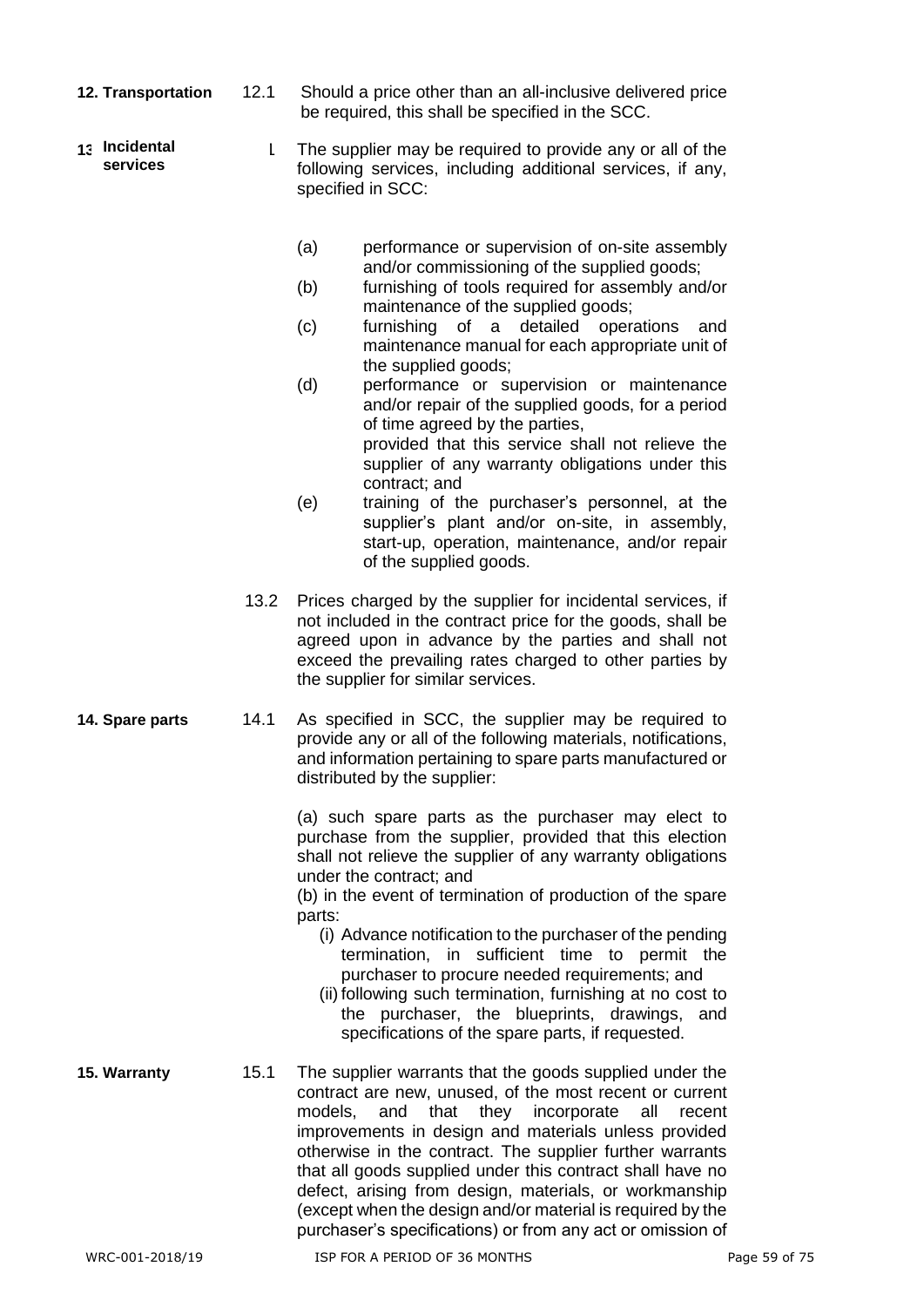the supplier, that may develop under normal use of the supplied goods in the conditions prevailing in the country of final destination.

- 15.2 This warranty shall remain valid for twelve (12) months after the goods, or any portion thereof as the case may be, have been delivered to and accepted at the final destination indicated in the contract, or for eighteen (18) months after the date of shipment from the port or place of loading in the source country, whichever period concludes earlier, unless specified otherwise in SCC.
- 15.3 The purchaser shall promptly notify the supplier in writing of any claims arising under this warranty.
- 15.4 Upon receipt of such notice, the supplier shall, within the period specified in SCC and with all reasonable speed, repair or replace the defective goods or parts thereof, without costs to the purchaser.
- 15.5 If the supplier, having been notified, fails to remedy the defect(s) within the period specified in SCC, the purchaser may proceed to take such remedial action as may be necessary, at the supplier's risk and expense and without prejudice to any other rights which the purchaser may have against the supplier under the contract.
- **16. Payment** 16.1 The method and conditions of payment to be made to the supplier under this contract shall be specified in SCC.
	- 16.2 The supplier shall furnish the purchaser with an invoice accompanied by a copy of the delivery note and upon fulfilment of other obligations stipulated in the contract.
	- 16.3 Payments shall be made promptly by the purchaser, but in no case later than thirty (30) days after submission of an invoice or claim by the supplier.
	- 16.4 Payment will be made in Rand unless otherwise stipulated in SCC.
- **17. Prices** 17.1 Prices charged by the supplier for goods delivered and services performed under the contract shall not vary from the prices quoted by the supplier in his bid, with the exception of any price adjustments authorized in SCC or in the purchaser's request for bid validity extension, as the case may be.
- 18.1 No variation in or modification of the terms of the contract shall be made except by written amendment signed by the parties concerned. **18. Contract amendments**
- **19. Assignment** 19.1 The supplier shall not assign, in whole or in part, its obligations to perform under the contract, except with the purchaser's prior written consent.
- **20. Subcontracts** 20.1 The supplier shall notify the purchaser in writing of all subcontracts awarded under this contract if not already specified in the bid. Such notification, in the original bid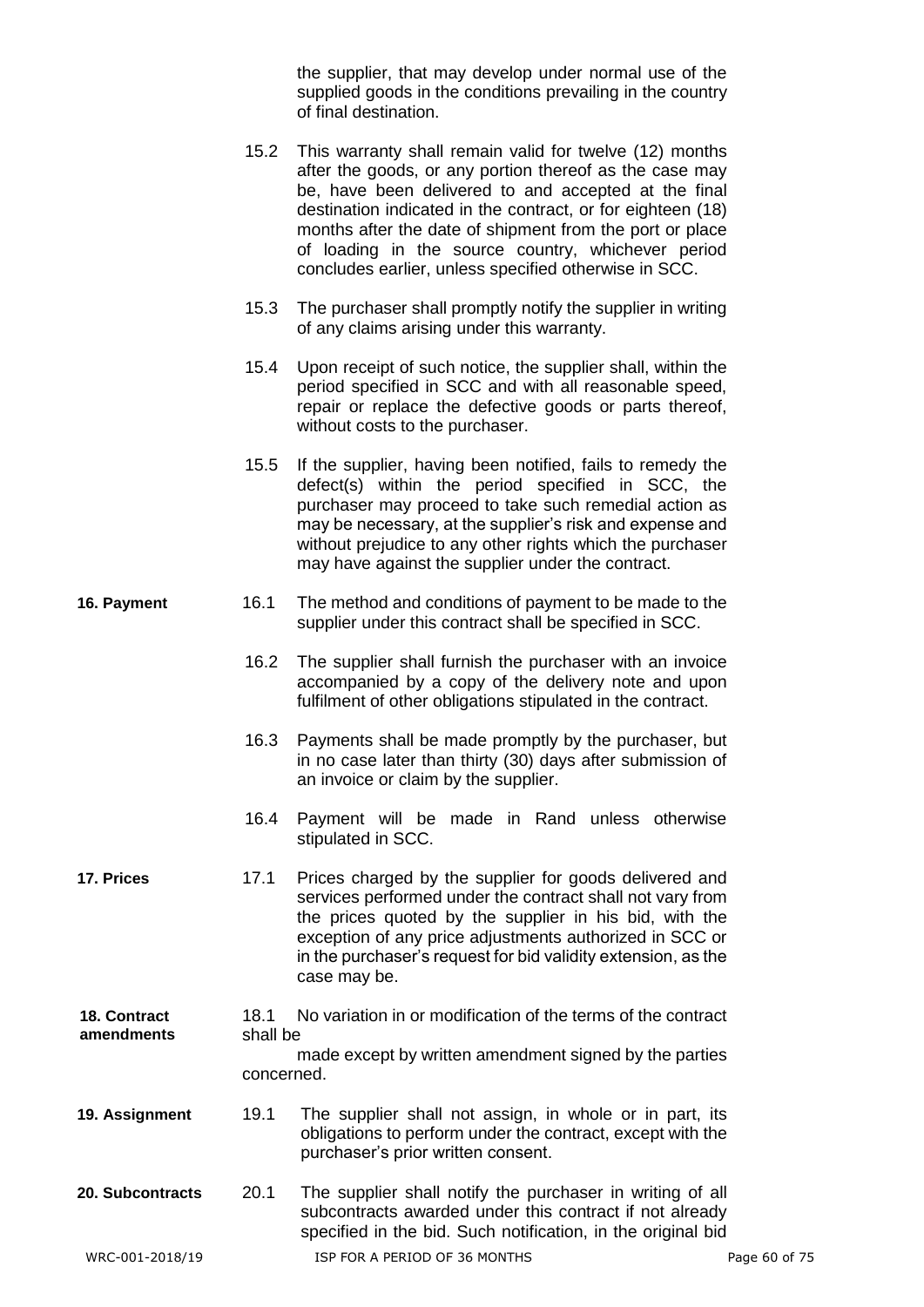or later, shall not relieve the supplier from any liability or obligation under the contract.

**21. Delays in the supplier's performance**

- 21.1 Delivery of the goods and performance of services shall be made by the supplier in accordance with the time schedule prescribed by the purchaser in the contract.
- 21.2 If at any time during performance of the contract, the supplier or its subcontractor(s) should encounter conditions impeding timely delivery of the goods and performance of services, the supplier shall promptly notify the purchaser in writing of the fact of the delay, its likely duration and its cause(s). As soon as practicable after receipt of the supplier's notice, the purchaser shall evaluate the situation and may at his discretion extend the supplier's time for performance, with or without the imposition of penalties, in which case the extension shall be ratified by the parties by amendment of contract.
- 21.3 No provision in a contract shall be deemed to prohibit the obtaining of supplies or services from a national department, provincial department, or a local authority.
- 21.4 The right is reserved to procure outside of the contract small quantities or to have minor essential services executed if an emergency arises, the supplier's point of supply is not situated at or near the place where the supplies are required, or the supplier's services are not readily available.
- 21.5 Except as provided under GCC Clause 25, a delay by the supplier in the performance of its delivery obligations shall render the supplier liable to the imposition of penalties, pursuant to GCC Clause 22, unless an extension of time is agreed upon pursuant to GCC Clause
- 21.2 without the application of penalties.
- 21.6 Upon any delay beyond the delivery period in the case of a supplies contract, the purchaser shall, without cancelling the contract, be entitled to purchase supplies of a similar quality and up to the same quantity in substitution of the goods not supplied in conformity with the contract and to return any goods delivered later at the supplier's expense and risk, or to cancel the contract and buy such goods as may be required to complete the contract and without prejudice to his other rights, be entitled to claim damages from the supplier.
- **22. Penalties** 22.1 Subject to GCC Clause 25, if the supplier fails to deliver any or all of the goods or to perform the services within the period(s) specified in the contract, the purchaser shall, without prejudice to its other remedies under the contract, deduct from the contract price, as a penalty, a sum calculated on the delivered price of the delayed goods or unperformed services using the current prime interest rate calculated for each day of the delay until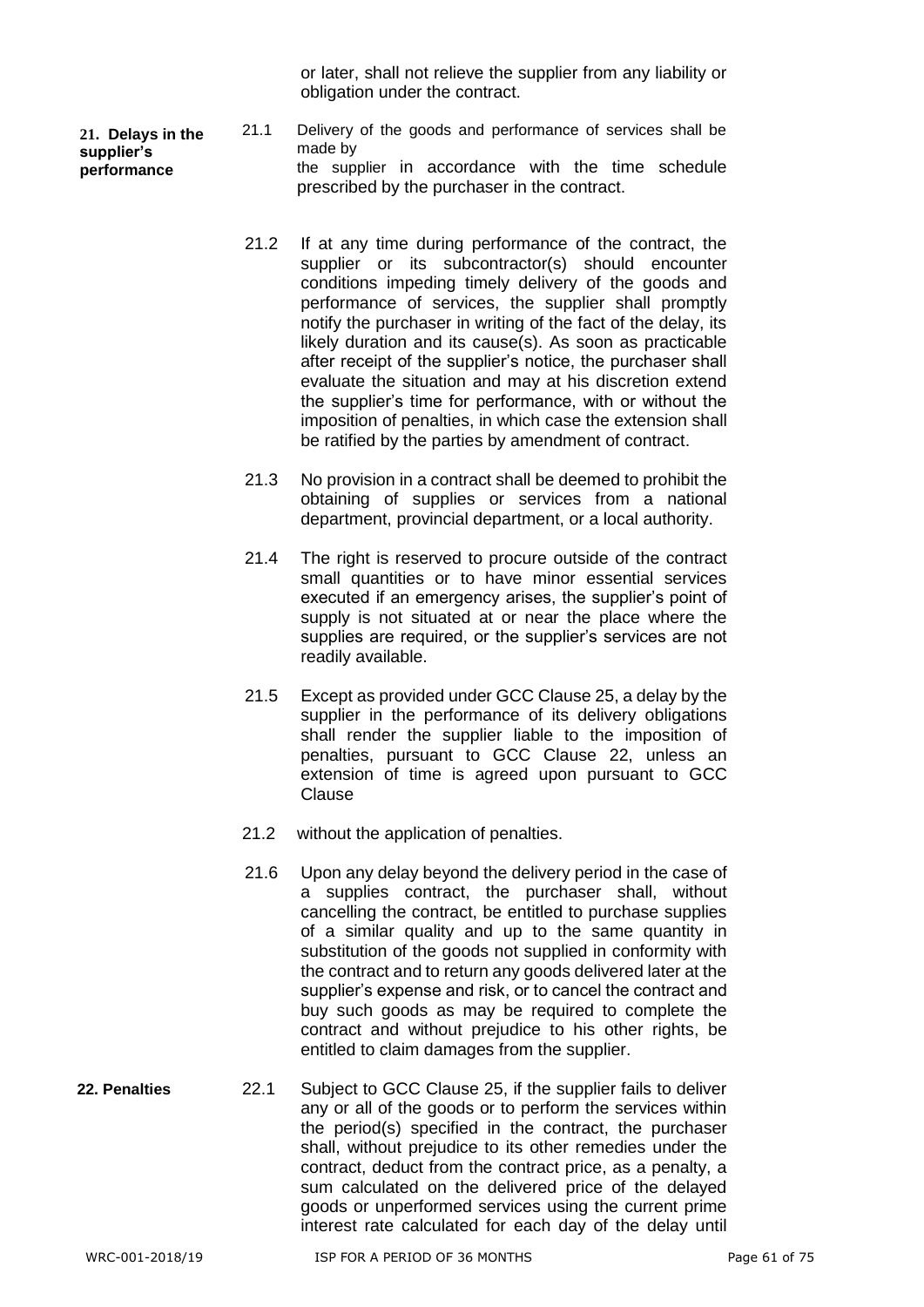actual delivery or performance. The purchaser may also consider termination of the contract pursuant to GCC Clause 23.

**23. Termination** 23.1 The purchaser, without prejudice to any other remedy for breach of **for default** contract, by written notice of default sent to the supplier, may terminate this contract in whole or in part:

- (a) if the supplier fails to deliver any or all of the goods within the period(s) specified in the contract, or within any extension thereof granted by the purchaser pursuant to GCC Clause 21.2;
- (b) if the Supplier fails to perform any other obligation(s) under the contract; or
- (c) if the supplier, in the judgment of the purchaser, has engaged in corrupt or fraudulent practices in competing for or in executing the contract.
- 23.2 In the event the purchaser terminates the contract in whole or in part, the purchaser may procure, upon such terms and in such manner as it deems appropriate, goods, works or services similar to those undelivered, and the supplier shall be liable to the purchaser for any excess costs for such similar goods, works or services. However, the supplier shall continue performance of the contract to the extent not terminated.
- 23.3 Where the purchaser terminates the contract in whole or in part, the purchaser may decide to impose a restriction penalty on the supplier by prohibiting such supplier from doing business with the public sector for a period not exceeding 10 years.
- 23.4 If a purchaser intends imposing a restriction on a supplier or any person associated with the supplier, the supplier will be allowed a time period of not more than fourteen (14) days to provide reasons why the envisaged restriction should not be imposed. Should the supplier fail to respond within the stipulated fourteen (14) days the purchaser may regard the intended penalty as not objected against and may impose it on the supplier.
- 23.5 Any restriction imposed on any person by the Accounting Officer / Authority will, at the discretion of the Accounting Officer / Authority, also be applicable to any other enterprise or any partner, manager, director or other person who wholly or partly exercises or exercised or may exercise control over the enterprise of the firstmentioned person, and with which enterprise or person the first-mentioned person, is or was in the opinion of the Accounting Officer / Authority actively associated.
- 23.6 If a restriction is imposed, the purchaser must, within five (5) working days of such imposition, furnish the National Treasury, with the following information:

(i) the name and address of the supplier and / or person restricted by the purchaser;

- (ii) the date of commencement of the restriction
- (iii) the period of restriction; and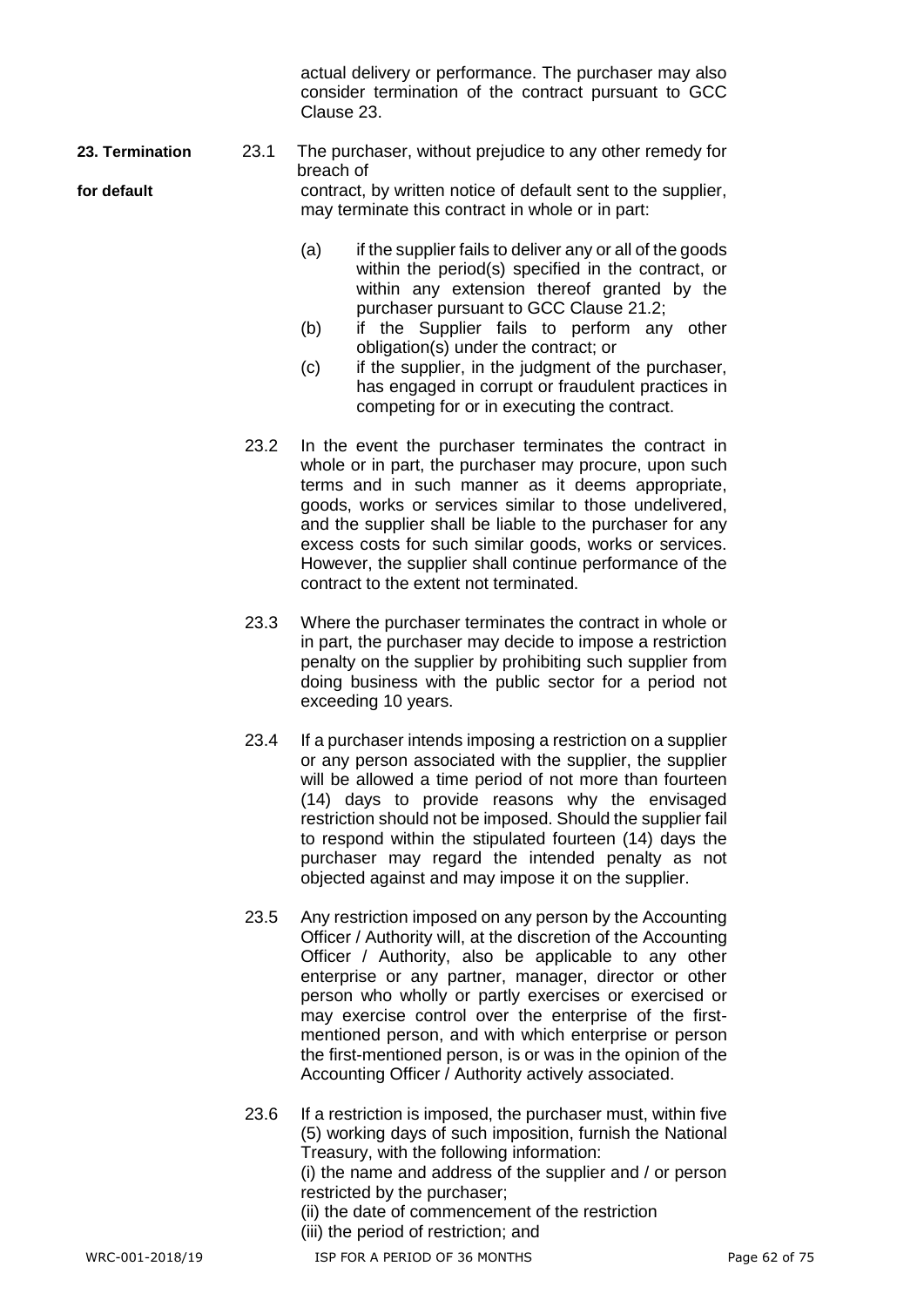(iv) the reasons for the restriction.

These details will be loaded in the National Treasury's central database of suppliers or persons prohibited from doing business with the public sector.

- 23.7 If a court of law convicts a person of an offence as contemplated in sections 12 or 13 of the Prevention and Combating of Corrupt Activities Act, No. 12 of 2004, the court may also rule that such person's name be endorsed on the Register for Tender Defaulters. When a person's name has been endorsed on the Register, the person will be prohibited from doing business with the public sector for a period not less than five years and not more than 10 years. The National Treasury is empowered to determine the period of restriction and each case will be dealt with on its own merits. According to section 32 of the Act the Register must be open to the public. The Register can be perused on the National Treasury website.
- **24.** 24.1 When, after the date of bid, provisional payments are required, or antidumping or countervailing duties are imposed, or the amount of a provisional payment or antidumping or countervailing right is increased in respect of any dumped or subsidized import, the State is not liable for any amount so required or imposed, or for the amount of any such increase. When, after the said date, such a provisional payment is no longer required or any such anti-dumping or countervailing right is abolished, or where the amount of such provisional payment or any such right is reduced, any such favourable difference shall on demand be paid forthwith by the contractor to the State or the State may deduct such amounts from moneys (if any) which may otherwise be due to the contractor in regard to supplies or services which he delivered or rendered, or is to deliver or render in terms of the contract or any other contract or any other amount which may be due to him **Anti-dumping and countervailing duties and rights**
	- **25.** 25.1 Notwithstanding the provisions of GCC Clauses 22 and 23, the supplier shall not be liable for forfeiture of its performance security**,** damages, or termination for default if and to the extent that his delay in performance or other failure to perform his obligations under the contract is the result of an event of force majeure.
		- 25.2 If a force majeure situation arises, the supplier shall promptly notify the purchaser in writing of such condition and the cause thereof. Unless otherwise directed by the purchaser in writing, the supplier shall continue to perform its obligations under the contract as far as is reasonably practical, and shall seek all reasonable alternative means for performance not prevented by the force majeure event.
- 26.1 The purchaser may at any time terminate the contract by giving written notice to the supplier if the supplier becomes bankrupt or otherwise insolvent. In this event, termination will be without compensation to the supplier, provided that such termination will not prejudice or affect any right of action or remedy which has accrued or will accrued thereafter to the purchaser. 26. Termination **for insolvency**

**Force** 

**Majeure**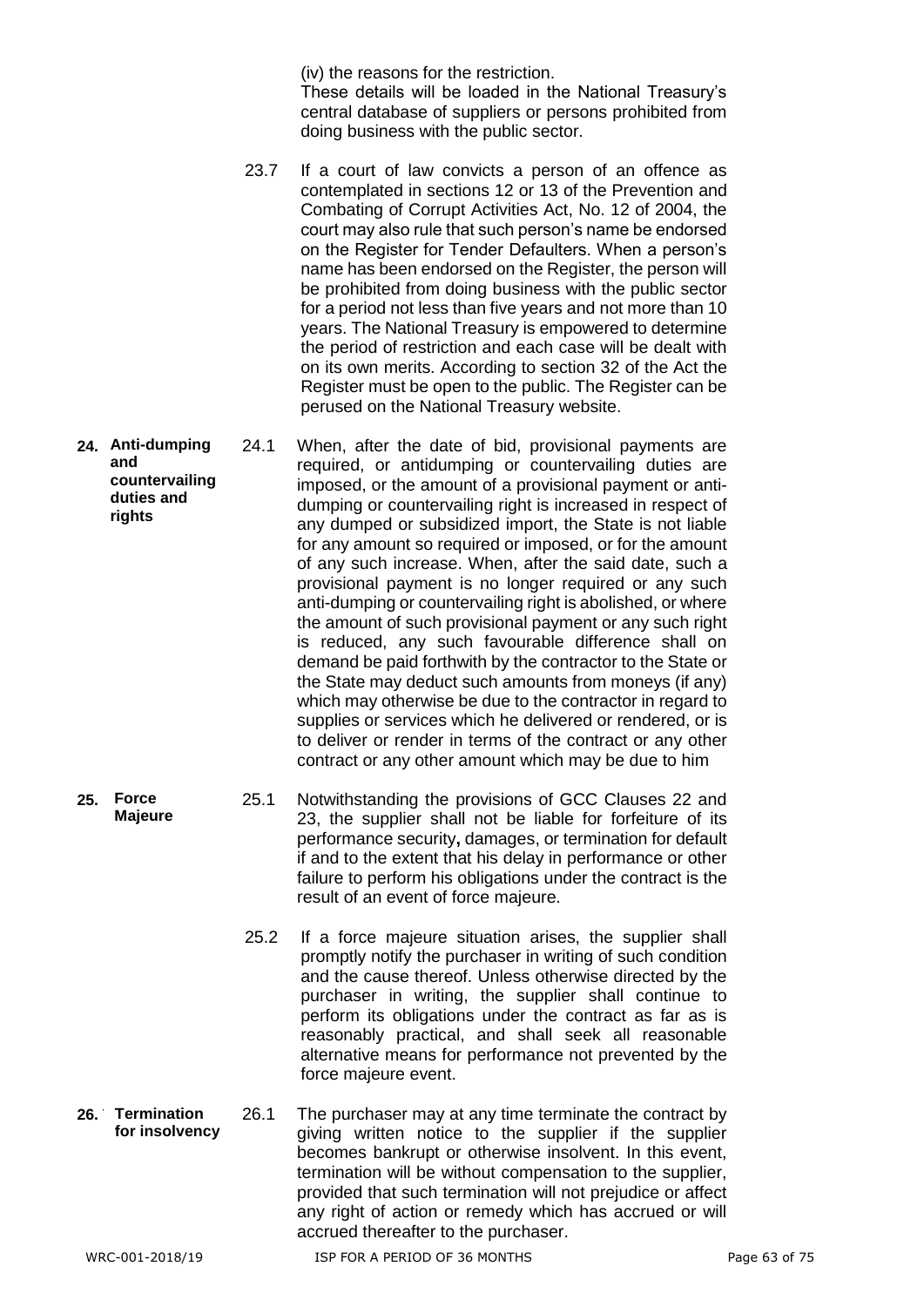- **27.** 27.1 If any dispute or difference of any kind whatsoever arises between the purchaser and the supplier in connection with or arising out of the contract, the parties shall make every effort to resolve amicably such dispute or difference by mutual consultation. 27. Settlement of **Disputes**
	- 27.2 If, after thirty (30) days, the parties have failed to resolve their dispute or difference by such mutual consultation, then either the purchaser or the supplier may give notice to the other party of his intention to commence with mediation. No mediation in respect of this matter may be commenced unless such notice is given to the other party.
	- 27.3 Should it not be possible to settle a dispute by means of mediation, it may be settled in a South African court of law.
	- 27.4 Mediation proceedings shall be conducted in accordance with the rules of procedure specified in the SCC.
	- 27.5 Notwithstanding any reference to mediation and/or court proceedings herein,
		- (a) the parties shall continue to perform their respective obligations under the contract unless they otherwise agree; and
		- (b) the purchaser shall pay the supplier any monies due the supplier.
- **28.** 28.1 Except in cases of criminal negligence or wilful misconduct, and in **Limitation of liability**

the case of infringement pursuant to Clause 6;

- (a) the supplier shall not be liable to the purchaser, whether in contract, tort, or otherwise, for any indirect or consequential loss or damage, loss of use, loss of production, or loss of profits or interest costs, provided that this exclusion shall not apply to any obligation of the supplier to pay penalties and/or damages to the purchaser; and
- (b) the aggregate liability of the supplier to the purchaser, whether under the contract, in tort or otherwise, shall not exceed the total contract price, provided that this limitation shall not apply to the cost of repairing or replacing defective equipment.
- **29.** 29.1 The contract shall be written in English. All correspondence and other document pertaining to the contract that is exchanged by the parties shall also be written in English. **Governing language**
- **30.** 30.1 The contract shall be interpreted in accordance with South African laws, unless otherwise specified in SCC. **Applicable law**
- **31. Notices** 31.1 Every written acceptance of a bid shall be posted to the supplier concerned by registered or certified mail and any other notice to him shall be posted by ordinary mail to the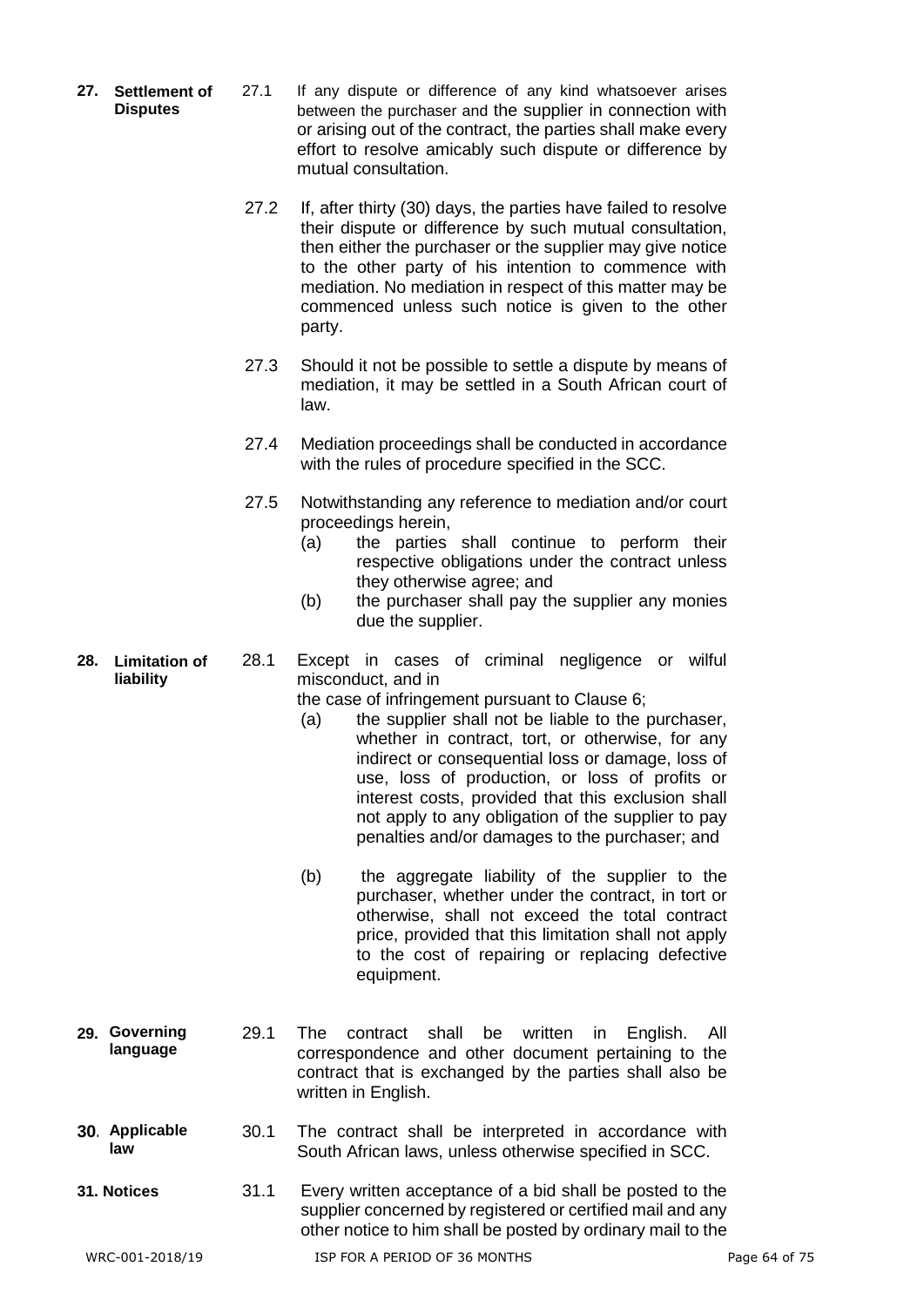address furnished in his bid or to the address notified later by him in writing and such posting shall be deemed to be proper service of such notice

- 31.2 The time mentioned in the contract documents for performing any act after such aforesaid notice has been given, shall be reckoned from the date of posting of such notice.
- **32. Taxes and** 32.1 A foreign supplier shall be entirely responsible for all taxes, stamp **Duties Duties Duties duties**, license fees, and other such levies imposed outside the purchaser's country.
	- 32.2 A local supplier shall be entirely responsible for all taxes, duties, license fees, etc., incurred until delivery of the contracted goods to the purchaser.
	- 32.3 No contract shall be concluded with any bidder whose tax matters are not in order. Prior to the award of a bid the Department must be in possession of a tax clearance certificate, submitted by the bidder. This certificate must be an original issued by the South African Revenue Services.
- 33.1 The NIP Programme administered by the Department of Trade and Industry shall be applicable to all contracts that are subject to the NIP obligation. **33. National Participation (NIP) Programme**
- 34.1 In terms of section 4 (1) (b) (iii) of the Competition Act No. 89 of1998, as amended, **c**an agreement between, or concerted practice by, firms, or a decision by an association of firms, is prohibited if it is between parties in a horizontal relationship and if a bidder (s) is / are or a contractor(s) was / were involved in collusive bidding (or bid rigging). **34. Prohibition of Restrictive practices**
	- 34.2 If a bidder(s) or contractor(s), based on reasonable grounds or evidence obtained by the purchaser, has / have engaged in the restrictive practice referred to above, the purchaser may refer the matter to the Competition Commission for investigation and possible imposition of administrative penalties as contemplated in the Competition Act No. 89 of 1998.
	- 34.3 If a bidder(s) or contractor(s), has / have been found guilty by the Competition Commission of the restrictive practice referred to above, the purchaser may, in addition and without prejudice to any other remedy provided for, invalidate the bid(s) for such item(s) offered, and / or terminate the contract in whole or part, and / or restrict the bidder(s) or contractor(s) from conducting business with the public sector for a period not exceeding ten (10) years and / or claim damages from the bidder(s) or contractor(s) concerned.

**Industrial**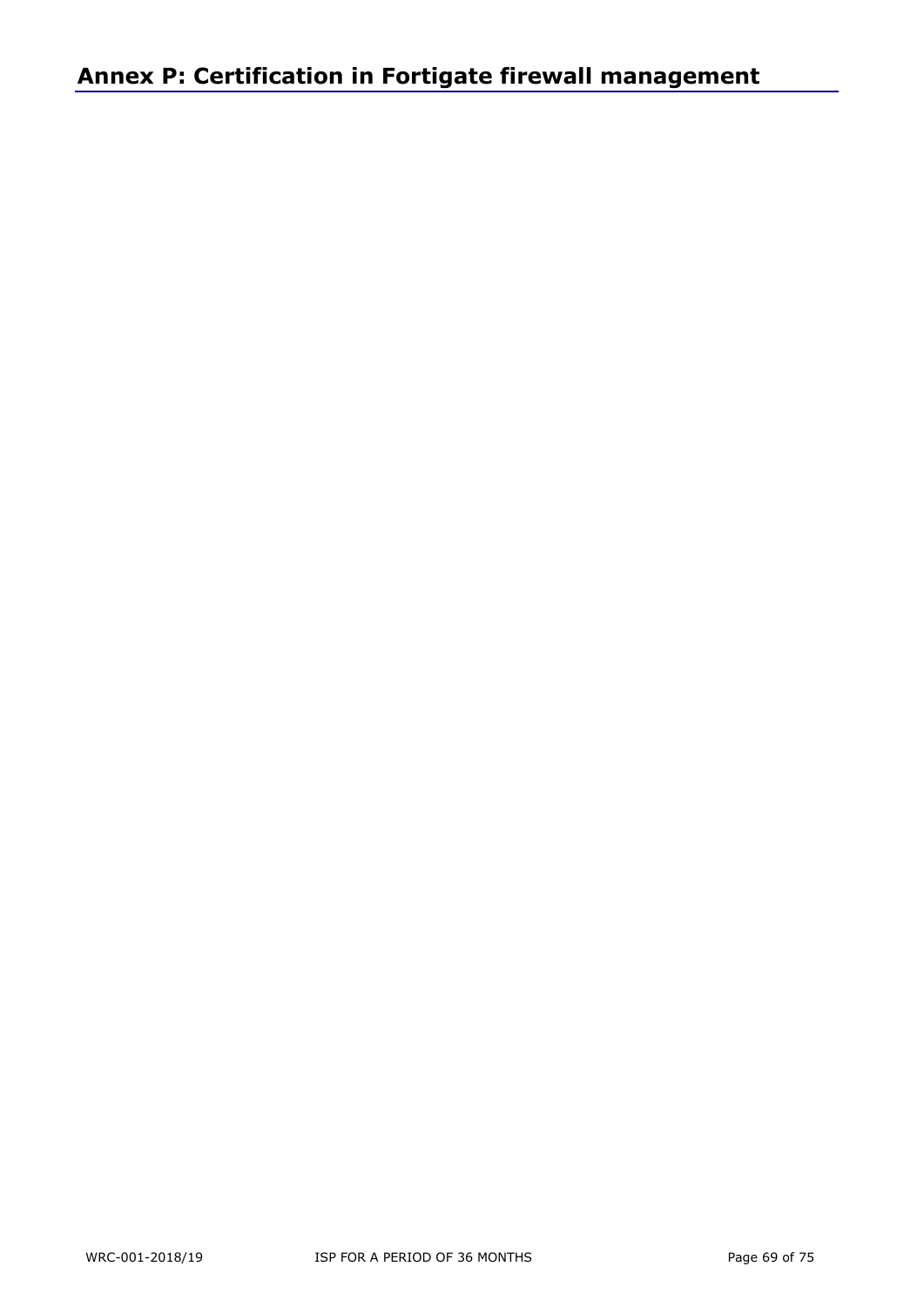# **Annex Q: Relevant and Traceable experience in ISP**

| The bidder Must have Relevant and Traceable experience in ISP. | Accept | Do not accept |  |
|----------------------------------------------------------------|--------|---------------|--|
| (Attach relevant Company Profile indicating the experience)    |        |               |  |
| Substantiate                                                   |        |               |  |

| <b>Criteria</b>    | <b>Evidence</b>   | Weighting |
|--------------------|-------------------|-----------|
| Experience as ISP, | Company profile   | 40%       |
|                    | ISP Experience -  |           |
|                    | $>10$ years (5)   |           |
|                    | 10 years $(4)$    |           |
|                    | 5-9 years = $(3)$ |           |
|                    | $2-5$ years $(2)$ |           |
|                    | $<$ 2 years (1)   |           |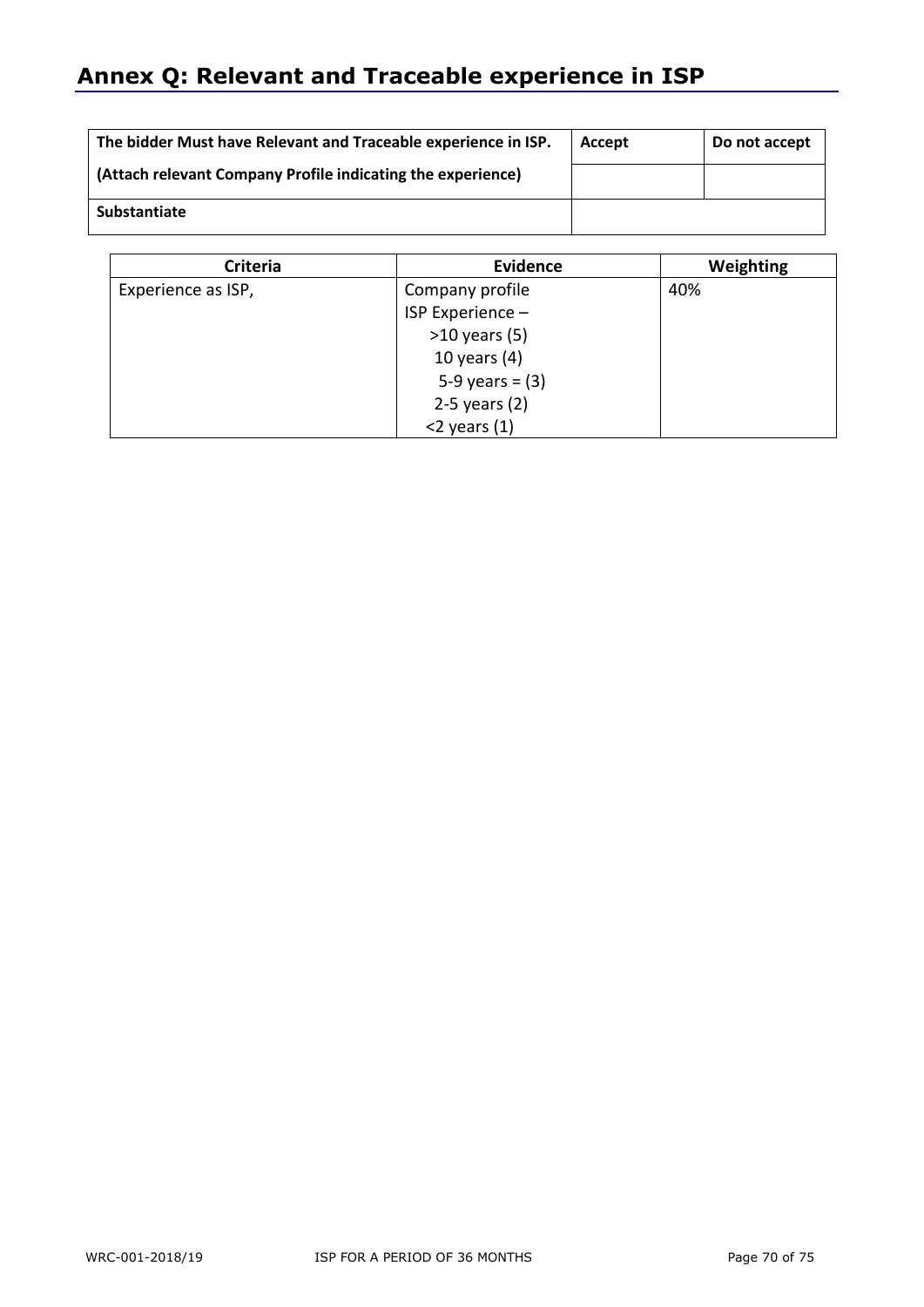## **Annex R: The Bidder must have enough capacity and indicate the personnel to be assigned to this portfolio**

| The Bidder must have enough capacity and indicate the   Accept | Do not accept |
|----------------------------------------------------------------|---------------|
| personnel to be assigned to this portfolio (Attach C. V's).    |               |
| Substantiate                                                   |               |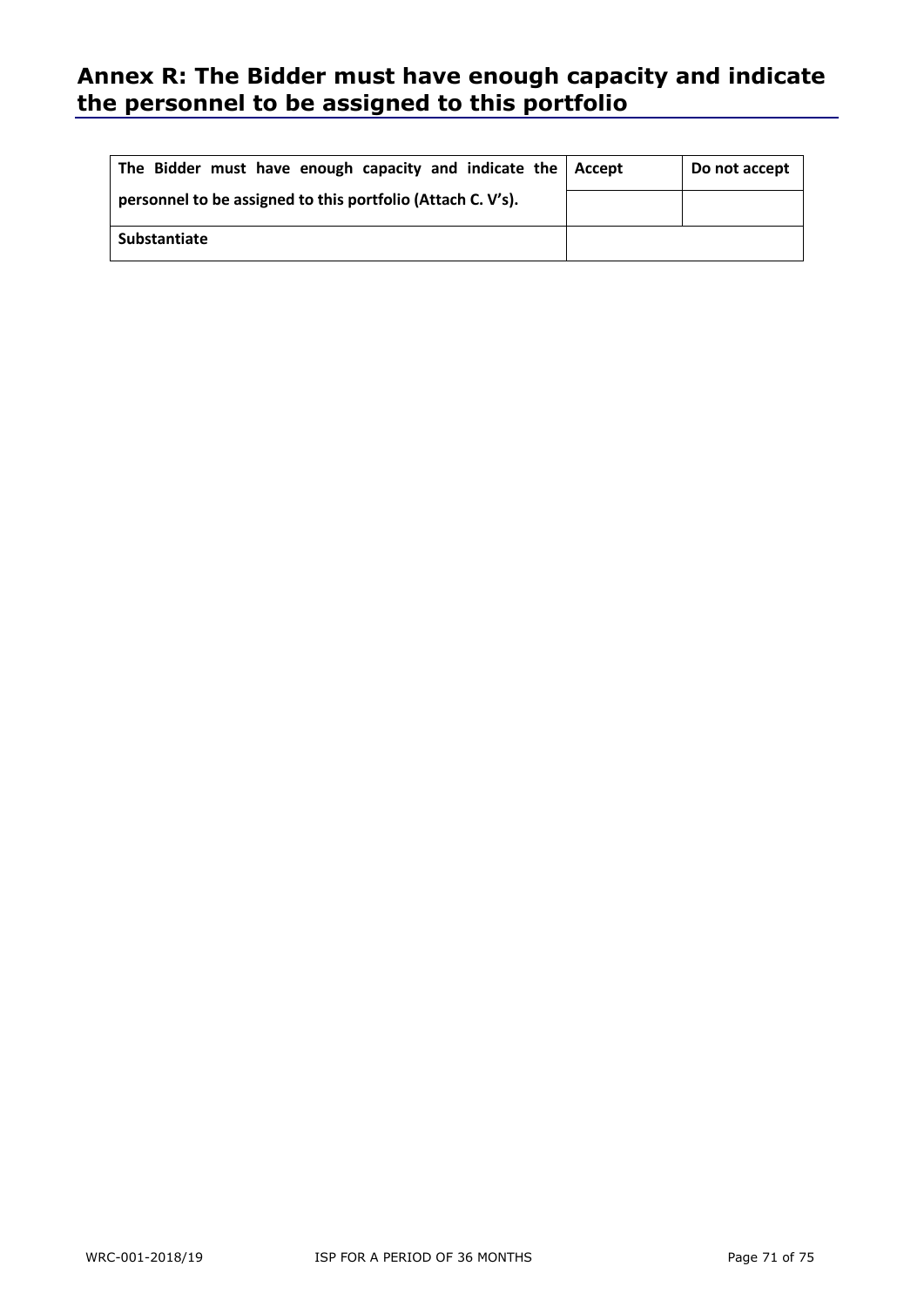## **Annex S: Submit relevant & traceable references**

| The bidder must Submit relevant & traceable references (full    | Accept | Do not accept |
|-----------------------------------------------------------------|--------|---------------|
| details of the referee and the description of the work done and |        |               |
| attach reference letters).                                      |        |               |
| Substantiate                                                    |        |               |

| Criteria                                                                   | Evidence                        | Weighting |
|----------------------------------------------------------------------------|---------------------------------|-----------|
| Reference letters from clients (on client   5 reference letters. One point |                                 | 15%       |
| letterheads where applicable) for                                          | will be allocated per reference |           |
| whom similar work was conducted                                            | letter                          |           |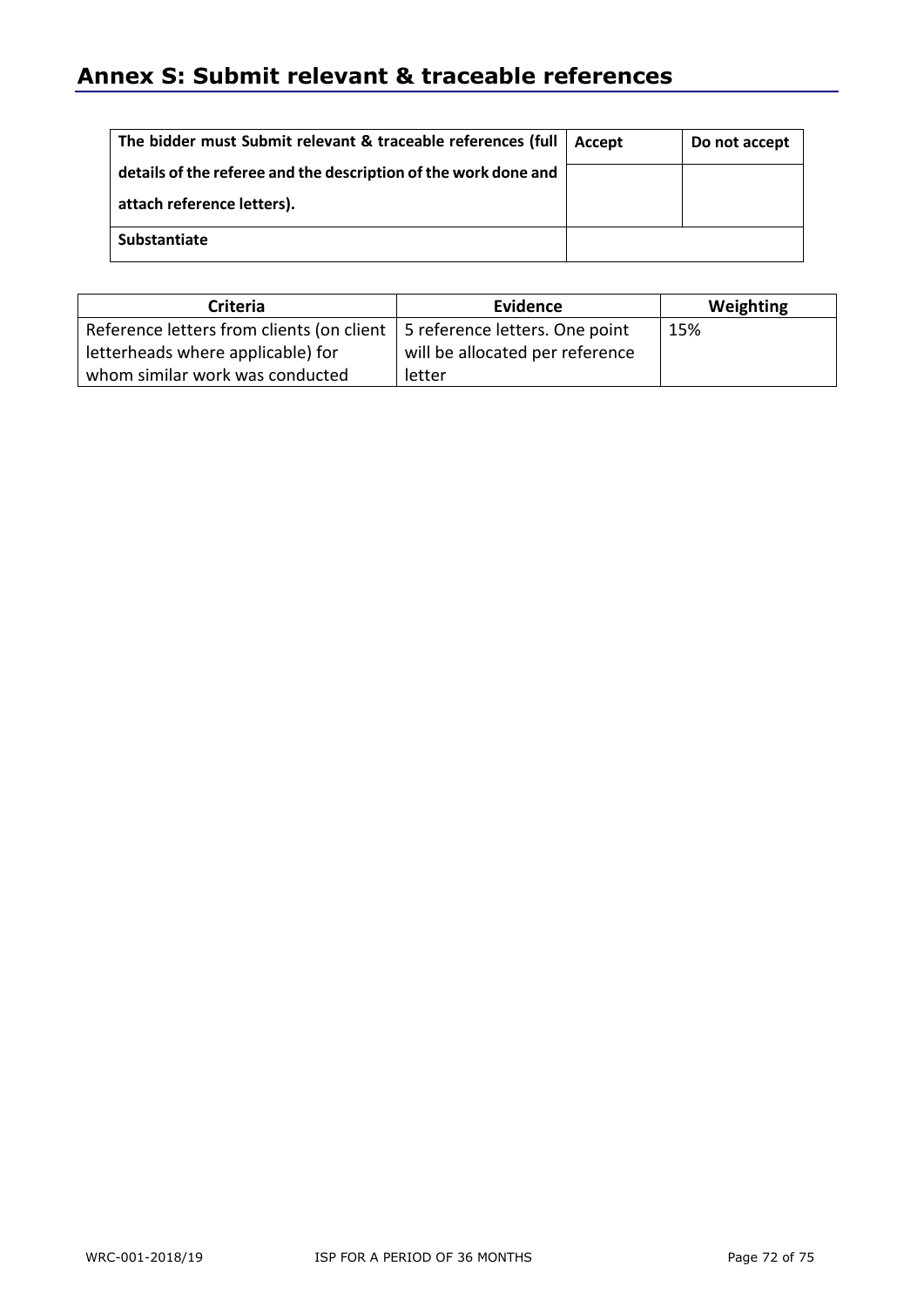## **Annex T: The bidder must have the ability to conceptualise and implement the solution**

| The bidder must have the ability to conceptualise and | Accept | Do not accept |
|-------------------------------------------------------|--------|---------------|
| implement the solution                                |        |               |
|                                                       |        |               |
| Substantiate                                          |        |               |

| Criteria                           | Evidence                  | Weighting |
|------------------------------------|---------------------------|-----------|
| Detailed Architecture of proposed  | Relevant Diagram (and any | 20%       |
| solution outlining all components. | other documents deemed    |           |
|                                    | applicable)               |           |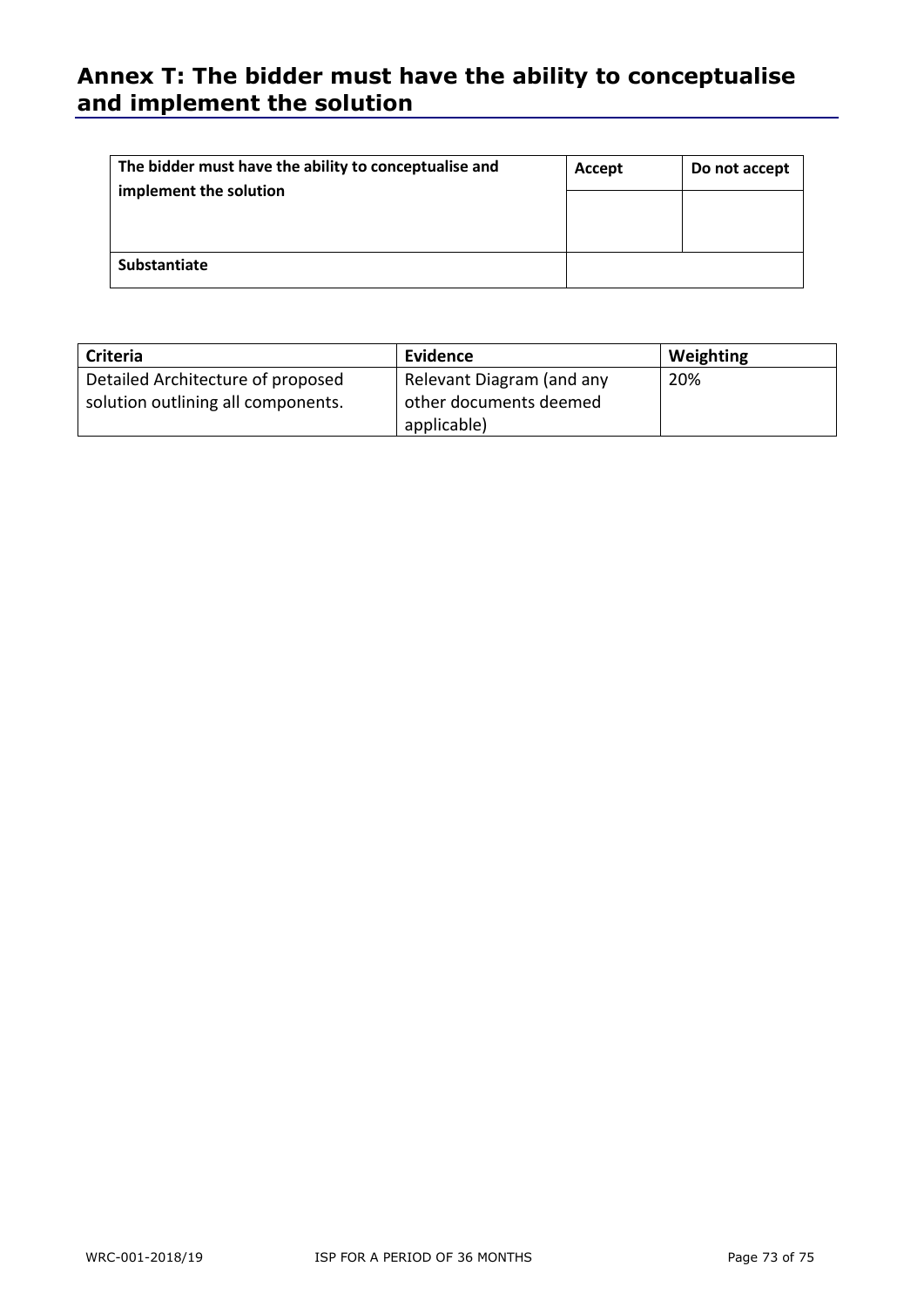| Implementation plan – details based how to implement the<br>service and the timelines. | Accept | Do not accept |
|----------------------------------------------------------------------------------------|--------|---------------|
|                                                                                        |        |               |
| Substantiate                                                                           |        |               |

| Criteria                           | Evidence                         | Weighting |
|------------------------------------|----------------------------------|-----------|
| Provide detailed project           | Any format accepted, but must    | 15%       |
| implementation plan and associated | speak to all elements stipulated |           |
| timeframes. (Include roles,        | in criteria                      |           |
| responsibilities and dependencies) |                                  |           |